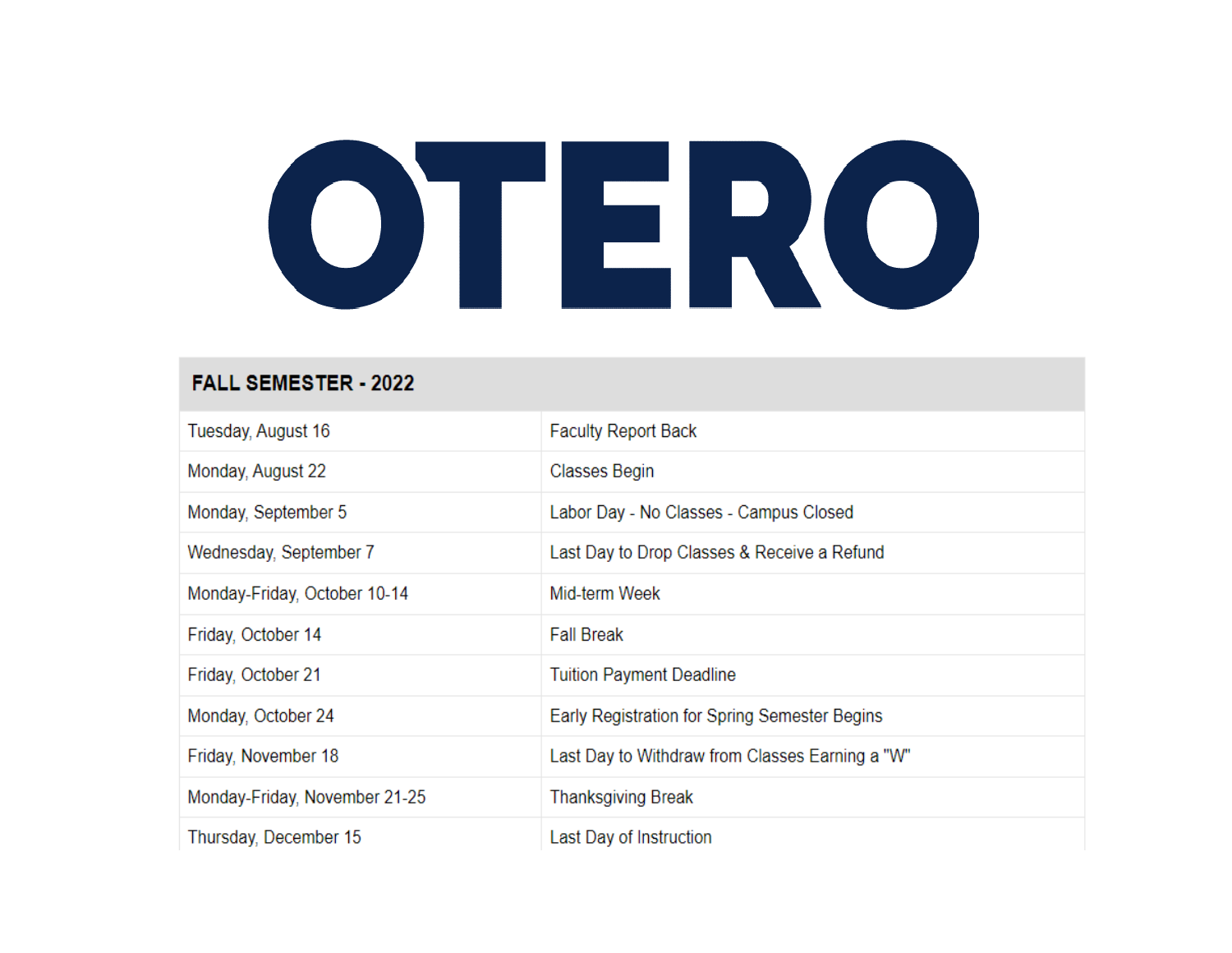| Monday & Tuesday, December 19-20 | <b>Faculty Work Days</b> |
|----------------------------------|--------------------------|
| Tuesday, December 20             | <b>Final Grades Due</b>  |



# FALL 2022 COURSES and ACADEMIC DATES

| <b>FALL 2022</b>          | <b>Full Semester</b> | <b>FastTrack 1</b> | <b>Late Start Courses</b> | <b>FastTrack 2</b> |
|---------------------------|----------------------|--------------------|---------------------------|--------------------|
| Section                   | C11                  | C <sub>41</sub>    | C <sub>21</sub>           | C51                |
| Session                   | 15-week              | 6-week             | 10-week                   | 6-week             |
| Classes Begin             | 08/29/22             | 09/12/22           | 10/03/22                  | 10/31/22           |
| Last Day to ADD           | 08/31/22             | 09/13/22           | 10/04/22                  | 11/01/22           |
| Last Day to DROP (Census) | 09/13/22             | 09/19/22           | 10/13/22                  | 11/07/22           |
| Last Day to WITHDRAW      | 11/21/22             | 10/14/22           | 11/28/22                  | 12/02/22           |
| Last Day of Class         | 12/10/22             | 10/22/22           | 12/10/22                  | 12/10/22           |
| Final Grades Available    | 12/16/22             | 10/28/22           | 12/16/21                  | 12/16/22           |

• Course Sections: Sections distinguish the different offerings of each course.

- o 001 007: OJC face-to-face course offerings
- o 008: OJC hybrid course offering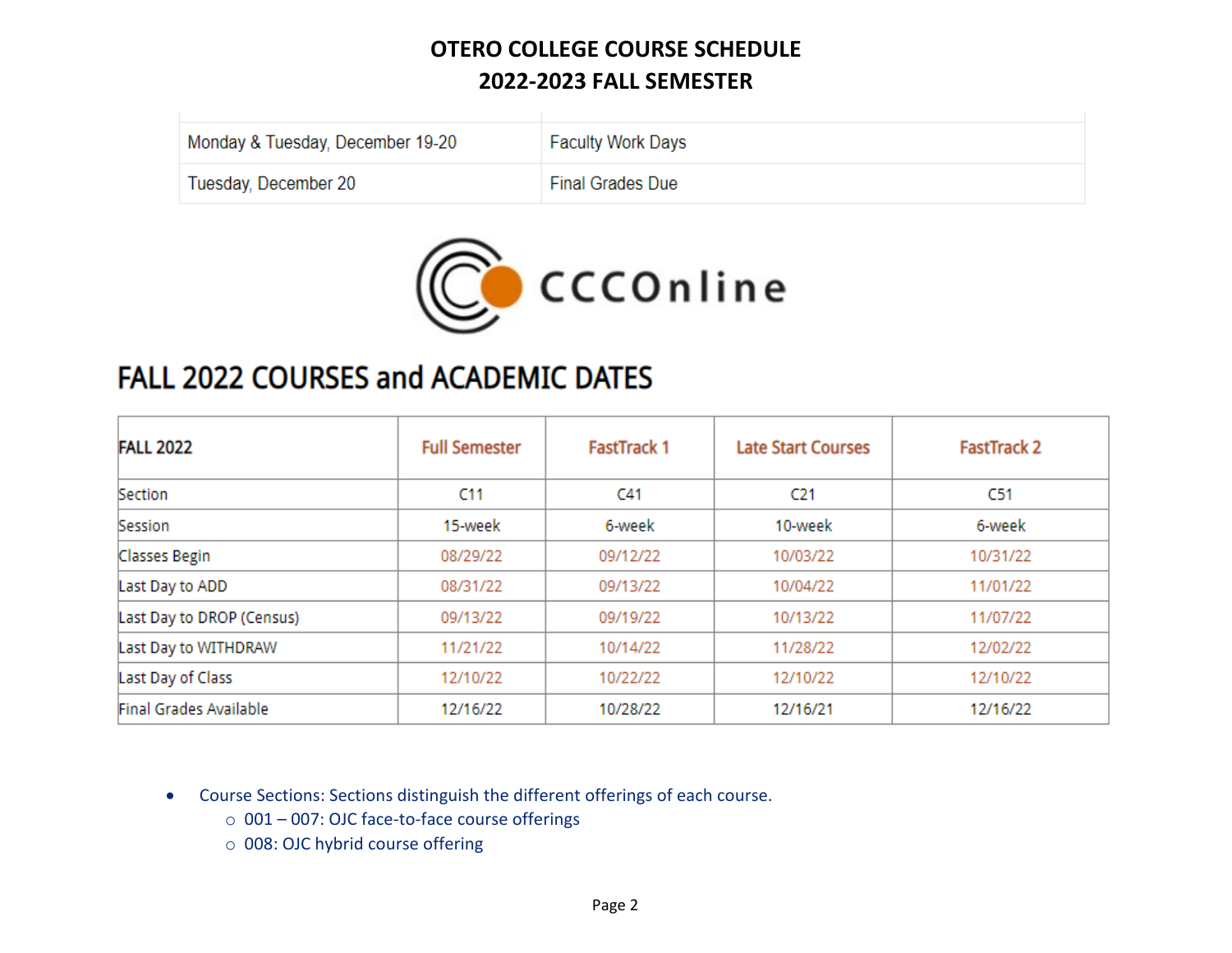o 00L: OJC Online course offering

W = Wednesday

- R = Thursday
- $F =$  Friday

### M = Monday **TBD = To Be Determined**  T = Tuesday **ZTC = Zero Textbook Cost**

| CRN #          |      | <b>COURSE ID SECTION</b> | <b>COURSE TITLE</b>                            | <b>CREDIT</b> | <b>MEETING START &amp; END DATES</b> | <b>BLDG/RM</b>   | DAYS/TIME | <b>INSTRUCTOR</b> |
|----------------|------|--------------------------|------------------------------------------------|---------------|--------------------------------------|------------------|-----------|-------------------|
|                |      |                          |                                                |               |                                      |                  |           |                   |
| 22299 AAA      | 0099 | C <sub>21</sub>          | <b>Active Learning Skills</b>                  | 1             | Meets 10/3/2022 thru 12/10/2022      | <b>CCCONLINE</b> |           |                   |
| 22421 ABM 1003 |      | 003                      | <b>Records &amp; Business Planning I; ZTC</b>  | 3             | Meets 8/22/2022 thru 12/15/2022      |                  |           | <b>Sporrer</b>    |
| 22433 ABM 1003 |      | 004                      | <b>Records &amp; Business Planning I</b>       | 3             | Meets 8/22/2022 thru 12/15/2022      |                  |           | <b>Myers</b>      |
| 22427 ABM 1003 |      | 005                      | <b>Records &amp; Business Planning I</b>       | 3             | Meets 8/22/2022 thru 12/15/2022      |                  |           | <b>Belew</b>      |
|                |      |                          | <b>Requires Instructor Approval</b>            |               |                                      |                  |           |                   |
| 22422 ABM 1004 |      | 003                      | <b>Records &amp; Business Planning II; ZTC</b> | 3             | Meets 8/22/2022 thru 12/15/2022      |                  |           | <b>Sporrer</b>    |
| 22434 ABM 1004 |      | 004                      | <b>Records &amp; Business Planning II</b>      | 3             | Meets 8/22/2022 thru 12/15/2022      |                  |           | <b>Myers</b>      |
| 22428 ABM 1004 |      | 005                      | <b>Records &amp; Business Planning II</b>      | 3             | Meets 8/22/2022 thru 12/15/2022      |                  |           | <b>Belew</b>      |
|                |      |                          | <b>Requires Instructor Approval</b>            |               |                                      |                  |           |                   |
|                |      |                          |                                                |               |                                      |                  |           |                   |
| 22423 ABM 1005 |      | 003                      | <b>Records &amp; Business Plan III; ZTC</b>    | 3             | Meets 8/22/2022 thru 12/15/2022      |                  |           | <b>Sporrer</b>    |
| 22435 ABM      | 1005 | 004                      | <b>Records &amp; Business Plan III</b>         | 3             | Meets 8/22/2022 thru 12/15/2022      |                  |           | <b>Myers</b>      |
| 22429 ABM 1005 |      | 005                      | <b>Records &amp; Business Plan III</b>         | 3             | Meets 8/22/2022 thru 12/15/2022      |                  |           | <b>Belew</b>      |
|                |      |                          | <b>Requires Instructor Approval</b>            |               |                                      |                  |           |                   |
| 22424 ABM 1013 |      | 003                      | <b>Financial Analysis I; ZTC</b>               | 3             | Meets 8/22/2022 thru 12/15/2022      |                  |           | <b>Sporrer</b>    |
| 22605 ABM      | 1013 | 004                      | <b>Financial Analysis I</b>                    | 3             | Meets 8/22/2022 thru 12/15/2022      |                  |           | <b>Myers</b>      |
| 22430 ABM 1013 |      | 005                      | <b>Financial Analysis I</b>                    | 3             | Meets 8/22/2022 thru 12/15/2022      |                  |           | <b>Belew</b>      |
|                |      |                          | <b>Requires Instructor Approval</b>            |               |                                      |                  |           |                   |
| 22425 ABM 1014 |      | 003                      | <b>Financial Analysis II; ZTC</b>              | 3             | Meets 8/22/2022 thru 12/15/2022      |                  |           | <b>Sporrer</b>    |
| 22606 ABM 1014 |      | 004                      | <b>Financial Analysis II</b>                   | 3             | Meets 8/22/2022 thru 12/15/2022      |                  |           | <b>Myers</b>      |
|                |      |                          |                                                |               |                                      |                  |           |                   |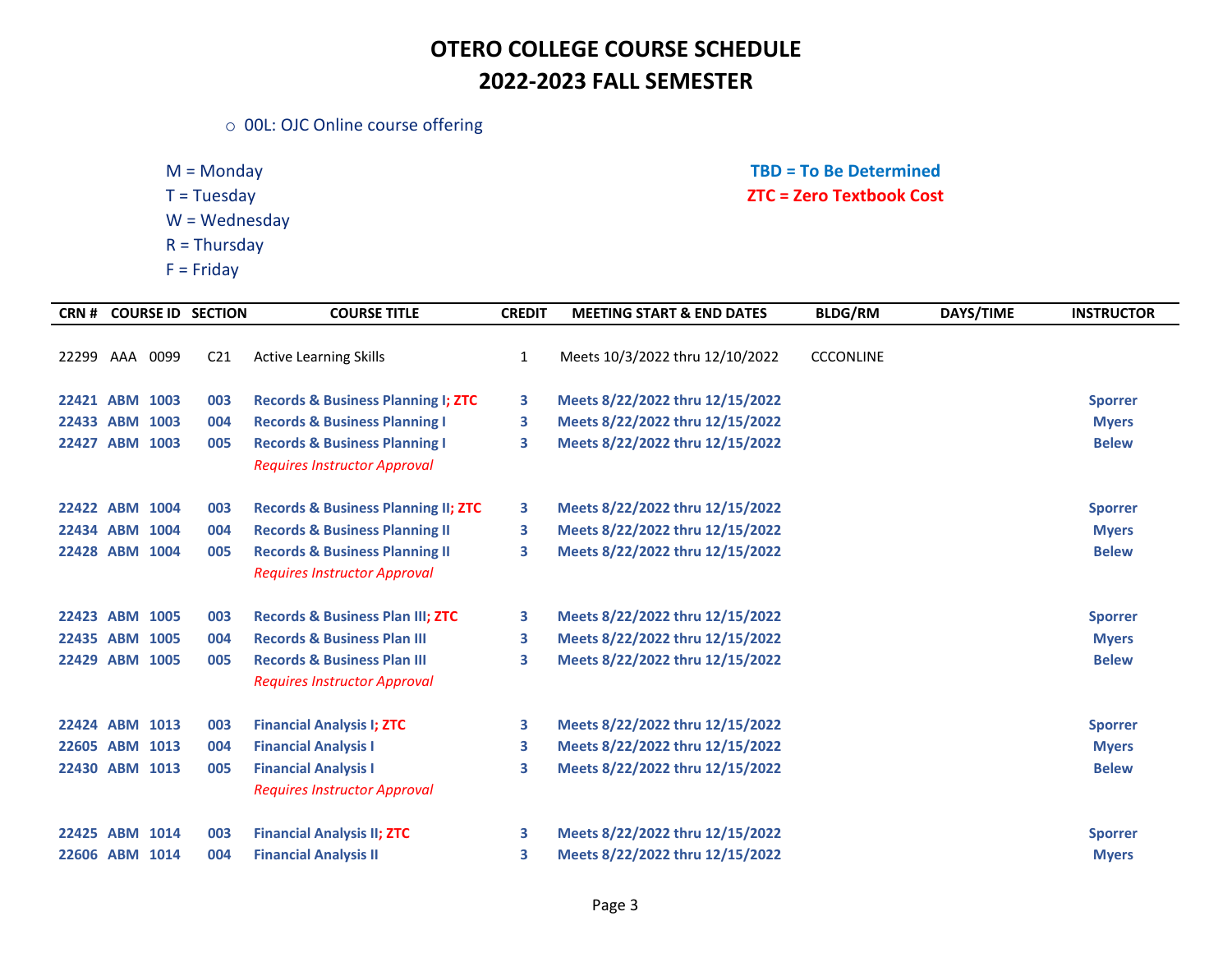|                        | 22431 ABM 1014 | 005            | <b>Financial Analysis II</b><br><b>Requires Instructor Approval</b> | 3             | Meets 8/22/2022 thru 12/15/2022      |                |           | <b>Belew</b>      |
|------------------------|----------------|----------------|---------------------------------------------------------------------|---------------|--------------------------------------|----------------|-----------|-------------------|
| 22426 ABM 1015         |                | 003            | <b>Financial Anaylsis III; ZTC</b>                                  | 3             | Meets 8/22/2022 thru 12/15/2022      |                |           | <b>Sporrer</b>    |
|                        | 22607 ABM 1015 | 004            | <b>Financial Anaylsis III</b>                                       | 3             | Meets 8/22/2022 thru 12/15/2022      |                |           | <b>Myers</b>      |
| 22432 ABM 1015         |                | 005            | <b>Financial Anaylsis III</b>                                       | 3             | Meets 8/22/2022 thru 12/15/2022      |                |           | <b>Belew</b>      |
|                        |                |                | <b>Requires Instructor Approval</b>                                 |               |                                      |                |           |                   |
| 22608 ABM 1023         |                | 003            | <b>Commodity Marketing I; ZTC</b>                                   | 3             | Meets 8/22/2022 thru 12/15/2022      |                |           | <b>Sporrer</b>    |
|                        | 22609 ABM 1023 | 004            | <b>Commodity Marketing I</b>                                        | 3             | Meets 8/22/2022 thru 12/15/2022      |                |           | <b>Myers</b>      |
| 22458 ABM 1023         |                | 005            | <b>Commodity Marketing I</b>                                        | 3             | Meets 8/22/2022 thru 12/15/2022      |                |           | <b>Belew</b>      |
|                        |                |                | <b>Requires Instructor Approval</b>                                 |               |                                      |                |           |                   |
| <b>CRN # COURSE ID</b> |                | <b>SECTION</b> | <b>COURSE TITLE</b>                                                 | <b>CREDIT</b> | <b>MEETING START &amp; END DATES</b> | <b>BLDG/RM</b> | DAYS/TIME | <b>INSTRUCTOR</b> |
|                        |                |                |                                                                     |               |                                      |                |           |                   |
|                        | 22610 ABM 1024 | 003            | <b>Commodity Marketing II; ZTC</b>                                  | 3             | Meets 8/22/2022 thru 12/15/2022      |                |           | <b>Sporrer</b>    |
|                        | 22611 ABM 1024 | 004            | <b>Commodity Marketing II</b>                                       | 3             | Meets 8/22/2022 thru 12/15/2022      |                |           | <b>Myers</b>      |
| 22459 ABM 1024         |                | 005            | <b>Commodity Marketing II</b>                                       | 3             | Meets 8/22/2022 thru 12/15/2022      |                |           | <b>Belew</b>      |
|                        |                |                | <b>Requires Instructor Approval</b>                                 |               |                                      |                |           |                   |
| 22612 ABM 1025         |                | 003            | <b>Commodity Marketing III; ZTC</b>                                 | 3             | Meets 8/22/2022 thru 12/15/2022      |                |           | <b>Sporrer</b>    |
| 22613 ABM 1025         |                | 004            | <b>Commodity Marketing III</b>                                      | 3             | Meets 8/22/2022 thru 12/15/2022      |                |           | <b>Myers</b>      |
| 22460 ABM 1025         |                | 005            | <b>Commodity Marketing III</b>                                      | 3             | Meets 8/22/2022 thru 12/15/2022      |                |           | <b>Belew</b>      |
|                        |                |                | <b>Requires Instructor Approval</b>                                 |               |                                      |                |           |                   |
| 22620 ABM 1063         |                | 003            | <b>Marketing Plan Dev I; ZTC</b>                                    | 3             | Meets 8/22/2022 thru 12/15/2022      |                |           | <b>Sporrer</b>    |
|                        | 22621 ABM 1063 | 004            | <b>Marketing Plan Dev I</b>                                         | 3             | Meets 8/22/2022 thru 12/15/2022      |                |           | <b>Myers</b>      |
| 22622 ABM 1063         |                | 005            | <b>Marketing Plan Dev I</b>                                         | 3             | Meets 8/22/2022 thru 12/15/2022      |                |           | <b>Belew</b>      |
|                        |                |                | <b>Requires Instructor Approval</b>                                 |               |                                      |                |           |                   |
| 22623 ABM 1064         |                | 003            | <b>Marketing Plan Dev II; ZTC</b>                                   | З             | Meets 8/22/2022 thru 12/15/2022      |                |           | <b>Sporrer</b>    |
| 22624 ABM 1064         |                | 004            | <b>Marketing Plan Dev II</b>                                        | 3             | Meets 8/22/2022 thru 12/15/2022      |                |           | <b>Myers</b>      |
| 22625 ABM 1064         |                | 005            | <b>Marketing Plan Dev II</b>                                        | 3             | Meets 8/22/2022 thru 12/15/2022      |                |           | <b>Belew</b>      |
|                        |                |                | <b>Requires Instructor Approval</b>                                 |               |                                      |                |           |                   |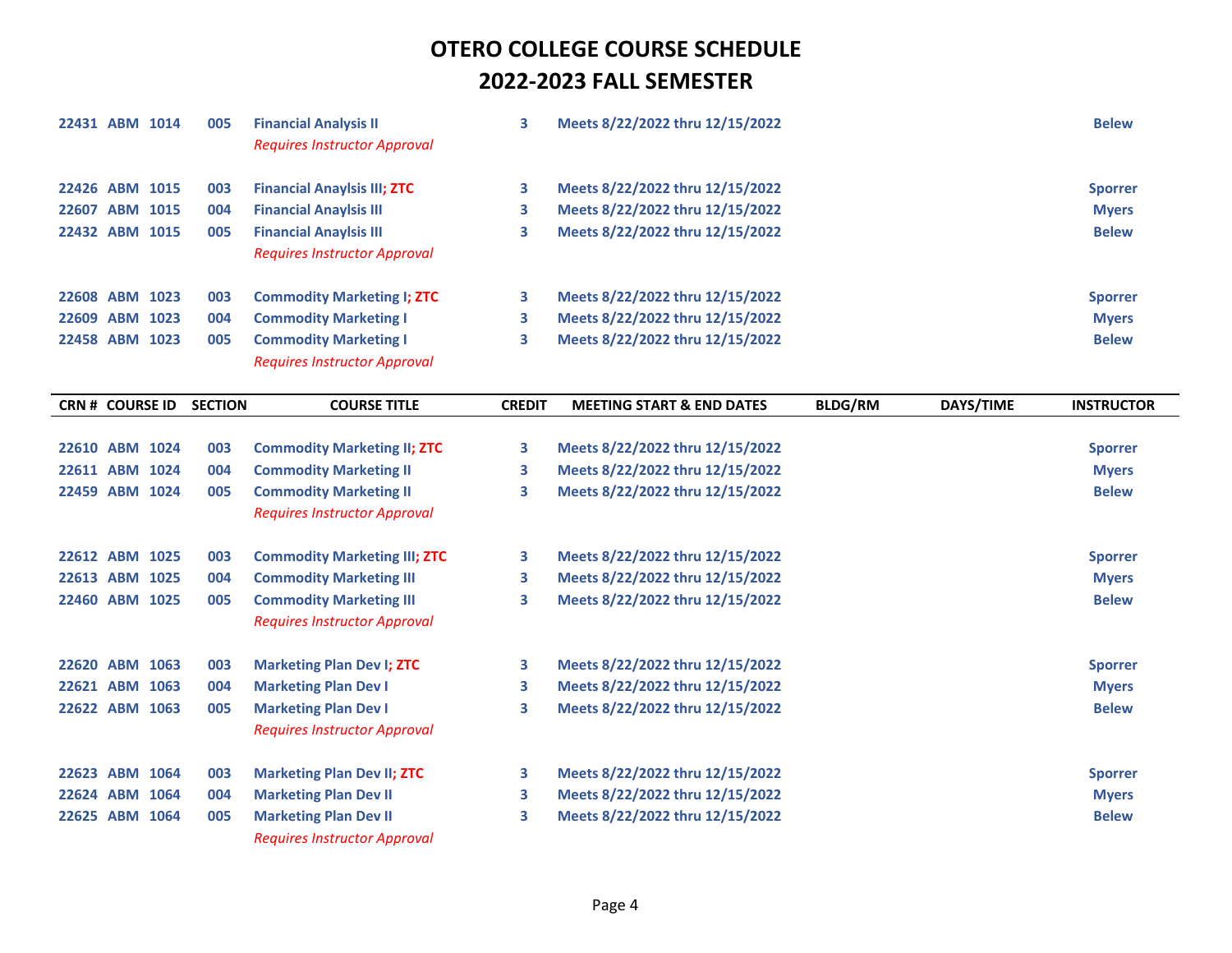| 22626 ABM | 1065 | 003 | <b>Marketing Plan Dev III; ZTC</b>  | 3  | Meets 8/22/2022 thru 12/15/2022 | <b>Sporrer</b> |
|-----------|------|-----|-------------------------------------|----|---------------------------------|----------------|
| 22627 ABM | 1065 | 004 | <b>Marketing Plan Dev III</b>       | 3  | Meets 8/22/2022 thru 12/15/2022 | <b>Myers</b>   |
| 22628 ABM | 1065 | 005 | <b>Marketing Plan Dev III</b>       | 3  | Meets 8/22/2022 thru 12/15/2022 | <b>Belew</b>   |
|           |      |     | <b>Requires Instructor Approval</b> |    |                                 |                |
| 22629 ABM | 2003 | 003 | Web Productivity/Utilize I; ZTC     | 3. | Meets 8/22/2022 thru 12/15/2022 | <b>Sporrer</b> |
| 22630 ABM | 2003 | 004 | <b>Web Productivity/Utilize I</b>   | 3. | Meets 8/22/2022 thru 12/15/2022 | <b>Myers</b>   |
| 22631 ABM | 2003 | 005 | <b>Web Productivity/Utilize I</b>   | 3  | Meets 8/22/2022 thru 12/15/2022 | <b>Belew</b>   |
|           |      |     | <b>Requires Instructor Approval</b> |    |                                 |                |
| 22632 ABM | 2004 | 003 | Web Productivity/Utilize II; ZTC    | 3  | Meets 8/22/2022 thru 12/15/2022 | <b>Sporrer</b> |
| 22633 ABM | 2004 | 004 | Web Productivity/Utilize II         | 3. | Meets 8/22/2022 thru 12/15/2022 | <b>Myers</b>   |
| 22634 ABM | 2004 | 005 | <b>Web Productivity/Utilize II</b>  | 3  | Meets 8/22/2022 thru 12/15/2022 | <b>Belew</b>   |
|           |      |     | <b>Requires Instructor Approval</b> |    |                                 |                |

|           | <b>CRN # COURSE ID</b> |      | <b>SECTION</b> | <b>COURSE TITLE</b>                     | <b>CREDIT</b> | <b>MEETING START &amp; END DATES</b> | <b>BLDG/RM</b> | <b>INSTRUCTOR</b> |
|-----------|------------------------|------|----------------|-----------------------------------------|---------------|--------------------------------------|----------------|-------------------|
|           |                        |      |                |                                         |               |                                      |                |                   |
| 22635     | <b>ABM</b>             | 2005 | 003            | Web Productivity/Utilize III; ZTC       | 3.            | Meets 8/22/2022 thru 12/15/2022      |                | <b>Sporrer</b>    |
| 22636 ABM |                        | 2005 | 004            | <b>Web Productivity/Utilize III</b>     | 3             | Meets 8/22/2022 thru 12/15/2022      |                | <b>Myers</b>      |
| 22637     | <b>ABM</b>             | 2005 | 005            | <b>Web Productivity/Utilize III</b>     | 3             | Meets 8/22/2022 thru 12/15/2022      |                | <b>Belew</b>      |
|           |                        |      |                | <b>Requires Instructor Approval</b>     |               |                                      |                |                   |
|           | 22614 ABM 2013         |      | 003            | <b>Advanced Business Manage I; ZTC</b>  | 3             | Meets 8/22/2022 thru 12/15/2022      |                | <b>Sporrer</b>    |
| 22615 ABM |                        | 2013 | 004            | <b>Advanced Business Manage I</b>       | 3             | Meets 8/22/2022 thru 12/15/2022      |                | <b>Myers</b>      |
| 22572 ABM |                        | 2013 | 005            | <b>Advanced Business Manage I</b>       | 3             | Meets 8/22/2022 thru 12/15/2022      |                | <b>Belew</b>      |
|           |                        |      |                | <b>Requires Instructor Approval</b>     |               |                                      |                |                   |
|           | 22616 ABM 2014         |      | 003            | <b>Advanced Business Manage II; ZTC</b> | 3             | Meets 8/22/2022 thru 12/15/2022      |                | <b>Sporrer</b>    |
| 22617     | ABM                    | 2014 | 004            | <b>Advanced Business Manage II</b>      | 3             | Meets 8/22/2022 thru 12/15/2022      |                | <b>Myers</b>      |
| 22573     | <b>ABM</b>             | 2014 | 005            | <b>Advanced Business Manage II</b>      | 3             | Meets 8/22/2022 thru 12/15/2022      |                | <b>Belew</b>      |
|           |                        |      |                | <b>Requires Instructor Approval</b>     |               |                                      |                |                   |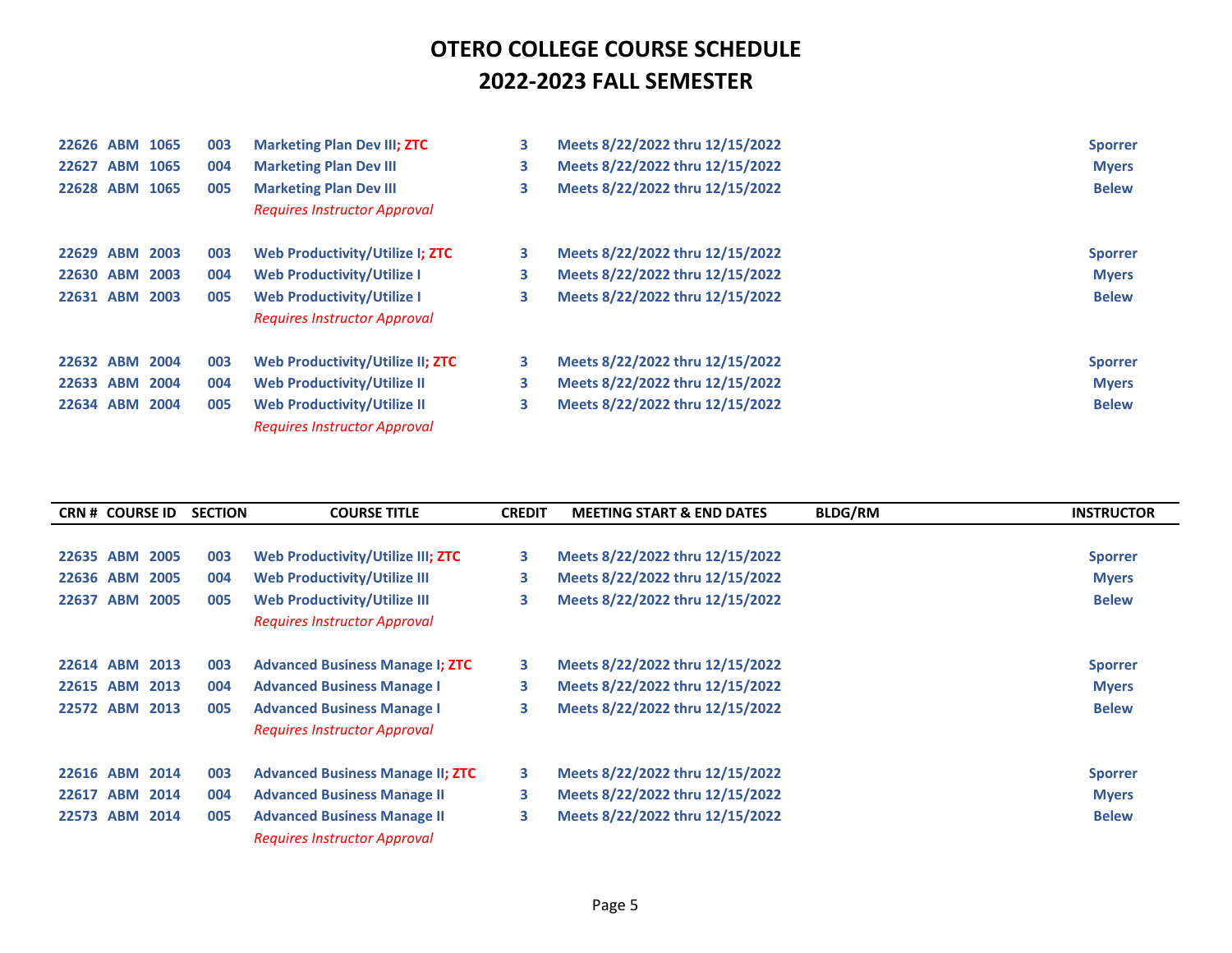| 22618 ABM 2015 |      | 003 | <b>Advanced Business Manage III; ZTC</b> | 3 | Meets 8/22/2022 thru 12/15/2022 | <b>Sporrer</b> |
|----------------|------|-----|------------------------------------------|---|---------------------------------|----------------|
| 22619 ABM      | 2015 | 004 | <b>Advanced Business Manage III</b>      | 3 | Meets 8/22/2022 thru 12/15/2022 | <b>Myers</b>   |
| 22574 ABM 2015 |      | 005 | <b>Advanced Business Manage III</b>      | 3 | Meets 8/22/2022 thru 12/15/2022 | <b>Belew</b>   |
|                |      |     | <b>Requires Instructor Approval</b>      |   |                                 |                |
| 22638 ABM      | 2023 | 003 | Integrated Management I; ZTC             | 3 | Meets 8/22/2022 thru 12/15/2022 | <b>Sporrer</b> |
| 22639 ABM      | 2023 | 004 | <b>Integrated Management I</b>           | 3 | Meets 8/22/2022 thru 12/15/2022 | <b>Myers</b>   |
| 22487 ABM 2023 |      | 005 | <b>Integrated Management I</b>           | 3 | Meets 8/22/2022 thru 12/15/2022 | <b>Belew</b>   |
|                |      |     | <b>Requires Instructor Approval</b>      |   |                                 |                |
| 22640 ABM 2024 |      | 003 | <b>Integrated Management II; ZTC</b>     | 3 | Meets 8/22/2022 thru 12/15/2022 | <b>Sporrer</b> |
| 22641 ABM 2024 |      | 004 | <b>Integrated Management II</b>          | 3 | Meets 8/22/2022 thru 12/15/2022 | <b>Myers</b>   |
| 22488 ABM 2024 |      | 005 | <b>Integrated Management II</b>          | 3 | Meets 8/22/2022 thru 12/15/2022 | <b>Belew</b>   |
|                |      |     | <b>Requires Instructor Approval</b>      |   |                                 |                |
| 22642 ABM 2025 |      | 003 | <b>Integrated Management III; ZTC</b>    | 3 | Meets 8/22/2022 thru 12/15/2022 | <b>Sporrer</b> |
| 22643 ABM      | 2025 | 004 | <b>Integrated Management III</b>         | 3 | Meets 8/22/2022 thru 12/15/2022 | <b>Myers</b>   |
| 22489 ABM      | 2025 | 005 | <b>Integrated Management III</b>         | 3 | Meets 8/22/2022 thru 12/15/2022 | <b>Belew</b>   |
|                |      |     | <b>Requires Instructor Approval</b>      |   |                                 |                |

|                | <b>CRN # COURSE ID</b> |      | <b>SECTION</b> | <b>COURSE TITLE</b>                 | <b>CREDIT</b> | <b>MEETING START &amp; END DATES</b> | <b>BLDG/RM</b> | <b>INSTRUCTOR</b> |
|----------------|------------------------|------|----------------|-------------------------------------|---------------|--------------------------------------|----------------|-------------------|
|                |                        |      |                |                                     |               |                                      |                |                   |
| 22644          | <b>ABM 2033</b>        |      | 003            | <b>Profit Maximization I; ZTC</b>   | з             | Meets 8/22/2022 thru 12/15/2022      |                | <b>Sporrer</b>    |
| 22436 ABM 2033 |                        |      | 004            | <b>Profit Maximization I</b>        | З             | Meets 8/22/2022 thru 12/15/2022      |                | <b>Myers</b>      |
| 22688          | <b>ABM</b>             | 2033 | 005            | <b>Profit Maximization I</b>        |               | Meets 8/22/2022 thru 12/15/2022      |                | <b>Belew</b>      |
|                |                        |      |                | <b>Requires Instructor Approval</b> |               |                                      |                |                   |
| 22645 ABM 2034 |                        |      | 003            | <b>Profit Maximization II; ZTC</b>  | з             | Meets 8/22/2022 thru 12/15/2022      |                | <b>Sporrer</b>    |
| 22437          | <b>ABM 2034</b>        |      | 004            | <b>Profit Maximization II</b>       | 3             | Meets 8/22/2022 thru 12/15/2022      |                | <b>Myers</b>      |
| 22689          | <b>ABM</b>             | 2034 | 005            | <b>Profit Maximization II</b>       | З             | Meets 8/22/2022 thru 12/15/2022      |                | <b>Belew</b>      |
|                |                        |      |                | <b>Requires Instructor Approval</b> |               |                                      |                |                   |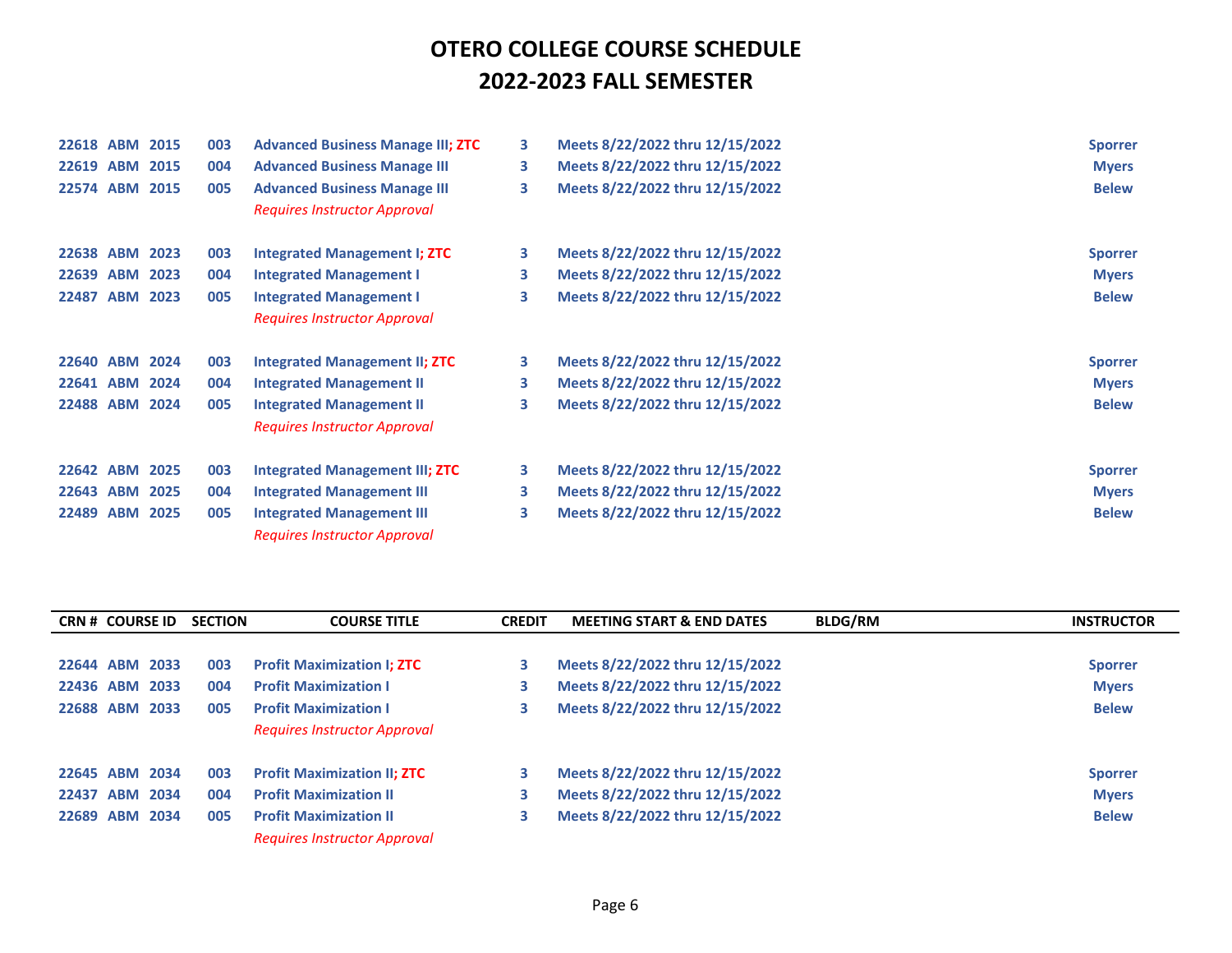| 22646 ABM      | 2035 | 003 | <b>Profit Maximization III; ZTC</b>        | 3 | Meets 8/22/2022 thru 12/15/2022 | <b>Sporrer</b> |
|----------------|------|-----|--------------------------------------------|---|---------------------------------|----------------|
| 22438 ABM      | 2035 | 004 | <b>Profit Maximization III</b>             | 3 | Meets 8/22/2022 thru 12/15/2022 | <b>Myers</b>   |
| 22690 ABM 2035 |      | 005 | <b>Profit Maximization III</b>             | 3 | Meets 8/22/2022 thru 12/15/2022 | <b>Belew</b>   |
|                |      |     | <b>Requires Instructor Approval</b>        |   |                                 |                |
| 22542 ABM 2043 |      | 003 | <b>Rural Bus Entrepreneurship I; ZTC</b>   | 3 | Meets 8/22/2022 thru 12/15/2022 | <b>Sporrer</b> |
| 22454 ABM 2043 |      | 004 | <b>Rural Bus Entrepreneurship I</b>        | 3 | Meets 8/22/2022 thru 12/15/2022 | <b>Myers</b>   |
| 22578 ABM 2043 |      | 005 | <b>Rural Bus Entrepreneurship I</b>        | 3 | Meets 8/22/2022 thru 12/15/2022 | <b>Belew</b>   |
|                |      |     | <b>Requires Instructor Approval</b>        |   |                                 |                |
| 22543 ABM      | 2044 | 003 | <b>Rural Bus Entrepreneurship II; ZTC</b>  | 3 | Meets 8/22/2022 thru 12/15/2022 | <b>Sporrer</b> |
| 22455 ABM      | 2044 | 004 | <b>Rural Bus Entrepreneurship II</b>       | 3 | Meets 8/22/2022 thru 12/15/2022 | <b>Myers</b>   |
| 22579 ABM 2044 |      | 005 | <b>Rural Bus Entrepreneurship II</b>       | 3 | Meets 8/22/2022 thru 12/15/2022 | <b>Belew</b>   |
|                |      |     | <b>Requires Instructor Approval</b>        |   |                                 |                |
| 22544 ABM      | 2045 | 003 | <b>Rural Bus Entrepreneurship III; ZTC</b> | 3 | Meets 8/22/2022 thru 12/15/2022 | <b>Sporrer</b> |
| 22456 ABM      | 2045 | 004 | <b>Rural Bus Entrepreneurship III</b>      | 3 | Meets 8/22/2022 thru 12/15/2022 | <b>Myers</b>   |
| 22580 ABM 2045 |      | 005 | <b>Rural Bus Entrepreneurship III</b>      | 3 | Meets 8/22/2022 thru 12/15/2022 | <b>Belew</b>   |
|                |      |     | <b>Requires Instructor Approval</b>        |   |                                 |                |
| 22647 ABM 2053 |      | 003 | <b>Leadership Human Resource I; ZTC</b>    | 3 | Meets 8/22/2022 thru 12/15/2022 | <b>Sporrer</b> |
| 22484 ABM 2053 |      | 004 | <b>Leadership Human Resource I</b>         | 3 | Meets 8/22/2022 thru 12/15/2022 | <b>Myers</b>   |
| 22648 ABM      | 2053 | 005 | <b>Leadership Human Resource I</b>         | 3 | Meets 8/22/2022 thru 12/15/2022 | <b>Belew</b>   |
|                |      |     | <b>Requires Instructor Approval</b>        |   |                                 |                |

| <b>CRN # COURSE ID</b> | <b>SECTION</b> | <b>COURSE TITLE</b>                 | <b>CREDIT</b> | <b>MEETING START &amp; END DATES</b> | <b>BLDG/RM</b> | DAYS/TIME | <b>INSTRUCTOR</b> |
|------------------------|----------------|-------------------------------------|---------------|--------------------------------------|----------------|-----------|-------------------|
|                        |                |                                     |               |                                      |                |           |                   |
| 22649 ABM 2054         | 003            | Leadership Human Resource II; ZTC   |               | Meets 8/22/2022 thru 12/15/2022      |                |           | <b>Sporrer</b>    |
| 22485 ABM 2054         | 004            | <b>Leadership Human Resource II</b> |               | Meets 8/22/2022 thru 12/15/2022      |                |           | <b>Myers</b>      |
| 22650 ABM 2054         | 005            | <b>Leadership Human Resource II</b> |               | Meets 8/22/2022 thru 12/15/2022      |                |           | <b>Belew</b>      |
|                        |                | <b>Requires Instructor Approval</b> |               |                                      |                |           |                   |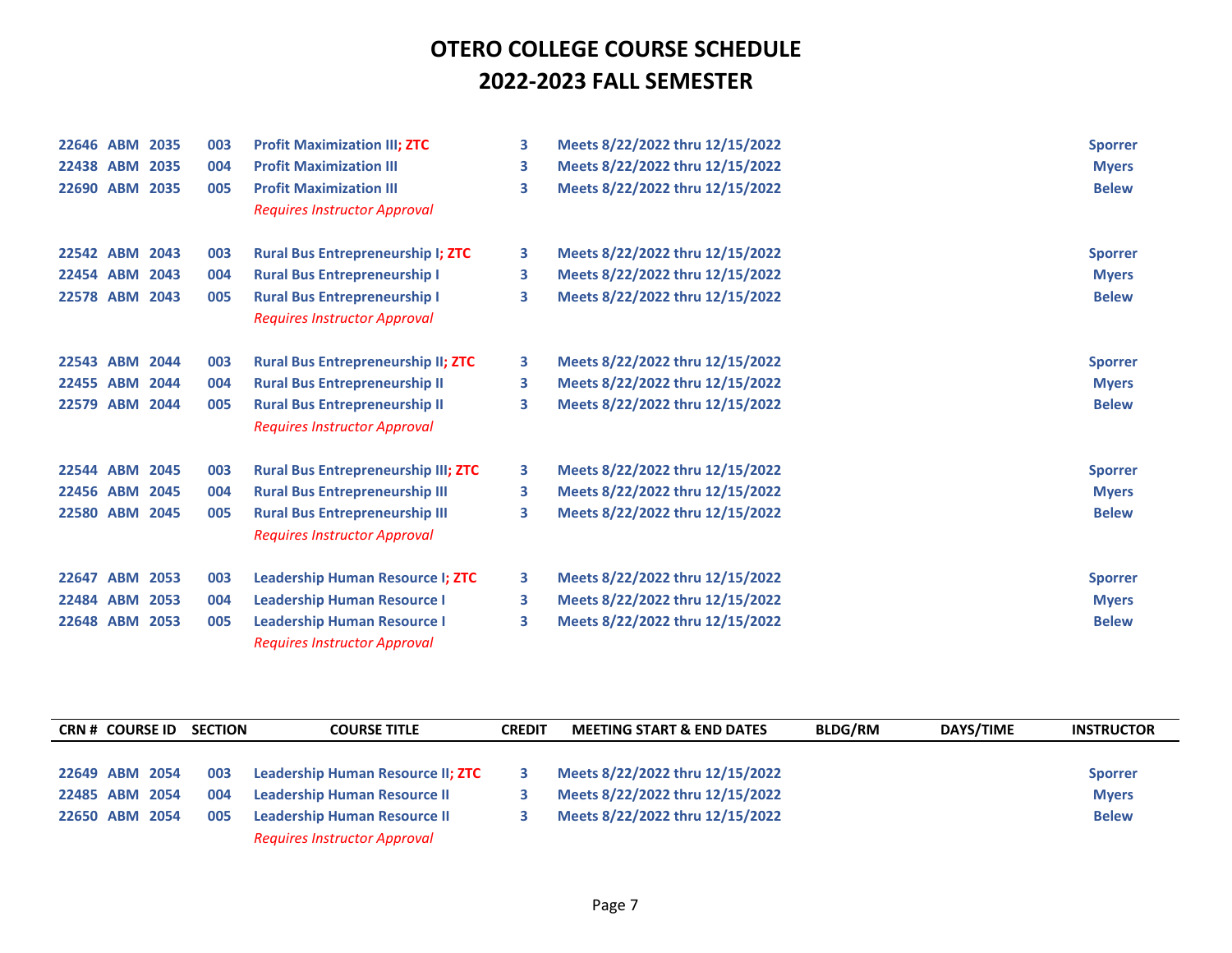| 22651 ABM 2055  |  | 003             | <b>Leadership Human Resource III; ZTC</b> | 3              | Meets 8/22/2022 thru 12/15/2022      |                   |                       | <b>Sporrer</b>          |
|-----------------|--|-----------------|-------------------------------------------|----------------|--------------------------------------|-------------------|-----------------------|-------------------------|
| 22486 ABM 2055  |  | 004             | <b>Leadership Human Resource III</b>      | 3              | Meets 8/22/2022 thru 12/15/2022      |                   |                       | <b>Myers</b>            |
| 22652 ABM 2055  |  | 005             | <b>Leadership Human Resource III</b>      | 3              | Meets 8/22/2022 thru 12/15/2022      |                   |                       | <b>Belew</b>            |
|                 |  |                 | <b>Requires Instructor Approval</b>       |                |                                      |                   |                       |                         |
|                 |  |                 |                                           |                |                                      |                   |                       |                         |
| 22049 ACC 1001  |  | C11             | <b>Fundamentals of Accounting</b>         | 3              | Meets 8/29/2022 thru 12/10/2022      | <b>CCCONLINE</b>  |                       |                         |
| 22223 ACC 1001  |  | C <sub>21</sub> | <b>Fundamentals of Accounting</b>         | 3              | Meets 10/3/2022 thru 12/10/2022      | <b>CCCONLINE</b>  |                       |                         |
|                 |  |                 |                                           |                |                                      |                   |                       |                         |
| 22050 ACC 1015  |  | C11             | <b>Payroll Accounting</b>                 | 3              | Meets 8/29/2022 thru 12/10/2022      | <b>CCCONLINE</b>  |                       |                         |
| 22340 ACC 1015  |  | C <sub>21</sub> | <b>Payroll Accounting</b>                 | 3              | Meets 10/3/2022 thru 12/10/2022      | <b>CCCONLINE</b>  |                       |                         |
| 22002 ACC 1021  |  | 001             | <b>Accounting Principles I</b>            | 4              | Meets 8/22/2022 thru 12/15/2022      | <b>OMCBRI 118</b> | <b>MTWR 1100-1200</b> | <b>Wallace-Ormiston</b> |
| 22051 ACC 1021  |  | C11             | <b>Accounting Principles I</b>            | 4              | Meets 8/29/2022 thru 12/10/2022      | <b>CCCONLINE</b>  |                       |                         |
| 22141 ACC 1021  |  |                 |                                           |                | Meets 10/3/2022 thru 12/10/2022      | <b>CCCONLINE</b>  |                       |                         |
|                 |  | C <sub>21</sub> | <b>Accounting Principles I</b>            | 4              |                                      |                   |                       |                         |
| 22052 ACC 1022  |  | C11             | <b>Accounting Principles II</b>           | 4              | Meets 8/29/2022 thru 12/10/2022      | <b>CCCONLINE</b>  |                       |                         |
| 22142 ACC 1022  |  | C <sub>21</sub> | <b>Accounting Principles II</b>           | 4              | Meets 10/3/2022 thru 12/10/2022      | CCCONLINE         |                       |                         |
|                 |  |                 | Prerequisite: ACC 1021 or equivalent      |                |                                      |                   |                       |                         |
|                 |  |                 |                                           |                |                                      |                   |                       |                         |
| 22211 ACC 1025  |  | C11             | <b>Computerized Accounting</b>            | 3              | Meets 8/29/2022 thru 12/10/2022      | <b>CCCONLINE</b>  |                       |                         |
|                 |  |                 |                                           |                |                                      |                   |                       |                         |
| 22053 ACC 1031  |  | C11             | Income Tax                                | 3              | Meets 8/29/2022 thru 12/10/2022      | <b>CCCONLINE</b>  |                       |                         |
|                 |  |                 |                                           |                |                                      |                   |                       |                         |
| 22341 ACC 1032  |  | C <sub>21</sub> | Tax Help Colorado                         | $\overline{2}$ | Meets 10/3/2022 thru 12/10/2022      | <b>CCCONLINE</b>  |                       |                         |
|                 |  |                 |                                           |                |                                      |                   |                       |                         |
| 22278 ACC 1035  |  | C11             | Spreadsheet Apps/ Accounting              | 3              | Meets 8/29/2022 thru 12/10/2022      | <b>CCCONLINE</b>  |                       |                         |
|                 |  |                 |                                           |                |                                      |                   |                       |                         |
| 22054 ACC 2011  |  | C11             | Intermediate Accounting I                 | 4              | Meets 8/29/2022 thru 12/10/2022      | <b>CCCONLINE</b>  |                       |                         |
|                 |  |                 |                                           |                |                                      |                   |                       |                         |
| 22055 ACC 2012  |  | C11             | Intermediate Accounting II                | 4              | Meets 8/29/2022 thru 12/10/2022      | <b>CCCONLINE</b>  |                       |                         |
|                 |  |                 |                                           |                |                                      |                   |                       |                         |
| 22056 ACC 2026  |  | C11             | <b>Cost Accounting</b>                    | 3              | Meets 8/29/2022 thru 12/10/2022      | <b>CCCONLINE</b>  |                       |                         |
| CRN # COURSE ID |  | <b>SECTION</b>  | <b>COURSE TITLE</b>                       | <b>CREDIT</b>  | <b>MEETING START &amp; END DATES</b> | <b>BLDG/RM</b>    | DAYS/TIME             | <b>INSTRUCTOR</b>       |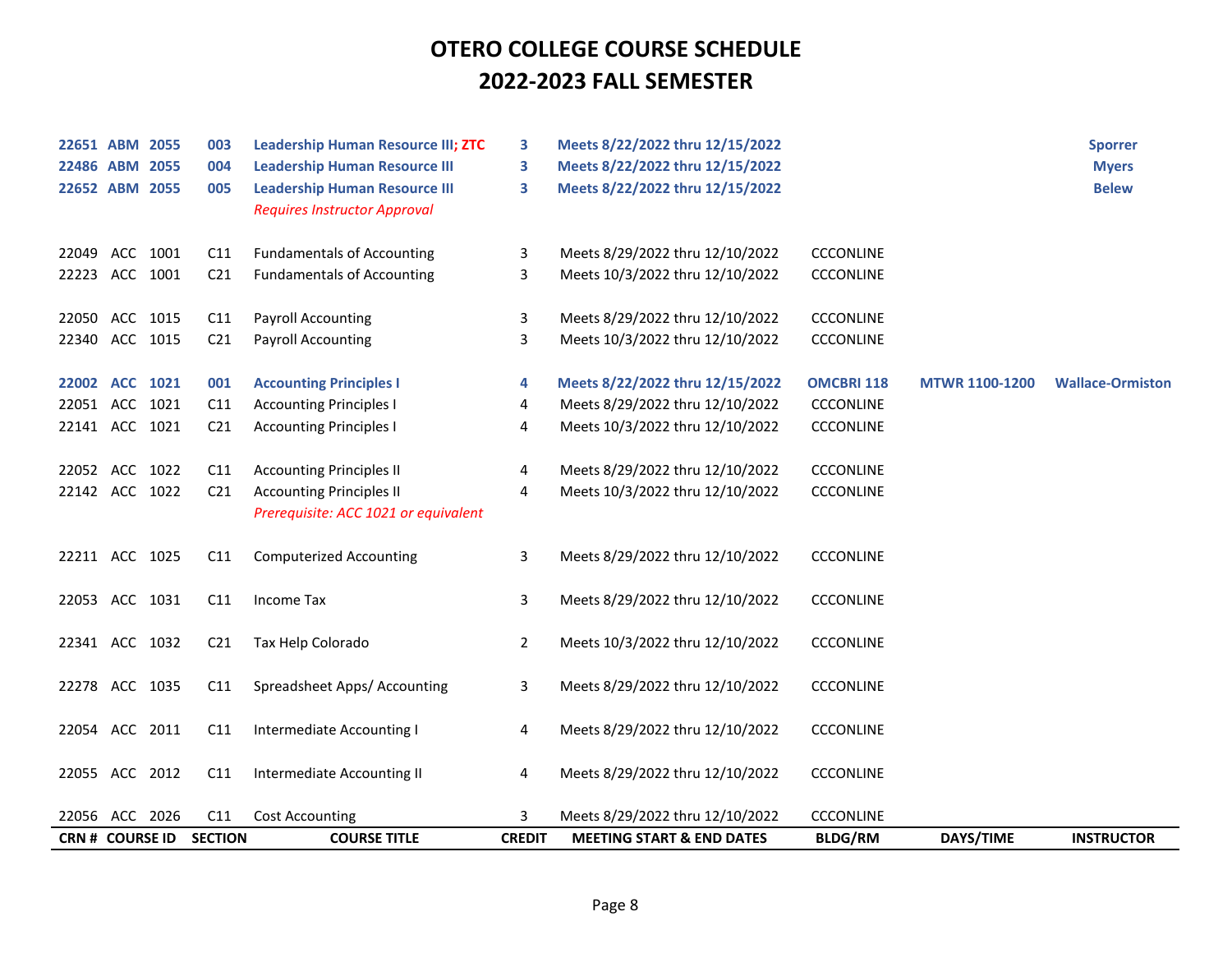| 22545 AGB 1002 |          |          | <b>OOL</b>      | <b>Foundations of Agri-Business; ZTC</b>   | 3              | Meets 8/22/2022 thru 12/15/2022  |                                        |                            | <b>Sporrer</b>                   |
|----------------|----------|----------|-----------------|--------------------------------------------|----------------|----------------------------------|----------------------------------------|----------------------------|----------------------------------|
| 22295 AGE 1102 |          |          | 001             | <b>Agriculture Economics: GT-SS1</b>       | 3              | Meets 8/22/2022 thru 12/15/2022  | <b>OMCDIV 105</b>                      | MW 0930-1045               | <b>Matthew</b>                   |
| 22298 AGE 2105 |          |          | 001             | <b>Farm and Ranch Management</b>           | 3              | Meets 10/17/2022 thru 12/15/2022 | <b>OMCDIV 105</b>                      | <b>MTWR 1230-1345</b>      | <b>Matthew</b>                   |
| 22718 AGP 1046 |          |          | 001             | <b>Artificial Insemination Mgt</b>         | $\mathbf{2}$   | Meets 10/17/2022 thru 12/15/2022 |                                        |                            | Leone                            |
| 22719 AGP 1047 |          |          | 001             | <b>Practical Cattle Reproduction</b>       | $\mathbf{2}$   | Meets 10/17/2022 thru 12/15/2022 |                                        |                            | Leone                            |
| 22720 AGP 1048 |          |          | 001             | <b>Cattle Reproduction Lab</b>             | $\mathbf{1}$   | Meets 10/17/2022 thru 12/15/2022 |                                        |                            | Leone                            |
| 22501 AGP 2047 |          |          | 001             | <b>Production Cattle Feeding</b>           | 3              | Meets 8/22/2022 thru 10/14/2022  | <b>OMCDIV 107</b>                      | TR 0800-1050               | <b>Matthew</b>                   |
| 22366 AGP 2080 |          |          | 001             | <b>Production Ag. Internship (L)</b>       | 1              | Meets 8/22/2022 thru 12/15/2022  |                                        |                            | <b>Matthew</b>                   |
| 22755 AGR 2160 |          |          | 008             | <b>World Population and Food: SS3; ZTC</b> | 3              | Meets 8/22/2022 thru 12/15/2022  | <b>OMCDIV 105</b>                      | M 1800-1900                | <b>Sporrer</b>                   |
| 22653 AME 1005 |          |          | 001             | <b>Basic Ag Mechanic Skills</b>            | $\overline{2}$ | Meets 8/22/2022 thru 12/15/2022  | <b>OMCDIV 112</b>                      |                            | <b>Phillips</b>                  |
| 22714 ANT 1001 |          |          | 008             | <b>Cultural Anthropology: SS3; ZTC</b>     | 3              | Meets 8/22/2022 thru 12/15/2022  | <b>OWHEEL 112</b>                      | T1730-1845                 | <b>Munro</b>                     |
| 22057          |          | ANT 1001 | C11             | <b>Cultural Anthropology: SS3</b>          | 3              | Meets 8/29/2022 thru 12/10/2022  | <b>CCCONLINE</b>                       |                            |                                  |
| 22143          | ANT 1001 |          | C <sub>21</sub> | <b>Cultural Anthropology: SS3</b>          | 3              | Meets 10/3/2022 thru 12/10/2022  | <b>CCCONLINE</b>                       |                            |                                  |
| 22390 ANT 1001 |          |          | C41             | <b>Cultural Anthropology: SS3</b>          | 3              | Meets 9/12/2022 thru 10/22/2022  | <b>CCCONLINE</b>                       |                            |                                  |
| 22367          |          | ANT 1003 | C11             | Intro to Archaeology: SS3                  | 3              | Meets 8/29/2022 thru 12/10/2022  | <b>CCCONLINE</b>                       |                            |                                  |
| 22476          |          | ANT 1003 | C <sub>21</sub> | Intro to Archaeology: SS3                  | 3              | Meets 10/3/2022 thru 12/10/2022  | <b>CCCONLINE</b>                       |                            |                                  |
| 22602 ANT 1003 |          |          | C51             | Intro to Archaeology: SS3                  | 3              | Meets 10/31/2022 thru 12/10/2022 | <b>CCCONLINE</b>                       |                            |                                  |
| 22692 ANT 1005 |          |          | 001             | <b>Bio Anthropology W/Lab: SC1; ZTC</b>    | 4              | Meets 8/22/2022 thru 12/15/2022  | <b>OWHEEL 117</b><br><b>OWHEEL 117</b> | T1530-1720<br>MW 1530-1645 | <b>Korbitz</b><br><b>Korbitz</b> |
| 22386 ANT 1005 |          |          | C11             | Bio Anthropology W/Lab: SC1                | 4              | Meets 8/29/2022 thru 12/10/2022  | <b>CCCONLINE</b>                       |                            |                                  |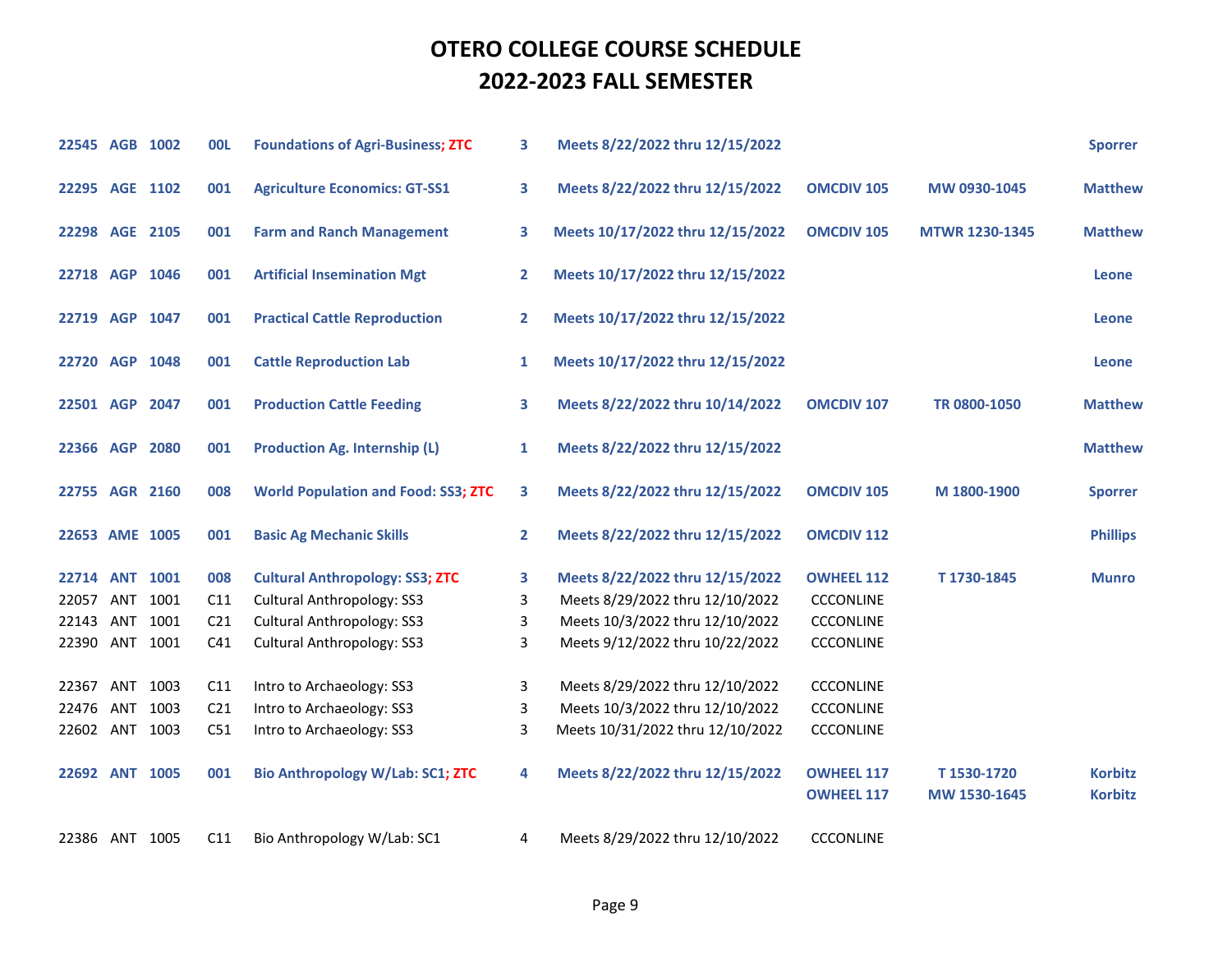| 22387 ANT 1005         |     |                 | C <sub>21</sub> | Bio Anthropology W/Lab: SC1                | 4             | Meets 10/3/2022 thru 12/10/2022      | <b>CCCONLINE</b>  |                       |                   |
|------------------------|-----|-----------------|-----------------|--------------------------------------------|---------------|--------------------------------------|-------------------|-----------------------|-------------------|
| 22271 ANT 2125         |     |                 | C11             | Anth of Religion: SS3                      | 3             | Meets 8/29/2022 thru 12/10/2022      | <b>CCCONLINE</b>  |                       |                   |
| 22448 ANT 2125         |     |                 | C <sub>21</sub> | Anth of Religion: SS3                      | 3             | Meets 10/3/2022 thru 12/10/2022      | <b>CCCONLINE</b>  |                       |                   |
| <b>CRN # COURSE ID</b> |     |                 | <b>SECTION</b>  | <b>COURSE TITLE</b>                        | <b>CREDIT</b> | <b>MEETING START &amp; END DATES</b> | <b>BLDG/RM</b>    | DAYS/TIME             | <b>INSTRUCTOR</b> |
|                        |     |                 |                 |                                            |               |                                      |                   |                       |                   |
| 22369 ART 1002         |     |                 | 001             | <b>Visual Concepts 2-D Design</b>          | 3             | Meets 8/22/2022 thru 12/15/2022      | <b>OHUCTR 115</b> | MW 1500-1740          | <b>Matejcek</b>   |
|                        |     |                 |                 |                                            |               |                                      |                   |                       |                   |
| 22257                  |     | <b>ART 1110</b> | 008             | <b>Art Appreciation: AH1; ZTC</b>          | 3             | Meets 8/22/2022 thru 12/15/2022      | <b>OHUCTR 113</b> | MW 1100-1215          | <b>Matejcek</b>   |
| 22058 ART 1110         |     |                 | C11             | Art Appreciation: AH1                      | 3             | Meets 8/29/2022 thru 12/10/2022      | <b>CCCONLINE</b>  |                       |                   |
| 22144 ART              |     | 1110            | C <sub>21</sub> | Art Appreciation: AH1                      | 3             | Meets 10/3/2022 thru 12/10/2022      | <b>CCCONLINE</b>  |                       |                   |
| 22352 ART              |     | 1110            | C <sub>41</sub> | Art Appreciation: AH1                      | 3             | Meets 9/12/2022 thru 10/22/2022      | <b>CCCONLINE</b>  |                       |                   |
| 22500 ART              |     | 1110            | C51             | Art Appreciation: AH1                      | 3             | Meets 10/31/2022 thru 12/10/2022     | <b>CCCONLINE</b>  |                       |                   |
|                        |     |                 |                 |                                            |               |                                      |                   |                       |                   |
| 22039                  | ART | 1111            | 001             | <b>Art Hist Ancient/ Mediev: AH1</b>       | 3             | Meets 8/22/2022 thru 12/15/2022      | <b>OMCBRI 122</b> | MW 0930-1045          | <b>Matejcek</b>   |
| 22059                  | ART | 1111            | C11             | Art Hist Ancient/ Mediev: AH1              | 3             | Meets 8/29/2022 thru 12/10/2022      | <b>CCCONLINE</b>  |                       |                   |
| 22145 ART 1111         |     |                 | C <sub>21</sub> | Art Hist Ancient/ Mediev: AH1              | 3             | Meets 10/3/2022 thru 12/10/2022      | <b>CCCONLINE</b>  |                       |                   |
|                        |     |                 |                 |                                            |               |                                      |                   |                       |                   |
| 22060                  | ART | 1112            | C11             | Art Hist Renaiss/1900: AH1                 | 3             | Meets 8/29/2022 thru 12/10/2022      | <b>CCCONLINE</b>  |                       |                   |
| 22146 ART              |     | 1112            | C <sub>21</sub> | Art Hist Renaiss/1900: AH1                 | 3             | Meets 10/3/2022 thru 12/10/2022      | <b>CCCONLINE</b>  |                       |                   |
|                        |     |                 |                 |                                            |               |                                      |                   |                       |                   |
| 22715 ART 1301         |     |                 | 001             | <b>Painting I</b>                          | 3             | Meets 8/22/2022 thru 12/15/2022      | <b>OHUCTR 115</b> | TR 0930-1210          | <b>Matejcek</b>   |
|                        |     |                 |                 |                                            |               |                                      |                   |                       |                   |
| 22296 ASC 1100         |     |                 | 001             | <b>Animal Sciences</b>                     | 3             | Meets 8/22/2022 thru 12/15/2022      | <b>OMCDIV 107</b> | <b>MTWR 1230-1345</b> | <b>Matthew</b>    |
|                        |     |                 |                 |                                            |               |                                      |                   |                       |                   |
| 22705 ASC 2130         |     |                 | 008             | <b>Farm Animal Anatomy&amp;Physiology</b>  | 3             | Meets 8/22/2022 thru 12/15/2022      | <b>OMCDIV 107</b> | W 1100-1215           | <b>Matthew</b>    |
|                        |     |                 |                 |                                            |               |                                      |                   |                       |                   |
| 22024 AST 1110         |     |                 | 001             | <b>Planetary Astronomy w/Lab: SC1; ZTC</b> | 4             | Meets 8/22/2022 thru 12/15/2022      | <b>OMCBRI 137</b> | TR 1100-1215          | <b>Korbitz</b>    |
|                        |     |                 |                 |                                            |               |                                      | <b>OWHEEL 117</b> | T1900-2040            | <b>Korbitz</b>    |
| 22270 AST 1110         |     |                 | 002             | <b>Planetary Astronomy w/Lab: SC1; ZTC</b> | 4             | Meets 8/22/2022 thru 12/15/2022      | <b>OMCBRI 137</b> | TR 1100-1215          | <b>Korbitz</b>    |
|                        |     |                 |                 |                                            |               |                                      | <b>OWHEEL 117</b> | R 1900-2040           | <b>Korbitz</b>    |
| 22061                  | AST | 1110            | C11             | Planetary Astronomy w/Lab: SC1             | 4             | Meets 8/29/2022 thru 12/10/2022      | <b>CCCONLINE</b>  |                       |                   |
| 22147 AST 1110         |     |                 | C <sub>21</sub> | Planetary Astronomy w/Lab: SC1             | 4             | Meets 10/3/2022 thru 12/10/2022      | <b>CCCONLINE</b>  |                       |                   |
|                        |     |                 |                 |                                            |               |                                      |                   |                       |                   |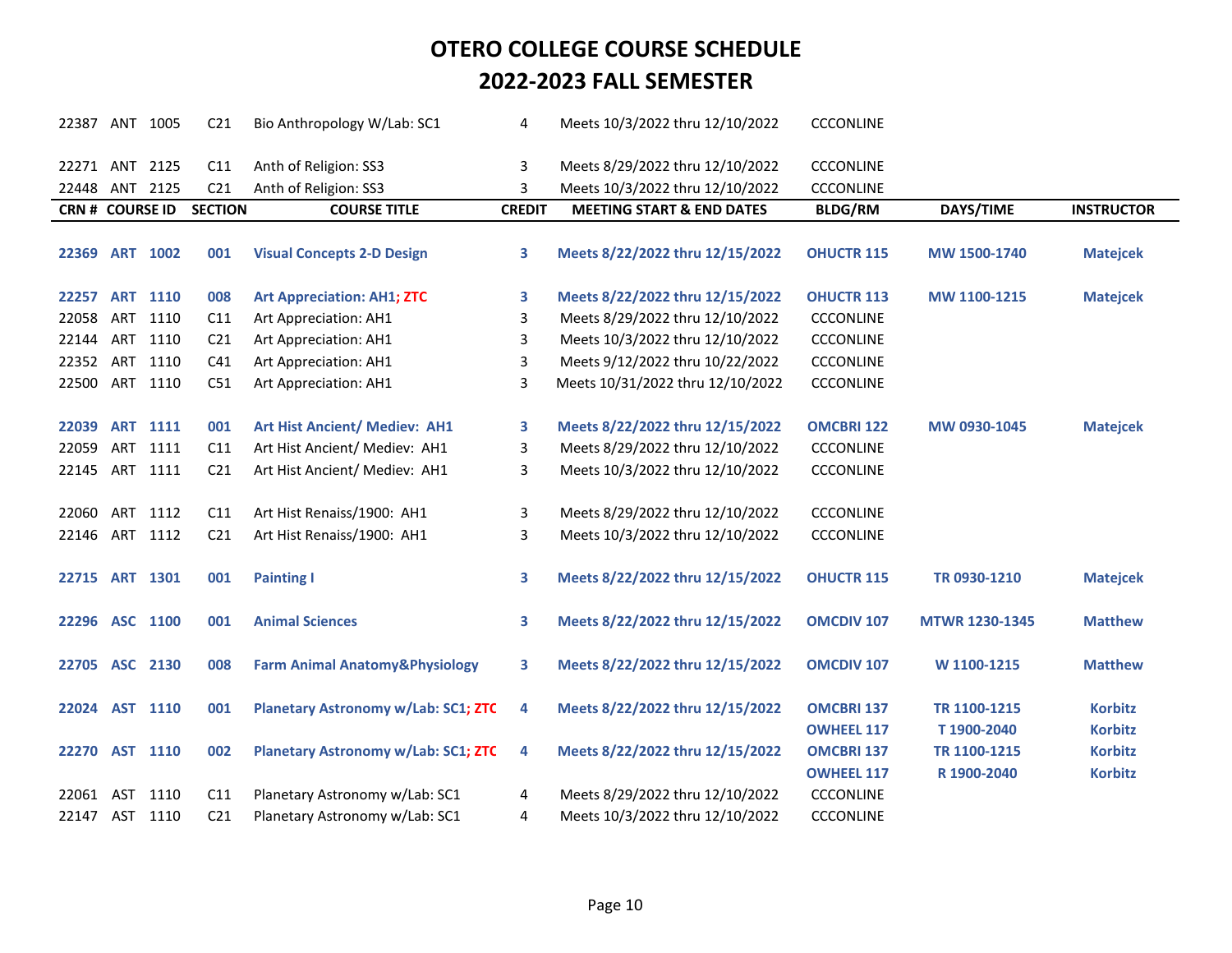|           |      | C11             | Stellar Astronomy w/Lab: SC1  |   | Meets 8/29/2022 thru 12/10/2022 | <b>CCCONLINE</b>  |              |
|-----------|------|-----------------|-------------------------------|---|---------------------------------|-------------------|--------------|
| 22348 AST | 1120 | C21             | Stellar Astronomy w/Lab: SC1  |   | Meets 10/3/2022 thru 12/10/2022 | <b>CCCONLINE</b>  |              |
|           |      |                 |                               |   |                                 |                   |              |
| 22025 BIO | 1005 | <b>OOL</b>      | Science of Biology w/Lab: SC1 |   | Meets 8/22/2022 thru 12/15/2022 | <b>OLIFES 103</b> | <b>Nolan</b> |
|           |      |                 |                               |   |                                 |                   |              |
| BIO.      | 1005 | C <sub>11</sub> | Science of Biology w/Lab: SC1 | 4 | Meets 8/29/2022 thru 12/10/2022 | <b>CCCONLINE</b>  |              |
| - BIO     | 1005 | C21             | Science of Biology w/Lab: SC1 | 4 | Meets 10/3/2022 thru 12/10/2022 | <b>CCCONLINE</b>  |              |
|           |      | 22062 AST 1120  |                               |   |                                 |                   |              |

| <b>CRN # COURSE ID</b> |            |      | <b>SECTION</b>  | <b>COURSE TITLE</b>                                            | <b>CREDIT</b> | <b>MEETING START &amp; END DATES</b>                                                      | <b>BLDG/RM</b>    | DAYS/TIME    | <b>INSTRUCTOR</b> |
|------------------------|------------|------|-----------------|----------------------------------------------------------------|---------------|-------------------------------------------------------------------------------------------|-------------------|--------------|-------------------|
|                        |            |      |                 |                                                                |               |                                                                                           |                   |              |                   |
| 22064                  | <b>BIO</b> | 1006 | C11             | Basic Anatomy and Physiology                                   | 4             | Meets 8/29/2022 thru 12/10/2022                                                           | <b>CCCONLINE</b>  |              |                   |
| 22391                  | <b>BIO</b> | 1006 | C <sub>21</sub> | <b>Basic Anatomy and Physiology</b>                            | 4             | Meets 10/3/2022 thru 12/10/2022                                                           | <b>CCCONLINE</b>  |              |                   |
|                        |            |      |                 |                                                                |               |                                                                                           |                   |              |                   |
| 22029                  | <b>BIO</b> | 1111 | 001             | <b>Gen College Biology I/Lab: SC1</b>                          | 5             | Meets 8/22/2022 thru 12/15/2022                                                           | <b>OLIFES 103</b> | MF 0800-0915 | <b>Nolan</b>      |
|                        |            |      |                 |                                                                |               |                                                                                           | <b>OLIFES 103</b> | W 0800-1045  | <b>Nolan</b>      |
| 22254                  | <b>BIO</b> | 1111 | 008             | <b>Gen College Biology I/Lab: SC1</b>                          | 5             | Meets 8/22/2022 thru 12/15/2022                                                           | <b>OLIFES 103</b> | W 1230-1515  | <b>Nolan</b>      |
| 22065                  | <b>BIO</b> | 1111 | C11             | Gen College Biology I/Lab: SC1                                 | 5             | Meets 8/29/2022 thru 12/10/2022                                                           | <b>CCCONLINE</b>  |              |                   |
| 22149                  | <b>BIO</b> | 1111 | C <sub>21</sub> | Gen College Biology I/Lab: SC1                                 | 5             | Meets 10/3/2022 thru 12/10/2022                                                           | <b>CCCONLINE</b>  |              |                   |
|                        |            |      |                 |                                                                |               |                                                                                           |                   |              |                   |
| 22066                  | <b>BIO</b> | 1112 | C11             | Gen College Biology II/Lab:SC1                                 | 5             | Meets 8/29/2022 thru 12/10/2022                                                           | <b>CCCONLINE</b>  |              |                   |
|                        |            |      |                 |                                                                |               |                                                                                           |                   |              |                   |
| 22027                  | <b>BIO</b> | 2101 | 001             | Human Anatomy&Phys I w/Lab:SC1                                 | 4             | Meets 8/22/2022 thru 12/15/2022                                                           | <b>OLIFES 112</b> | TF 0800-0915 | <b>McClure</b>    |
|                        |            |      |                 |                                                                | 4             |                                                                                           | <b>OLIFES 112</b> | R0800-0950   | <b>McClure</b>    |
| 22691                  | <b>BIO</b> | 2101 | 008             | Human Anatomy&Phys I w/Lab:SC1                                 | 4             | Meets 8/22/2022 thru 12/15/2022                                                           | <b>OLIFES 112</b> | W 1530-1720  | <b>McClure</b>    |
| 22067                  | <b>BIO</b> | 2101 | C11             | Human Anatomy&Phys I w/Lab:SC1                                 | 4             | Meets 8/29/2022 thru 12/10/2022                                                           | <b>CCCONLINE</b>  |              |                   |
| 22392                  | <b>BIO</b> | 2101 | C <sub>21</sub> | Human Anatomy&Phys I w/Lab:SC1                                 | 4             | Meets 10/3/2022 thru 12/10/2022                                                           | <b>CCCONLINE</b>  |              |                   |
|                        |            |      |                 | Prerequisite: Successful completion of BIO 1111 is recommended |               |                                                                                           |                   |              |                   |
|                        |            |      |                 |                                                                |               |                                                                                           |                   |              |                   |
| 22258                  | <b>BIO</b> | 2102 | 001             | <b>Human Anatomy&amp;Phys IIw/Lab:SC1</b>                      | 4             | Meets 8/22/2022 thru 12/15/2022                                                           | <b>OLIFES 112</b> | MF 0930-1045 | <b>McClure</b>    |
|                        |            |      |                 |                                                                |               |                                                                                           | <b>OLIFES 112</b> | W 0930-1120  | <b>McClure</b>    |
| 22068                  | <b>BIO</b> | 2102 | C11             | Human Anatomy&Phys IIw/Lab:SC1                                 | 4             | Meets 8/29/2022 thru 12/10/2022                                                           | <b>CCCONLINE</b>  |              |                   |
| 22393                  | <b>BIO</b> | 2102 | C <sub>21</sub> | Human Anatomy&Phys IIw/Lab:SC1                                 | 4             | Meets 10/3/2022 thru 12/10/2022                                                           | <b>CCCONLINE</b>  |              |                   |
|                        |            |      |                 |                                                                |               | Prerequisite: Successful completion of BIO 2101 or equivalent or permission of instructor |                   |              |                   |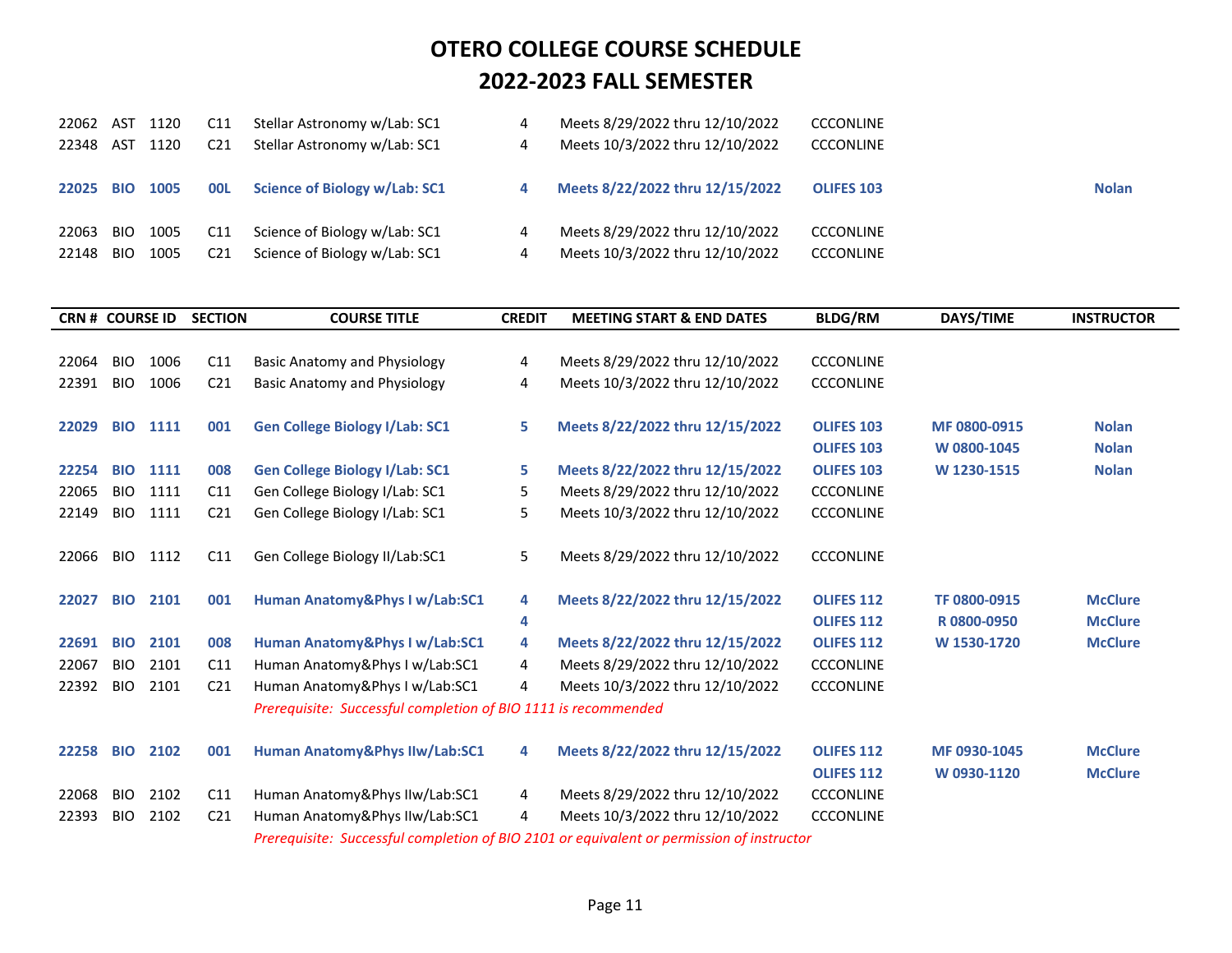| 22069     | <b>BIO</b> | 2104 | C11             | Microbiology w/Lab: SC1                                                              | 4  | Meets 8/29/2022 thru 12/10/2022 | <b>CCCONLINE</b>  |             |               |
|-----------|------------|------|-----------------|--------------------------------------------------------------------------------------|----|---------------------------------|-------------------|-------------|---------------|
| 22150     | BIO        | 2104 | C <sub>21</sub> | Microbiology w/Lab: SC1                                                              | 4  | Meets 10/3/2022 thru 12/10/2022 | <b>CCCONLINE</b>  |             |               |
|           |            |      |                 | Prerequisite: Successful completion of BIO 1111 is recommended, BIO 2101             |    |                                 |                   |             |               |
| 22546     | <b>BIO</b> | 2116 | <b>OOL</b>      | Pathophysiology                                                                      | 4  | Meets 8/22/2022 thru 12/15/2022 |                   |             | <b>Farmer</b> |
| 22209     | <b>BIO</b> | 2116 | C11             | Pathophysiology                                                                      | 4  | Meets 8/29/2022 thru 12/10/2022 | <b>CCCONLINE</b>  |             |               |
| 22394     | <b>BIO</b> | 2116 | C21             | Pathophysiology                                                                      | 4  | Meets 10/3/2022 thru 12/10/2022 | <b>CCCONLINE</b>  |             |               |
|           |            |      |                 | Prerequisite: BIO 2101, BIO 2102, or permission of instructor                        |    |                                 |                   |             |               |
| 22722 BIO |            | 2120 | 008             | <b>General Zoology w/Lab: SC1</b><br>Prerequisite: Successful completion of BIO 1112 | 5. | Meets 8/22/2022 thru 12/15/2022 | <b>OLIFES 103</b> | M 1600-1800 | <b>Nolan</b>  |

| <b>CRN # COURSE ID</b> |            |      | <b>SECTION</b>  | <b>COURSE TITLE</b>                  | <b>CREDIT</b> | <b>MEETING START &amp; END DATES</b> | <b>BLDG/RM</b>    | DAYS/TIME    | <b>INSTRUCTOR</b>       |
|------------------------|------------|------|-----------------|--------------------------------------|---------------|--------------------------------------|-------------------|--------------|-------------------------|
|                        |            |      |                 |                                      |               |                                      |                   |              |                         |
| 22003                  | <b>BUS</b> | 1015 | <b>OOL</b>      | <b>Introduction to Business</b>      | 3             | Meets 8/22/2022 thru 12/15/2022      |                   |              | <b>Wallace-Ormiston</b> |
| 22151                  | <b>BUS</b> | 1015 | C <sub>21</sub> | Introduction to Business             | 3             | Meets 10/3/2022 thru 12/10/2022      | <b>CCCONLINE</b>  |              |                         |
| 22353                  | <b>BUS</b> | 1015 | C <sub>41</sub> | Introduction to Business             | 3             | Meets 9/12/2022 thru 10/22/2022      | <b>CCCONLINE</b>  |              |                         |
| 22502                  | <b>BUS</b> | 1015 | C51             | Introduction to Business             | 3             | Meets 10/31/2022 thru 12/10/2022     | <b>CCCONLINE</b>  |              |                         |
|                        |            |      |                 |                                      |               |                                      |                   |              |                         |
| 22215                  | <b>BUS</b> | 1020 | C <sub>21</sub> | Introduction to E-Commerce           | 3             | Meets 10/3/2022 thru 12/10/2022      | <b>CCCONLINE</b>  |              |                         |
| 22395                  | <b>BUS</b> | 1020 | C41             | Introduction to E-Commerce           | 3             | Meets 9/12/2022 thru 10/22/2022      | <b>CCCONLINE</b>  |              |                         |
|                        |            |      |                 |                                      |               |                                      |                   |              |                         |
| 22004                  | <b>BUS</b> | 2016 | 001             | <b>Legal Environment of Business</b> | 3             | Meets 8/22/2022 thru 12/15/2022      | <b>OMCBRI 118</b> | MW 1230-1345 | <b>Wallace-Ormiston</b> |
| 22152                  | <b>BUS</b> | 2016 | C <sub>21</sub> | Legal Environment of Business        | 3             | Meets 10/3/2022 thru 12/10/2022      | <b>CCCONLINE</b>  |              |                         |
|                        |            |      |                 |                                      |               |                                      |                   |              |                         |
| 22153                  | <b>BUS</b> | 2017 | C <sub>21</sub> | <b>Business Communications</b>       | 3             | Meets 10/3/2022 thru 12/10/2022      | <b>CCCONLINE</b>  |              |                         |
|                        |            |      |                 |                                      |               |                                      |                   |              |                         |
| 22384 BUS              |            | 2026 | 001             | <b>Business Statistics</b>           | 3             | Meets 8/22/2022 thru 12/15/2022      | <b>OMCBRI 118</b> | TR 0930-1045 | <b>Wallace-Ormiston</b> |
| 22070                  | <b>BUS</b> | 2026 | C11             | <b>Business Statistics</b>           | 3             | Meets 8/29/2022 thru 12/10/2022      | <b>CCCONLINE</b>  |              |                         |
| 22154                  | <b>BUS</b> | 2026 | C <sub>21</sub> | <b>Business Statistics</b>           | 3             | Meets 10/3/2022 thru 12/10/2022      | <b>CCCONLINE</b>  |              |                         |
|                        |            |      |                 |                                      |               |                                      |                   |              |                         |
| 22754 CHE              |            | 1011 | 008             | <b>Intro to Chemistry I/Lab: SC1</b> | 5             | Meets 8/22/2022 thru 12/15/2022      |                   | <b>TBD</b>   | <b>STAFF</b>            |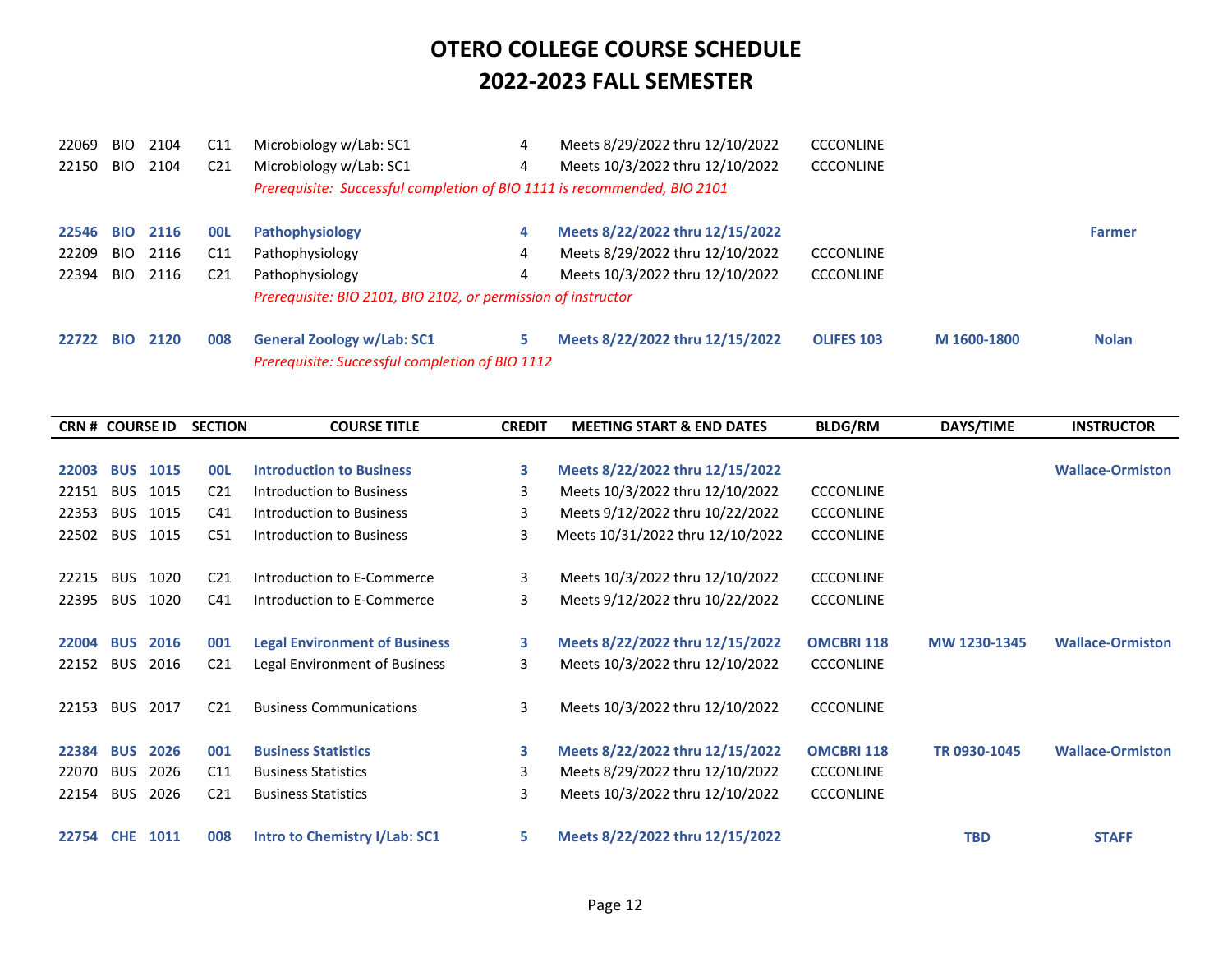| 22071 CHE 1011         |            |              | C11                    | Intro to Chemistry I/Lab: SC1                      | 5             | Meets 8/29/2022 thru 12/10/2022      | <b>CCCONLINE</b>  |              |                   |
|------------------------|------------|--------------|------------------------|----------------------------------------------------|---------------|--------------------------------------|-------------------|--------------|-------------------|
| 22155 CHE 1011         |            |              | C <sub>21</sub>        | Intro to Chemistry I/Lab: SC1                      | 5             | Meets 10/3/2022 thru 12/10/2022      | <b>CCCONLINE</b>  |              |                   |
|                        |            |              |                        | Prerequisite: MAT 0250 or Corequisite: MAT 0250    |               |                                      |                   |              |                   |
|                        |            |              |                        |                                                    |               |                                      |                   |              |                   |
| 22072 CHE 1012         |            |              | C11                    | Intro to Chemistry II/Lab: SC1                     | 5             | Meets 8/29/2022 thru 12/10/2022      | <b>CCCONLINE</b>  |              |                   |
|                        |            |              |                        | Prerequisite: CHE 1011 or permission of instructor |               |                                      |                   |              |                   |
|                        |            |              |                        |                                                    |               |                                      |                   |              |                   |
| 22026 CHE 1111         |            |              | 001                    | <b>Gen College Chem I/Lab: SC1</b>                 | 5             | Meets 8/22/2022 thru 12/15/2022      | <b>OWHEEL 127</b> | TF 0800-0915 | <b>STAFF</b>      |
|                        |            |              |                        |                                                    |               |                                      | <b>OWHEEL 122</b> | R0800-1050   | <b>STAFF</b>      |
| 22073 CHE              |            | 1111         | C11                    | Gen College Chem I/Lab: SC1                        | 5             | Meets 8/29/2022 thru 12/10/2022      | <b>CCCONLINE</b>  |              |                   |
| 22156 CHE 1111         |            |              | C <sub>21</sub>        | Gen College Chem I/Lab: SC1                        | 5             | Meets 10/3/2022 thru 12/10/2022      | <b>CCCONLINE</b>  |              |                   |
|                        |            |              |                        | Prerequisite: MAT 1340 or Corequisite: MAT 1340    |               |                                      |                   |              |                   |
|                        |            |              |                        |                                                    |               |                                      |                   |              |                   |
| 22026 CHE 1111         |            |              | 001                    | <b>Gen College Chem I/Lab: SC1</b>                 | 5             | Meets 8/22/2022 thru 12/15/2022      | <b>OWHEEL 122</b> | R0800-1050   | <b>TBD</b>        |
|                        |            |              |                        |                                                    |               | Meets 8/22/2022 thru 12/15/2022      | <b>OWHEEL 127</b> | TF 0800-0915 | <b>TBD</b>        |
| 22074 CHE 1112         |            |              | C11                    | Gen College Chem II/Lab: SC1                       | 5             | Meets 8/29/2022 thru 12/10/2022      | <b>CCCONLINE</b>  |              |                   |
|                        |            |              |                        |                                                    |               |                                      |                   |              |                   |
|                        |            |              |                        |                                                    |               |                                      |                   |              |                   |
| 22326 CHE 1112         |            |              | C <sub>21</sub>        | Gen College Chem II/Lab: SC1                       | 5             | Meets 10/3/2022 thru 12/10/2022      | <b>CCCONLINE</b>  |              |                   |
|                        |            |              |                        | Prerequisite: Successful completion of CHE 1111    |               |                                      |                   |              |                   |
| <b>CRN # COURSE ID</b> |            |              | <b>SECTION</b>         | <b>COURSE TITLE</b>                                | <b>CREDIT</b> | <b>MEETING START &amp; END DATES</b> | <b>BLDG/RM</b>    | DAYS/TIME    | <b>INSTRUCTOR</b> |
| 22157                  | <b>CIS</b> |              |                        |                                                    |               |                                      |                   |              |                   |
| 22075                  | <b>CIS</b> | 1015<br>1015 | C <sub>21</sub><br>C41 | Intro to Computer Info Sys                         | 3<br>3        | Meets 10/3/2022 thru 12/10/2022      | <b>CCCONLINE</b>  |              |                   |
|                        |            |              |                        | Intro to Computer Info Sys                         |               | Meets 9/12/2022 thru 10/22/2022      | <b>CCCONLINE</b>  |              |                   |
| 22005                  | <b>CIS</b> | 1018         | 008                    | <b>Intro PC Applications</b>                       | 3             | Meets 8/22/2022 thru 12/15/2022      | <b>OMCBRI 125</b> | TR 0930-1045 | <b>Samaniego</b>  |
| 22241                  | <b>CIS</b> | 1018         | 009                    | <b>Intro PC Applications</b>                       | 3             | Meets 8/22/2022 thru 12/15/2022      | <b>OMCBRI 125</b> | TR 1100-1215 | <b>Samaniego</b>  |
| 22076                  | <b>CIS</b> | 1018         | C11                    | Intro PC Applications                              | 3             | Meets 8/29/2022 thru 12/10/2022      | <b>CCCONLINE</b>  |              |                   |
| 22228                  | <b>CIS</b> | 1018         | C <sub>21</sub>        | Intro PC Applications                              | 3             | Meets 10/3/2022 thru 12/10/2022      | <b>CCCONLINE</b>  |              |                   |
| 22396                  | <b>CIS</b> | 1018         | C41                    | Intro PC Applications                              | 3             | Meets 9/12/2022 thru 10/22/2022      | <b>CCCONLINE</b>  |              |                   |
|                        |            |              |                        |                                                    |               |                                      |                   |              |                   |
| 22279                  | <b>CIS</b> | 1035         | C11                    | <b>Complete Word Processing</b>                    | 3             | Meets 8/29/2022 thru 12/10/2022      | <b>CCCONLINE</b>  |              |                   |
| 22274                  | <b>CIS</b> | 1035         | C <sub>21</sub>        | <b>Complete Word Processing</b>                    | 3             | Meets 10/3/2022 thru 12/10/2022      | <b>CCCONLINE</b>  |              |                   |
|                        |            |              |                        |                                                    |               |                                      |                   |              |                   |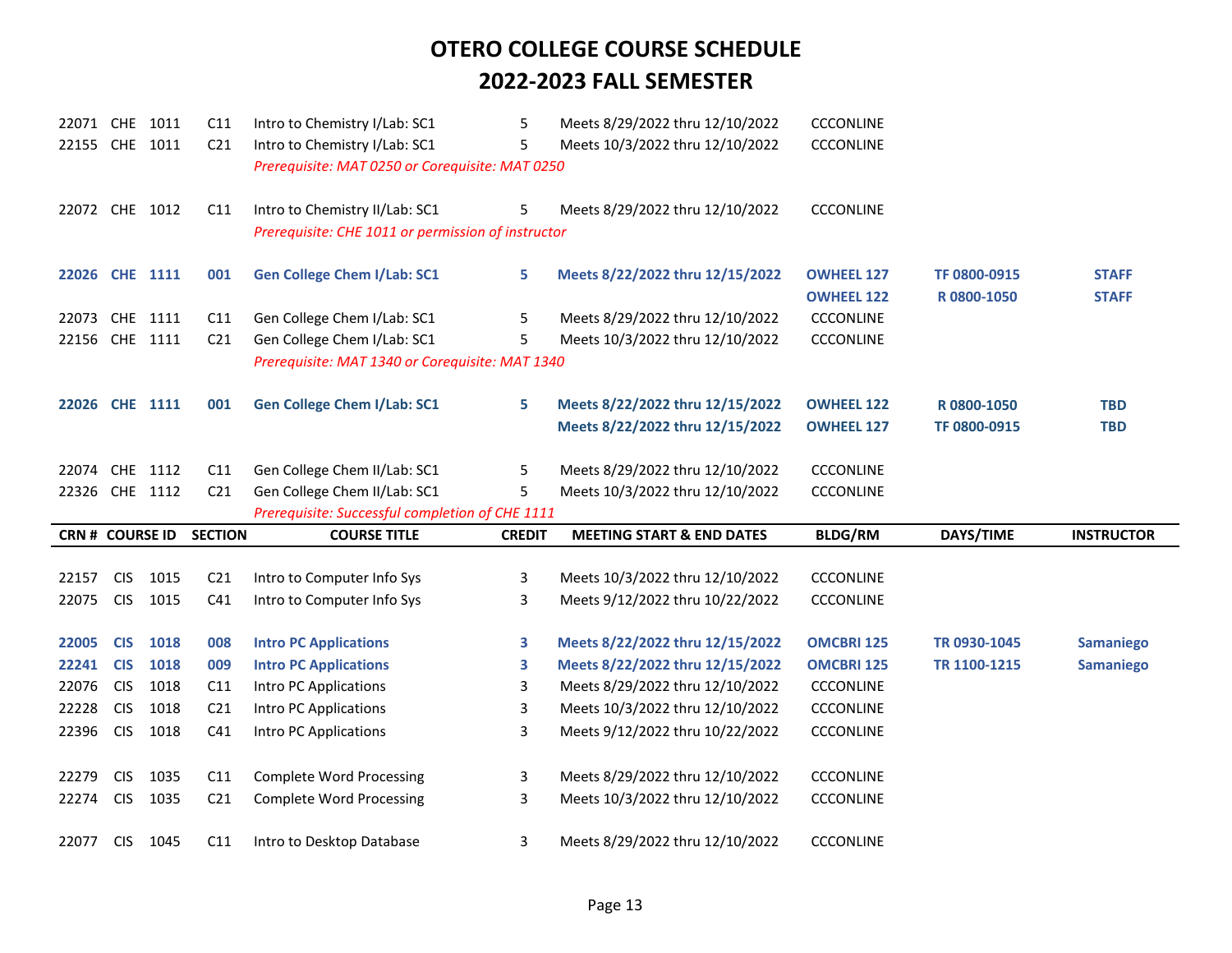| 22078          | <b>CIS</b>     | 1055 | C11             | Complete Spreadsheets         | 3 | Meets 8/29/2022 thru 12/10/2022  | <b>CCCONLINE</b>  |              |               |
|----------------|----------------|------|-----------------|-------------------------------|---|----------------------------------|-------------------|--------------|---------------|
| 22221          | <b>CIS</b>     | 2040 | C11             | Database Design & Development | 3 | Meets 8/29/2022 thru 12/10/2022  | <b>CCCONLINE</b>  |              |               |
| 22222          | <b>CIS</b>     | 2067 | C11             | Mgmt of Information Systems   | 3 | Meets 8/29/2022 thru 12/10/2022  | <b>CCCONLINE</b>  |              |               |
| 22079          | <b>CIS</b>     | 2068 | C11             | Systems Analysis and Design I | 3 | Meets 8/29/2022 thru 12/10/2022  | <b>CCCONLINE</b>  |              |               |
| 22307          | CNG            | 1001 | C11             | Networking Fundamentals       | 3 | Meets 8/29/2022 thru 12/10/2022  | <b>CCCONLINE</b>  |              |               |
| 22344          | CNG            | 1001 | C <sub>21</sub> | Networking Fundamentals       | 3 | Meets 10/3/2022 thru 12/10/2022  | <b>CCCONLINE</b>  |              |               |
| 22603          | CNG            | 1004 | C <sub>21</sub> | Intro to TCP/IP               | 3 | Meets 10/3/2022 thru 12/10/2022  | <b>CCCONLINE</b>  |              |               |
| 22216 CNG      |                | 2011 | C <sub>21</sub> | Windows Configuration: (OS)   | 3 | Meets 10/3/2022 thru 12/10/2022  | <b>CCCONLINE</b>  |              |               |
| 22214 COM 1150 |                |      | 001             | <b>Public Speaking</b>        | 3 | Meets 8/22/2022 thru 12/15/2022  | <b>OHUCTR 113</b> | MW 0930-1045 | <b>Bamber</b> |
|                | 22277 COM 1150 |      | 002             | <b>Public Speaking</b>        | 3 | Meets 8/22/2022 thru 12/15/2022  | <b>OHUCTR 113</b> | TR 0930-1045 | <b>Bamber</b> |
| 22242 COM      |                | 1150 | C11             | <b>Public Speaking</b>        | 3 | Meets 8/29/2022 thru 12/10/2022  | <b>CCCONLINE</b>  |              |               |
| 22354 COM      |                | 1150 | C41             | <b>Public Speaking</b>        | 3 | Meets 9/12/2022 thru 10/22/2022  | <b>CCCONLINE</b>  |              |               |
|                | 22503 COM 1150 |      | C51             | <b>Public Speaking</b>        | 3 | Meets 10/31/2022 thru 12/10/2022 | <b>CCCONLINE</b>  |              |               |
|                |                |      |                 |                               |   |                                  |                   |              |               |

|           | <b>CRN # COURSE ID</b> |      | <b>SECTION</b>  | <b>COURSE TITLE</b>            | <b>CREDIT</b> | <b>MEETING START &amp; END DATES</b> | <b>BLDG/RM</b>    | DAYS/TIME    | <b>INSTRUCTOR</b> |
|-----------|------------------------|------|-----------------|--------------------------------|---------------|--------------------------------------|-------------------|--------------|-------------------|
|           |                        |      |                 |                                |               |                                      |                   |              |                   |
|           | 22378 COM 1250         |      | 001             | <b>Interpersonal Comm: SS3</b> | 3             | Meets 8/22/2022 thru 12/15/2022      | <b>OWHEEL 113</b> | MW 1100-1215 | C Litle           |
|           | 22213 COM 1250         |      | 008             | <b>Interpersonal Comm: SS3</b> | 3             | Meets 8/22/2022 thru 12/15/2022      | <b>OHUCTR 113</b> | W 1530-1645  | C Litle           |
|           | 22219 COM 1250         |      | C <sub>11</sub> | Interpersonal Comm: SS3        |               | Meets 8/29/2022 thru 12/10/2022      | <b>CCCONLINE</b>  |              |                   |
|           | 22220 COM 1250         |      | C <sub>21</sub> | Interpersonal Comm: SS3        |               | Meets 10/3/2022 thru 12/10/2022      | <b>CCCONLINE</b>  |              |                   |
| 22355 COM |                        | 1250 | C41             | Interpersonal Comm: SS3        |               | Meets 9/12/2022 thru 10/22/2022      | <b>CCCONLINE</b>  |              |                   |
| 22504     | COM 1250               |      | C51             | Interpersonal Comm: SS3        |               | Meets 10/31/2022 thru 12/10/2022     | <b>CCCONLINE</b>  |              |                   |
|           |                        |      |                 |                                |               |                                      |                   |              |                   |
| 22721 COM |                        | 2300 | 001             | <b>Intercultural Comm: SS3</b> |               | Meets 8/22/2022 thru 12/15/2022      | <b>OWHEEL 113</b> | TR 1100-1215 | <b>Bamber</b>     |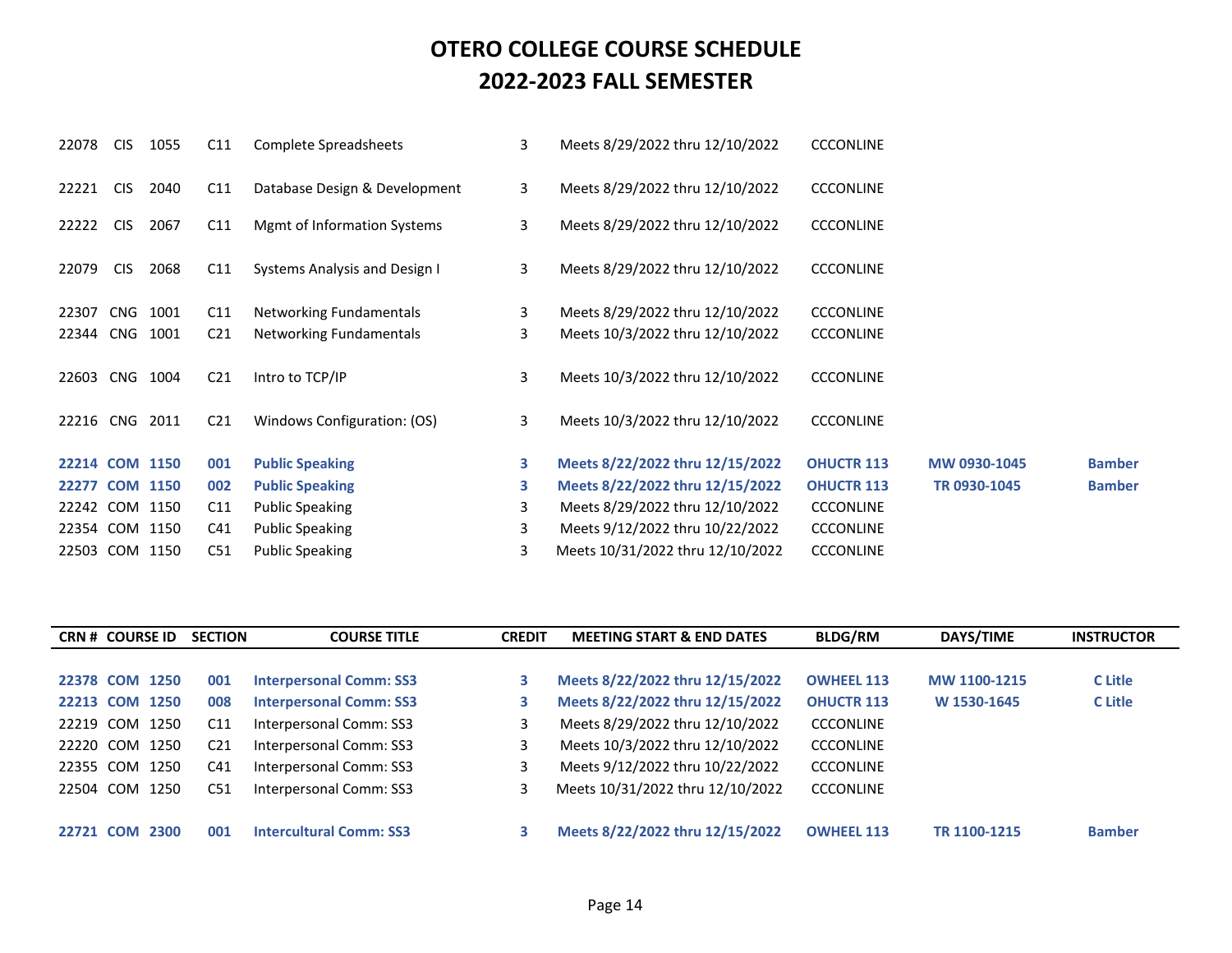| 22008           |            | COS 1003        | 008             | <b>Intro Hair and Scalp</b>           | 1                       | Meets 8/22/2022 thru 12/15/2022      | <b>OMCDIV 121</b> | <b>MTWRF 0900-1600</b> | <b>Valdez</b>     |
|-----------------|------------|-----------------|-----------------|---------------------------------------|-------------------------|--------------------------------------|-------------------|------------------------|-------------------|
| 22009           |            | COS 1010        | 008             | <b>Intro Color</b>                    | $\mathbf{2}$            | Meets 8/22/2022 thru 12/15/2022      | <b>OMCDIV 121</b> | <b>MTWRF 0900-1600</b> | <b>Valdez</b>     |
| 22017 COS 1011  |            |                 | 008             | <b>Inter I Color</b>                  | $\mathbf{2}$            | Meets 8/22/2022 thru 12/15/2022      | <b>OMCDIV 121</b> | <b>MTWRF 0900-1600</b> | <b>Valdez</b>     |
| 22010 COS 1020  |            |                 | 008             | <b>Intro Cutting</b>                  | $\overline{2}$          | Meets 8/22/2022 thru 12/15/2022      | <b>OMCDIV 121</b> | <b>MTWRF 0900-1600</b> | <b>Valdez</b>     |
| 22014 COS 1021  |            |                 | 008             | <b>Inter I Cutting</b>                | $\overline{\mathbf{2}}$ | Meets 8/22/2022 thru 12/15/2022      | <b>OMCDIV 121</b> | <b>MTWRF 0900-1600</b> | <b>Valdez</b>     |
| 22011 COS 1030  |            |                 | 008             | <b>Intro Styling</b>                  | $\mathbf{2}$            | Meets 8/22/2022 thru 12/15/2022      | <b>OMCDIV 121</b> | <b>MTWR 0900-1600</b>  | <b>Valdez</b>     |
| 22015 COS 1031  |            |                 | 008             | <b>Inter I Styling</b>                | $\mathbf{2}$            | Meets 8/22/2022 thru 12/15/2022      | <b>OMCDIV 121</b> | <b>MTWR 0900-1600</b>  | <b>Valdez</b>     |
| 22012 COS 1040  |            |                 | 008             | <b>Intro to Chemical Texture</b>      | 1                       | Meets 8/22/2022 thru 12/15/2022      | <b>OMCDIV 121</b> | <b>MTWRF 0900-1600</b> | <b>Valdez</b>     |
| 22016 COS       |            | 1041            | 008             | <b>Intermed I: Chemical Texture</b>   | 1                       | Meets 8/22/2022 thru 12/15/2022      | <b>OMCDIV 121</b> | <b>MTWRF 0900-1600</b> | <b>Valdez</b>     |
| 22019 COS 1050  |            |                 | 008             | <b>Laws, Rules, and Regulations</b>   | 1                       | Meets 8/22/2022 thru 12/15/2022      | <b>OMCDIV 121</b> | <b>MTWRF 0900-1600</b> | <b>Valdez</b>     |
| 22013 COS 1060  |            |                 | 008             | <b>Intro to Infection Control</b>     | $\mathbf{2}$            | Meets 8/22/2022 thru 12/15/2022      | <b>OMCDIV 121</b> | <b>MTWRF 0900-1600</b> | <b>Valdez</b>     |
| 22018 COS 1061  |            |                 | 008             | <b>Inter I: Infection Control</b>     | 1                       | Meets 8/22/2022 thru 12/15/2022      | <b>OMCDIV 121</b> | <b>MTWRF 0900-1600</b> | <b>Valdez</b>     |
| 22741 COS 2003  |            |                 | 008             | <b>Inter 1: Hair and Scalp</b>        | 1                       | Meets 8/22/2022 thru 12/15/2022      | <b>OMCDIV 121</b> | <b>MTWRF 0900-1600</b> | <b>Valdez</b>     |
| 22742           | <b>COS</b> | 2030            | 008             | <b>Inter II Styling</b>               | $\mathbf{2}$            | Meets 8/22/2022 thru 12/15/2022      | <b>OMCDIV 121</b> | <b>MTWRF 0900-1600</b> | <b>Valdez</b>     |
| 22345           |            | <b>COS 2050</b> | 008             | <b>Bus Mgmt/Per Skills/Ethics</b>     | 1                       | Meets 8/22/2022 thru 12/15/2022      | <b>OMCDIV 121</b> | <b>MTWRF 0900-1600</b> | <b>Valdez</b>     |
| 22346 COS 2060  |            |                 | 008             | <b>Inter II: Infection Control</b>    | $\mathbf{2}$            | Meets 8/22/2022 thru 12/15/2022      | <b>OMCDIV 121</b> | <b>MTWRF 0900-1600</b> | <b>Valdez</b>     |
|                 |            |                 |                 |                                       |                         |                                      |                   |                        |                   |
| 22377           | <b>CRJ</b> | 1010            | 001             | <b>Intro to Criminal Justice: SS3</b> | 3                       | Meets 8/22/2022 thru 12/15/2022      | <b>OMCBRI 113</b> | T1800-2040             | <b>Harris</b>     |
| 22192           | <b>CRJ</b> | 1010            | C11             | Intro to Criminal Justice: SS3        | 3                       | Meets 8/29/2022 thru 12/10/2022      | <b>CCCONLINE</b>  |                        |                   |
| 22303           | <b>CRJ</b> | 1010            | C <sub>21</sub> | Intro to Criminal Justice: SS3        | 3                       | Meets 10/3/2022 thru 12/10/2022      | <b>CCCONLINE</b>  |                        |                   |
| 22397           | <b>CRJ</b> | 1010            | C <sub>41</sub> | Intro to Criminal Justice: SS3        | 3                       | Meets 9/12/2022 thru 10/22/2022      | <b>CCCONLINE</b>  |                        |                   |
|                 |            |                 |                 |                                       |                         |                                      |                   |                        |                   |
| 22193           | <b>CRJ</b> | 1025            | C11             | <b>Policing Systems</b>               | 3                       | Meets 8/29/2022 thru 12/10/2022      | <b>CCCONLINE</b>  |                        |                   |
| 22304           | <b>CRJ</b> | 1025            | C51             | <b>Policing Systems</b>               | 3                       | Meets 10/31/2022 thru 12/10/2022     |                   |                        |                   |
|                 |            |                 |                 |                                       |                         |                                      |                   |                        |                   |
| 22449           | <b>CRJ</b> | 1027            | C11             | Crime Scene Investigation             | 3                       | Meets 8/29/2022 thru 12/10/2022      | <b>CCCONLINE</b>  |                        |                   |
|                 |            |                 |                 |                                       |                         |                                      |                   |                        |                   |
| 22194           | <b>CRJ</b> | 1035            | C11             | Judicial Function                     | 3                       | Meets 8/29/2022 thru 12/10/2022      | <b>CCCONLINE</b>  |                        |                   |
| CRN # COURSE ID |            |                 | <b>SECTION</b>  | <b>COURSE TITLE</b>                   | <b>CREDIT</b>           | <b>MEETING START &amp; END DATES</b> | <b>BLDG/RM</b>    | DAYS/TIME              | <b>INSTRUCTOR</b> |
|                 |            |                 |                 |                                       |                         |                                      |                   |                        |                   |
| 22195           | <b>CRJ</b> | 1045            | C11             | <b>Correctional Process</b>           | 3                       | Meets 8/29/2022 thru 12/10/2022      | <b>CCCONLINE</b>  |                        |                   |
| 22305           | <b>CRJ</b> | 1045            | C <sub>21</sub> | <b>Correctional Process</b>           | 3                       | Meets 10/3/2022 thru 12/10/2022      | <b>CCCONLINE</b>  |                        |                   |
|                 |            |                 |                 |                                       |                         |                                      |                   |                        |                   |
| 22266           | <b>CRJ</b> | 2005            | C11             | Principles of Criminal Law            | 3                       | Meets 8/29/2022 thru 12/10/2022      | <b>CCCONLINE</b>  |                        |                   |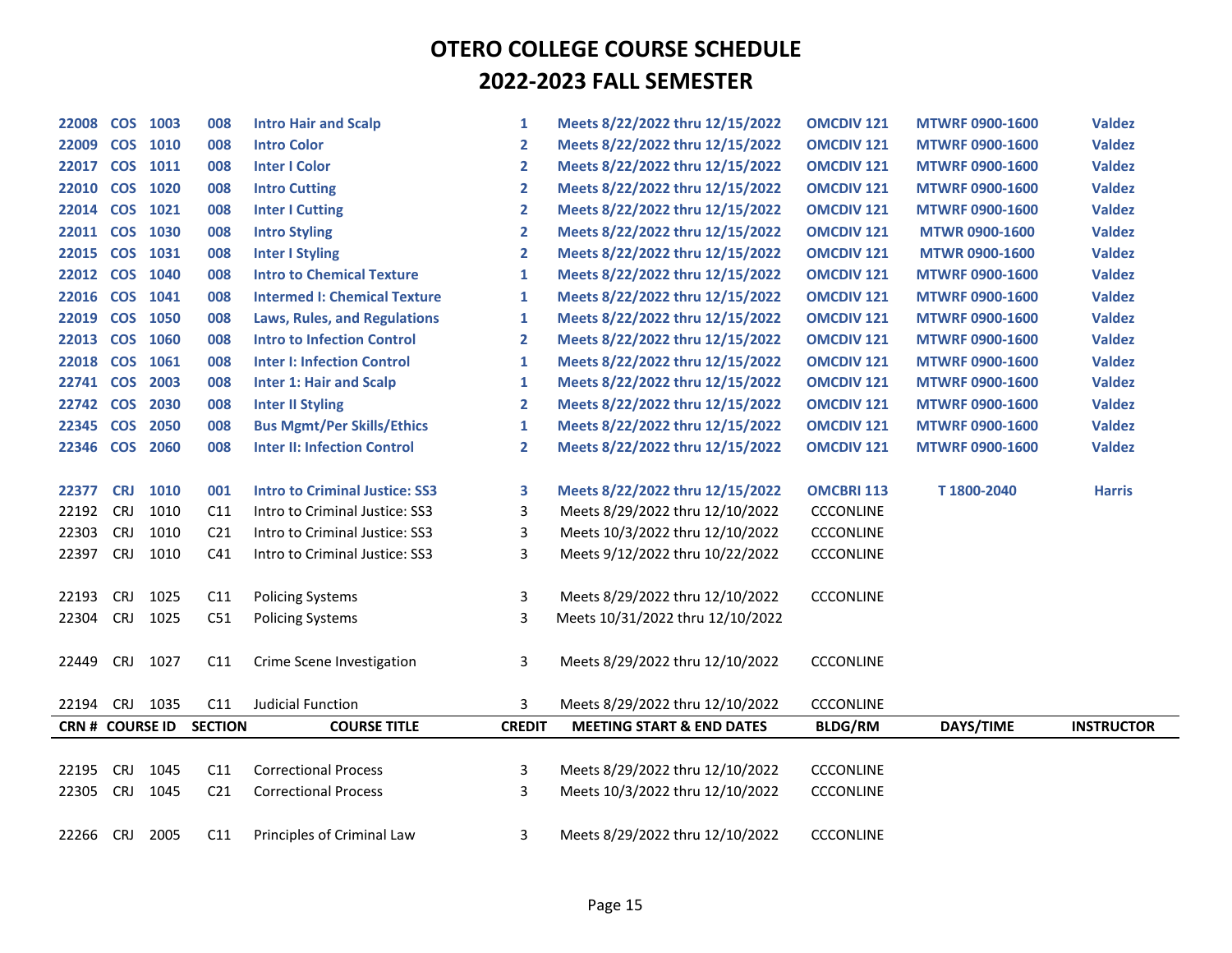|                |            | <b>CRN # COURSE ID</b> | <b>SECTION</b>  | <b>COURSE TITLE</b>           | <b>CREDIT</b> | <b>MEETING START &amp; END DATES</b> | <b>BLDG/RM</b>   | DAYS/TIME | <b>INSTRUCTOR</b> |
|----------------|------------|------------------------|-----------------|-------------------------------|---------------|--------------------------------------|------------------|-----------|-------------------|
| 22398          |            | ECE 1045               | C <sub>21</sub> | Intro to ECE Techniques       | 3             | Meets 10/3/2022 thru 12/10/2022      | <b>CCCONLINE</b> |           |                   |
| 22081 ECE 1045 |            |                        | C11             | Intro to ECE Techniques       | 3             | Meets 8/29/2022 thru 12/10/2022      | <b>CCCONLINE</b> |           |                   |
| 22159 ECE 1031 |            |                        | C <sub>21</sub> | Guidance Strategies Yng Child | 3             | Meets 10/3/2022 thru 12/10/2022      | <b>CCCONLINE</b> |           |                   |
| 22158 ECE 1011 |            |                        | C <sub>21</sub> | Intro to Early Childhood Educ | 3             | Meets 10/3/2022 thru 12/10/2022      | CCCONLINE        |           |                   |
| 22080 ECE 1011 |            |                        | C11             | Intro to Early Childhood Educ | 3             | Meets 8/29/2022 thru 12/10/2022      | <b>CCCONLINE</b> |           |                   |
| 22477 CWB 1030 |            |                        | C11             | Web Editing Tools: (Editor)   | 3             | Meets 8/29/2022 thru 12/10/2022      | <b>CCCONLINE</b> |           |                   |
| 22199 CWB 1010 |            |                        | C41             | Intro to Web Authoring        | 3             | Meets 9/12/2022 thru 10/22/2022      | <b>CCCONLINE</b> |           |                   |
| 22243 CWB 1010 |            |                        | C11             | Intro to Web Authoring        | 3             | Meets 8/29/2022 thru 12/10/2022      | CCCONLINE        |           |                   |
| 22218 CSC 2040 |            |                        | C <sub>21</sub> | Java Programming              | 3             | Meets 10/3/2022 thru 12/10/2022      | <b>CCCONLINE</b> |           |                   |
| 22217 CSC 2030 |            |                        | C11             | C Programming: Platform       | 3             | Meets 8/29/2022 thru 12/10/2022      | <b>CCCONLINE</b> |           |                   |
| 22198 CSC 1061 |            |                        | C11             | Computer Sci II: (Language)   | 4             | Meets 8/29/2022 thru 12/10/2022      | <b>CCCONLINE</b> |           |                   |
| 22197 CSC 1060 |            |                        | C11             | Computer Science I: (C++)     | 4             | Meets 8/29/2022 thru 12/10/2022      | <b>CCCONLINE</b> |           |                   |
| 22280 CSC 1005 |            |                        | C11             | Computer Literacy             | 3             | Meets 8/29/2022 thru 12/10/2022      | <b>CCCONLINE</b> |           |                   |
| 22289          | <b>CRJ</b> | 2057                   | C11             | Victimology                   | 3             | Meets 8/29/2022 thru 12/10/2022      | CCCONLINE        |           |                   |
| 22483          | <b>CRJ</b> | 2036                   | C11             | CRJ Research Methods          | 3             | Meets 8/29/2022 thru 12/10/2022      | <b>CCCONLINE</b> |           |                   |
| 22196          | <b>CRJ</b> | 2030                   | C11             | Criminology                   | 3             | Meets 8/29/2022 thru 12/10/2022      | <b>CCCONLINE</b> |           |                   |
| 22371 CRJ 2020 |            |                        | C11             | Human Rel/Social Conflict     | 3             | Meets 8/29/2022 thru 12/10/2022      | <b>CCCONLINE</b> |           |                   |
| 22450          | <b>CRJ</b> | 2010                   | C11             | Constitutional Law            | 3             | Meets 8/29/2022 thru 12/10/2022      | <b>CCCONLINE</b> |           |                   |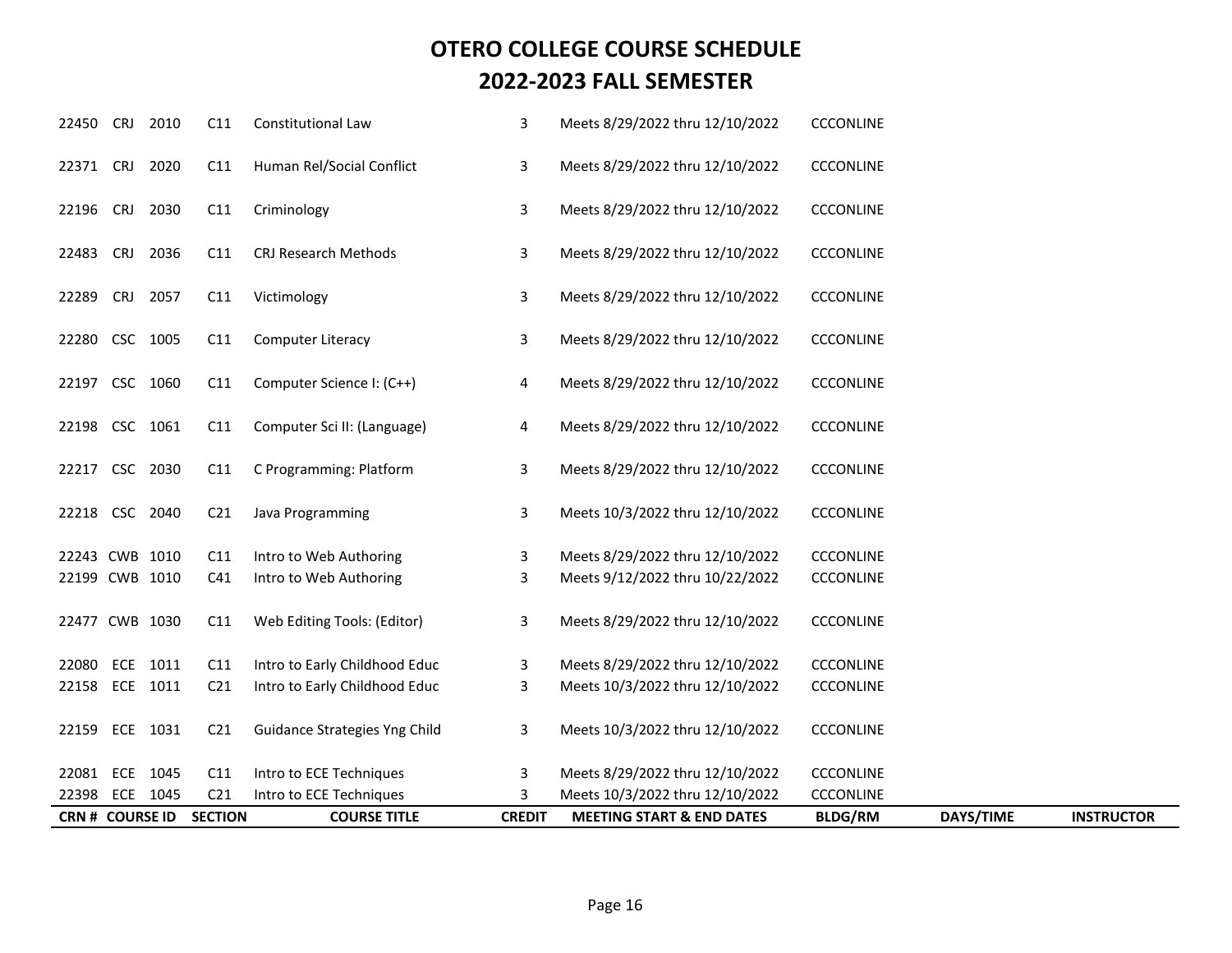| 22082          |     | ECE 1111 | C11             | Infant/Toddler Theory/Practice     | 3 | Meets 8/29/2022 thru 12/10/2022  | CCCONLINE         |              |                  |
|----------------|-----|----------|-----------------|------------------------------------|---|----------------------------------|-------------------|--------------|------------------|
| 22399 ECE 1111 |     |          | C <sub>21</sub> | Infant/Toddler Theory/Practice     | 3 | Meets 10/3/2022 thru 12/10/2022  | CCCONLINE         |              |                  |
| 22083          |     | ECE 2051 | C11             | <b>ECE Nutrition/Health/Safety</b> | 3 | Meets 8/29/2022 thru 12/10/2022  | <b>CCCONLINE</b>  |              |                  |
|                |     | ECE 2051 |                 |                                    |   |                                  |                   |              |                  |
| 22160          |     |          | C <sub>21</sub> | <b>ECE Nutrition/Health/Safety</b> | 3 | Meets 10/3/2022 thru 12/10/2022  | <b>CCCONLINE</b>  |              |                  |
| 22272          | ECE | 2381     | C11             | ECE Child Growth & Development     | 3 | Meets 8/29/2022 thru 12/10/2022  | CCCONLINE         |              |                  |
| 22283 ECE 2381 |     |          | C <sub>21</sub> | ECE Child Growth & Development     | 3 | Meets 10/3/2022 thru 12/10/2022  | CCCONLINE         |              |                  |
|                |     |          |                 |                                    |   |                                  |                   |              |                  |
| 22085 ECE 2401 |     |          | C11             | Admin of ECE Programs              | 3 | Meets 8/29/2022 thru 12/10/2022  | <b>CCCONLINE</b>  |              |                  |
| 22086 ECE 2411 |     |          | C11             | <b>Admin:Human Relations ECE</b>   | 3 | Meets 8/29/2022 thru 12/10/2022  | <b>CCCONLINE</b>  |              |                  |
|                |     |          |                 |                                    |   |                                  |                   |              |                  |
| 22249 ECE 2601 |     |          | C11             | The Exceptional Child              | 3 | Meets 8/29/2022 thru 12/10/2022  | <b>CCCONLINE</b>  |              |                  |
| 22252 ECE 2601 |     |          | C <sub>21</sub> | The Exceptional Child              | 3 | Meets 10/3/2022 thru 12/10/2022  | <b>CCCONLINE</b>  |              |                  |
|                |     |          |                 |                                    |   |                                  |                   |              |                  |
| 22084 ECE 2621 |     |          | C11             | Curriculum Methods/Techniques      | 3 | Meets 8/29/2022 thru 12/10/2022  | CCCONLINE         |              |                  |
| 22161 ECE 2621 |     |          | C <sub>21</sub> | Curriculum Methods/Techniques      | 3 | Meets 10/3/2022 thru 12/10/2022  | <b>CCCONLINE</b>  |              |                  |
| 22225          |     | ECE 2641 | C <sub>21</sub> | Creativity and the Young Child     | 3 | Meets 10/3/2022 thru 12/10/2022  | <b>CCCONLINE</b>  |              |                  |
|                |     |          |                 |                                    |   |                                  |                   |              |                  |
| 22006 ECO      |     | 2001     | 001             | <b>Prin of Macroeconomics: SS1</b> | 3 | Meets 8/22/2022 thru 12/15/2022  | <b>OMCBRI 125</b> | MW 0930-1045 | <b>Samaniego</b> |
| 22256 ECO 2001 |     |          | 002             | <b>Prin of Macroeconomics: SS1</b> | 3 | Meets 8/22/2022 thru 12/15/2022  | <b>OMCBRI 125</b> | MW 1100-1215 | <b>Samaniego</b> |
| 22087          |     | ECO 2001 | C11             | Prin of Macroeconomics: SS1        | 3 | Meets 8/29/2022 thru 12/10/2022  | <b>CCCONLINE</b>  |              |                  |
| 22162 ECO      |     | 2001     | C <sub>21</sub> | Prin of Macroeconomics: SS1        | 3 | Meets 10/3/2022 thru 12/10/2022  | <b>CCCONLINE</b>  |              |                  |
| 22400          | ECO | 2001     | C41             | Prin of Macroeconomics: SS1        | 3 | Meets 9/12/2022 thru 10/22/2022  | <b>CCCONLINE</b>  |              |                  |
|                |     |          |                 |                                    |   |                                  |                   |              |                  |
| 22007          | ECO | 2002     | 001             | <b>Prin of Microeconomics: SS1</b> | 3 | Meets 8/22/2022 thru 12/15/2022  | <b>OMCBRI 125</b> | MW 0800-0915 | <b>Samaniego</b> |
| 22088          | ECO | 2002     | C11             | Prin of Microeconomics: SS1        | 3 | Meets 8/29/2022 thru 12/10/2022  | <b>CCCONLINE</b>  |              |                  |
| 22163 ECO      |     | 2002     | C <sub>21</sub> | Prin of Microeconomics: SS1        | 3 | Meets 10/3/2022 thru 12/10/2022  | CCCONLINE         |              |                  |
| 22505 ECO      |     | 2002     | C51             | Prin of Microeconomics: SS1        | 3 | Meets 10/31/2022 thru 12/10/2022 | CCCONLINE         |              |                  |
| 22463 EDU 1088 |     |          | 001             | <b>Practicum I</b>                 | 2 | Meets 8/22/2022 thru 12/15/2022  |                   | W 1700-1730  | <b>Blackford</b> |
|                |     |          |                 |                                    |   |                                  |                   |              |                  |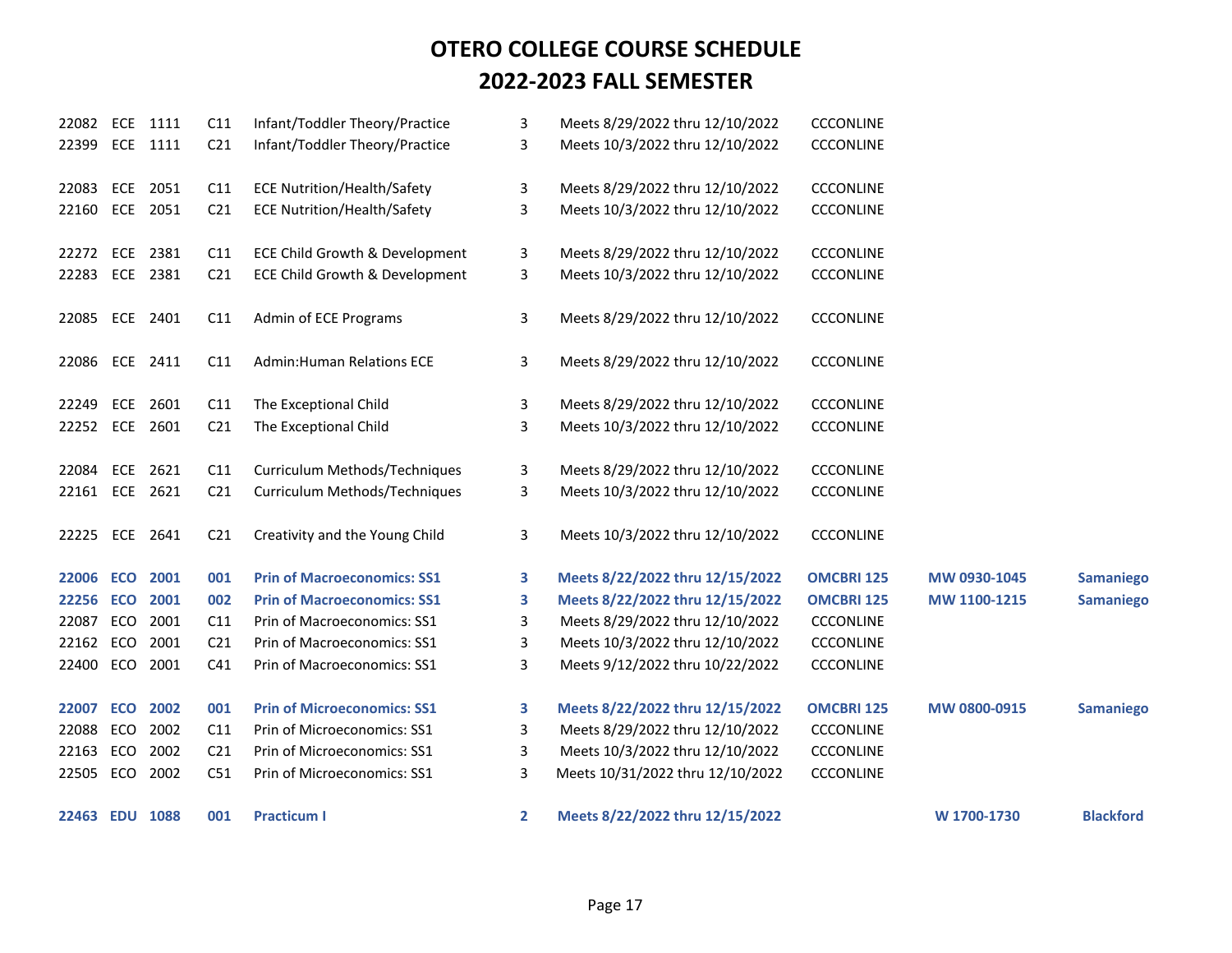*Corequisite: EDU 2401 001*

**22440 EDU 2088 001 Practicum II 2 Meets 8/22/2022 thru 12/15/2022 Westfall**

| <b>CRN # COURSE ID</b> | <b>SECTION</b> | <b>COURSE TITLE</b>                                               | <b>CREDIT</b>  | <b>MEETING START &amp; END DATES</b> | <b>BLDG/RM</b>    | DAYS/TIME    | <b>INSTRUCTOR</b> |
|------------------------|----------------|-------------------------------------------------------------------|----------------|--------------------------------------|-------------------|--------------|-------------------|
| 22379 EDU 2211         | 001            | <b>Introduction to Education</b>                                  | 3              | Meets 8/22/2022 thru 12/15/2022      | <b>OMCBRI 117</b> | W 1730-2020  | <b>Blackford</b>  |
| 22441 EDU 2341         | 001            | <b>Multicultural Education</b>                                    | 3              | Meets 8/22/2022 thru 12/15/2022      | <b>OMCBRI 114</b> | T1730-2020   | Goodman           |
| 22439 EDU 2401         | 001            | <b>Teaching Exceptional Learners</b><br>Corequisite: EDU 2088 001 | 3              | Meets 8/22/2022 thru 12/15/2022      | <b>OMCBRI 118</b> | W 1730-2020  | <b>Westfall</b>   |
| 22699 EMS 1021         | 001            | <b>EMT Fundamentals</b>                                           | 3              | Meets 8/22/2022 thru 12/15/2022      | <b>OLIFES 141</b> | M 1800-2200  | <b>Reeves</b>     |
|                        |                |                                                                   |                |                                      | <b>OLIFES 119</b> | W 1800-2200  | <b>Reeves</b>     |
| 22700 EMS 1022         | 001            | <b>EMT Medical Emergencies</b>                                    | 4              | Meets 8/22/2022 thru 12/15/2022      | <b>OLIFES 141</b> | M 1800-2200  | <b>Reeves</b>     |
|                        |                |                                                                   |                |                                      | <b>OLIFES 119</b> | W 1800-2200  | <b>Reeves</b>     |
| 22701 EMS 1023         | 001            | <b>EMT Trauma Emergencies</b>                                     | $\mathbf{2}$   | Meets 8/22/2022 thru 12/15/2022      | <b>OLIFES 141</b> | M 1800-2200  | <b>Reeves</b>     |
|                        |                |                                                                   |                |                                      | <b>OLIFES 119</b> | W 1800-2200  | <b>Reeves</b>     |
| 22702 EMS 1070         | 001            | <b>EMT Clinical</b>                                               | $\mathbf{1}$   | Meets 8/22/2022 thru 12/15/2022      | <b>OLIFES 141</b> | M 1800-2200  | <b>Reeves</b>     |
|                        |                | Corequisites: EMS 1021, EMS 1022, EMS 1023, EMS 1070              |                |                                      | <b>OLIFES 119</b> | W 1800-2200  | <b>Reeves</b>     |
| 22753 EMS 1071         | 001            | <b>AEMT Clinical Internship</b>                                   | $\overline{2}$ | Meets 9/22/2022 thru 12/31/2022      | <b>OLIFES 141</b> | MR 1800-2200 | <b>Reeves</b>     |
| 22748 EMS 1125         | 001            | <b>AEMT Fundamentals</b>                                          | $\mathbf{2}$   | Meets 8/22/2022 thru 9/19/2022       | <b>OLIFES 141</b> | MR 1800-2200 | <b>Reeves</b>     |
| 22752 EMS 1127         | 001            | <b>AEMT Special Considerations</b>                                | $\mathbf{2}$   | Meets 12/5/2022 thru 12/22/2022      | <b>OLIFES 141</b> | MR 1800-2200 | <b>Reeves</b>     |
| 22749 EMS 1129         | 001            | <b>AEMT Pharmacology</b>                                          | 1              | Meets 9/22/2022 thru 9/27/2022       | <b>OLIFES 141</b> | MR 1800-2200 | <b>Reeves</b>     |
| 22750 EMS 1133         | 001            | <b>AEMT Medical Emergencies</b>                                   | 2              | Meets 10/3/2022 thru 10/31/2022      | <b>OLIFES 141</b> | MR 1800-2200 | <b>Reeves</b>     |
| 22751 EMS 1135         | 001            | <b>AEMT Trauma Emergencies</b>                                    | $\mathbf{2}$   | Meets 11/3/2022 thru 12/1/2022       | <b>OLIFES 141</b> | MR 1800-2200 | <b>Reeves</b>     |
| 22740 ENG 0092         | 008            | <b>Composition and Reading; ZTC</b>                               | 5              | Meets 8/22/2022 thru 12/15/2022      | <b>OMCBRI 122</b> | T1100-1215   | <b>Kelley</b>     |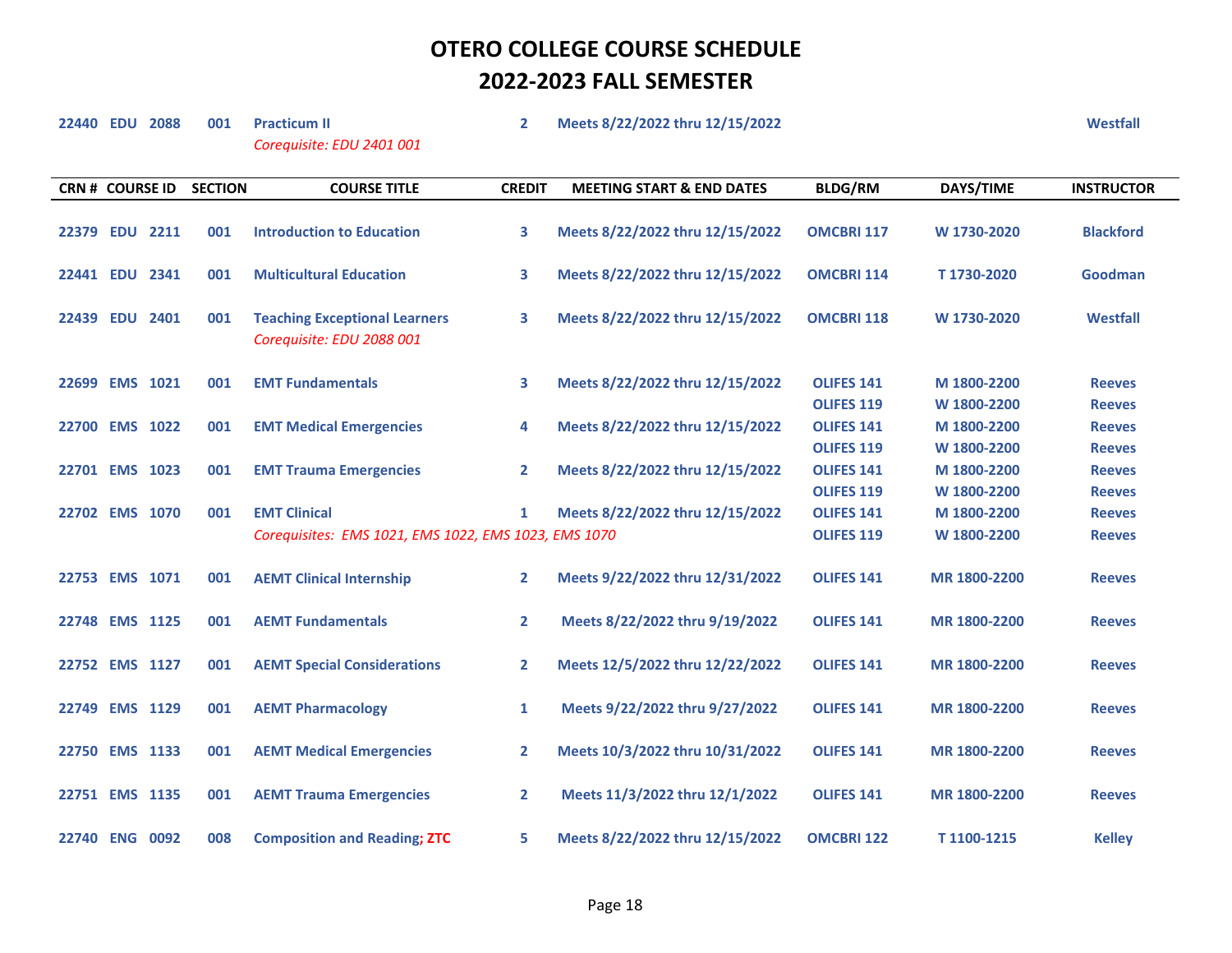| 22711 ENG              |          | 0092     | C11             | <b>Composition and Reading</b>                                                | 5             | Meets 8/29/2022 thru 12/10/2022      | <b>CCCONLINE</b>  |              |                   |
|------------------------|----------|----------|-----------------|-------------------------------------------------------------------------------|---------------|--------------------------------------|-------------------|--------------|-------------------|
| 22712 ENG 0092         |          |          | C <sub>21</sub> | <b>Composition and Reading</b>                                                | 5             | Meets 10/3/2022 thru 12/10/2022      | <b>CCCONLINE</b>  |              |                   |
|                        |          |          |                 |                                                                               |               |                                      |                   |              |                   |
| 22723 ENG 0094         |          |          | 001             | Studio 121                                                                    | 3             | Meets 8/22/2022 thru 12/15/2022      | <b>OHUCTR 112</b> | TR 0930-1045 | <b>E</b> Litle    |
| 22713 ENG 0094         |          |          | C12             | Studio 121                                                                    | 3             | Meets 8/29/2022 thru 12/10/2022      | <b>CCCONLINE</b>  |              |                   |
|                        |          |          |                 |                                                                               |               |                                      |                   |              |                   |
| 22508 ENG 1031         |          |          | C11             | Technical Writing I: CO1                                                      | 3             | Meets 8/29/2022 thru 12/10/2022      | <b>CCCONLINE</b>  |              |                   |
|                        |          |          |                 |                                                                               |               |                                      |                   |              |                   |
| <b>CRN # COURSE ID</b> |          |          | <b>SECTION</b>  | <b>COURSE TITLE</b>                                                           | <b>CREDIT</b> | <b>MEETING START &amp; END DATES</b> | <b>BLDG/RM</b>    | DAYS/TIME    | <b>INSTRUCTOR</b> |
|                        |          |          |                 |                                                                               |               |                                      |                   |              |                   |
| 22166 ENG 1031         |          |          | C <sub>21</sub> | Technical Writing I: CO1                                                      | 3             | Meets 10/3/2022 thru 12/10/2022      | <b>CCCONLINE</b>  |              |                   |
|                        |          |          |                 | Appropriate placement (SAT/ACT, Accuplacer, Self-placement, CCR 0092 or 0094) |               |                                      |                   |              |                   |
|                        |          |          |                 |                                                                               |               |                                      |                   |              |                   |
| 22041 ENG 1021         |          |          | 001             | <b>English Composition I:CO1</b>                                              | 3             | Meets 8/22/2022 thru 12/15/2022      | <b>OHUCTR 112</b> | TR 1100-1215 | <b>E</b> Litle    |
| 22032 ENG 1021         |          |          | 003             | <b>English Composition I:CO1</b>                                              | 3             | Meets 8/22/2022 thru 12/15/2022      | <b>OHUCTR 112</b> | MW 1100-1215 | <b>Bamber</b>     |
| 22300 ENG 1021         |          |          | 004             | <b>English Composition I:CO1</b>                                              | 3             | Meets 8/22/2022 thru 12/15/2022      | <b>OHUCTR 112</b> | MW 0800-0915 | <b>E</b> Litle    |
| 22368 ENG 1021         |          |          | 006             | <b>English Composition I:CO1; ZTC</b>                                         | 3             | Meets 8/22/2022 thru 12/15/2022      | <b>OMCBRI 122</b> | TR 0930-1045 | <b>Stork</b>      |
| 22716 ENG 1021         |          |          | 008             | <b>English Composition I:CO1</b>                                              | 3             | Meets 8/22/2022 thru 12/15/2022      | <b>OHUCTR 112</b> | TR 0800-0915 | <b>Kelley</b>     |
| 22089                  | ENG      | 1021     | C11             | English Composition I:CO1                                                     | 3             | Meets 8/29/2022 thru 12/10/2022      | <b>CCCONLINE</b>  |              |                   |
| 22339                  | ENG 1021 |          | C12             | English Composition I:CO1                                                     | 3             | Meets 8/29/2022 thru 12/10/2022      | <b>CCCONLINE</b>  |              |                   |
| 22164 ENG 1021         |          |          | C <sub>21</sub> | English Composition I:CO1                                                     | 3             | Meets 10/3/2022 thru 12/10/2022      | <b>CCCONLINE</b>  |              |                   |
| 22356 ENG 1021         |          |          | C41             | English Composition I:CO1                                                     | 3             | Meets 9/12/2022 thru 10/22/2022      | <b>CCCONLINE</b>  |              |                   |
| 22506                  | ENG 1021 |          | C51             | English Composition I:CO1                                                     | 3             | Meets 10/31/2022 thru 12/10/2022     | <b>CCCONLINE</b>  |              |                   |
|                        |          |          |                 | Appropriate placement (SAT/ACT, Accuplacer, Self-placement, CCR 0092 or 0094) |               |                                      |                   |              |                   |
|                        |          |          |                 |                                                                               |               |                                      |                   |              |                   |
| 22037 ENG 1022         |          |          | 001             | <b>English Composition II:CO2; ZTC</b>                                        | 3             | Meets 8/22/2022 thru 12/15/2022      | <b>OHUCTR 112</b> | MW 0930-1045 | <b>Kelley</b>     |
| 22717 ENG 1022         |          |          | 002             | <b>English Composition II:CO2; ZTC</b>                                        | 3             | Meets 8/22/2022 thru 12/15/2022      | <b>OMCBRI 122</b> | TR 0800-0915 | <b>C</b> Litle    |
| 22036                  | ENG      | 1022     | 008             | <b>English Composition II:CO2; ZTC</b>                                        | 3             | Meets 8/22/2022 thru 12/15/2022      | <b>OHUCTR 112</b> | T1230-1345   | <b>Kelley</b>     |
| 22490 ENG 1022         |          |          | <b>OOL</b>      | <b>English Composition II:CO2; ZTC</b>                                        | 3             | Meets 8/22/2022 thru 12/15/2022      |                   |              | <b>C</b> Litle    |
| 22090                  |          | ENG 1022 | C11             | English Composition II:CO2                                                    | 3             | Meets 8/29/2022 thru 12/10/2022      | CCCONLINE         |              |                   |
| 22165 ENG 1022         |          |          | C <sub>21</sub> | English Composition II:CO2                                                    | 3             | Meets 10/3/2022 thru 12/10/2022      | <b>CCCONLINE</b>  |              |                   |
| 22357                  | ENG      | 1022     | C41             | English Composition II:CO2                                                    | 3             | Meets 9/12/2022 thru 10/22/2022      | <b>CCCONLINE</b>  |              |                   |
| 22507                  | ENG      | 1022     | C51             | English Composition II:CO2                                                    | 3             | Meets 10/31/2022 thru 12/10/2022     | <b>CCCONLINE</b>  |              |                   |
|                        |          |          |                 | Successful completion of ENG 1021                                             |               |                                      |                   |              |                   |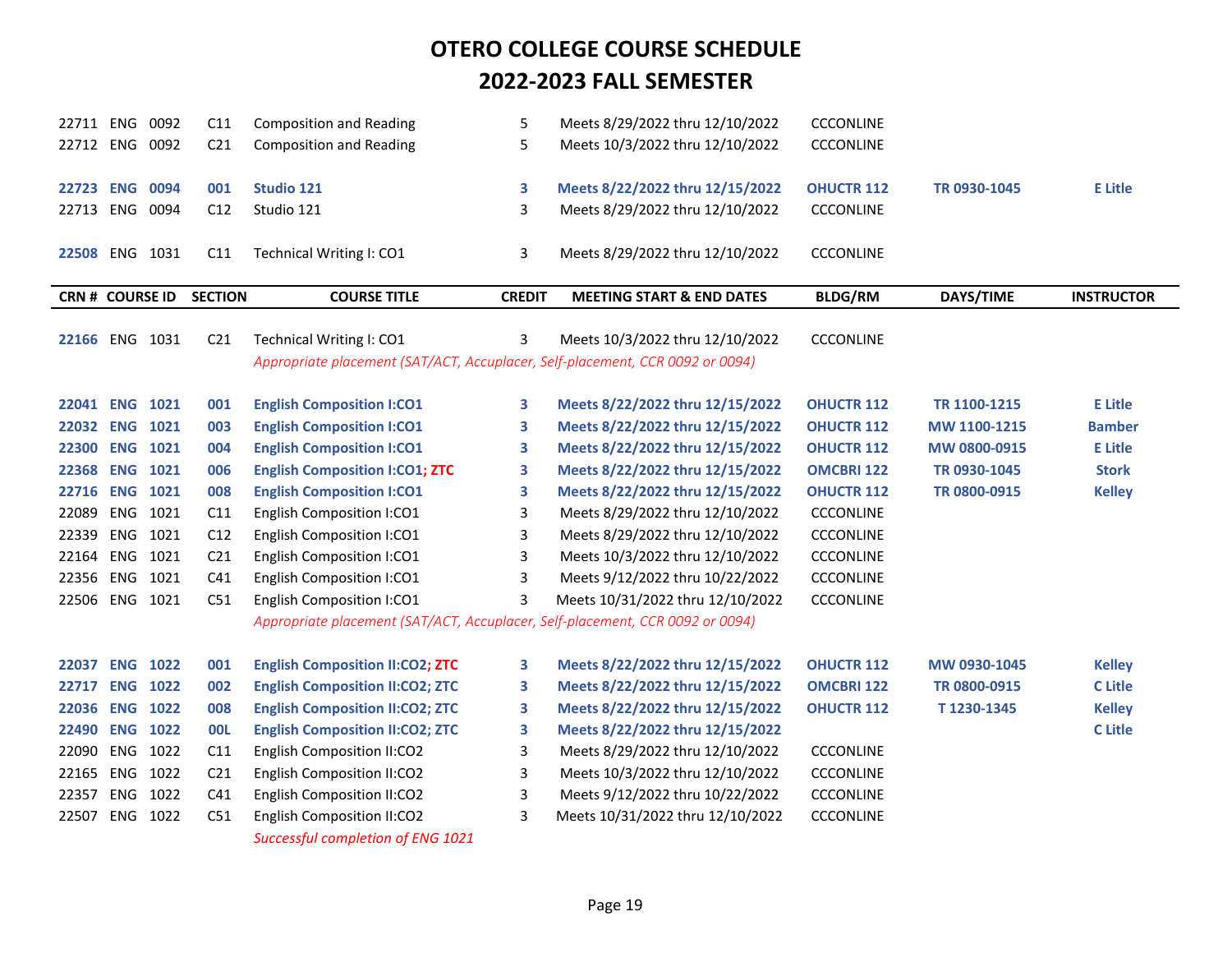| 22091 ENG              |            | 2021     | C11             | Creative Writing I: AH1                            | 3             | Meets 8/29/2022 thru 12/10/2022      | <b>CCCONLINE</b>  |             |                   |
|------------------------|------------|----------|-----------------|----------------------------------------------------|---------------|--------------------------------------|-------------------|-------------|-------------------|
| 22167                  |            | ENG 2021 | C <sub>21</sub> | Creative Writing I: AH1                            | 3             | Meets 10/3/2022 thru 12/10/2022      | <b>CCCONLINE</b>  |             |                   |
|                        |            |          |                 |                                                    |               |                                      |                   |             |                   |
| 22092 ENV 1111         |            |          | C11             | Environmental Sci w/Lab: SC1                       | 4             | Meets 8/29/2022 thru 12/10/2022      | <b>CCCONLINE</b>  |             |                   |
| 22401 ENV 1111         |            |          | C <sub>21</sub> | Environmental Sci w/Lab: SC1                       | 4             | Meets 10/3/2022 thru 12/10/2022      | <b>CCCONLINE</b>  |             |                   |
|                        |            |          |                 |                                                    |               |                                      |                   |             |                   |
| 22093                  |            | FRE 1011 | C11             | French Language I                                  | 5             | Meets 8/29/2022 thru 12/10/2022      | <b>CCCONLINE</b>  |             |                   |
| 22229                  | <b>FRE</b> | 1011     | C <sub>21</sub> | French Language I                                  | 5             | Meets 10/3/2022 thru 12/10/2022      | <b>CCCONLINE</b>  |             |                   |
|                        |            |          |                 |                                                    |               |                                      |                   |             |                   |
| 22235 FRE 1012         |            |          | C11             | French Language II                                 | 5             | Meets 8/29/2022 thru 12/10/2022      | <b>CCCONLINE</b>  |             |                   |
|                        |            |          |                 |                                                    |               |                                      |                   |             |                   |
| 22094 GEO              |            | 1005     | C11             | World Regional Geography: SS2                      | 3             | Meets 8/29/2022 thru 12/10/2022      | <b>CCCONLINE</b>  |             |                   |
| <b>CRN # COURSE ID</b> |            |          | <b>SECTION</b>  | <b>COURSE TITLE</b>                                | <b>CREDIT</b> | <b>MEETING START &amp; END DATES</b> | <b>BLDG/RM</b>    | DAYS/TIME   | <b>INSTRUCTOR</b> |
|                        |            |          |                 |                                                    |               |                                      |                   |             |                   |
| 22168 GEO              |            | 1005     | C <sub>21</sub> | World Regional Geography: SS2                      | 3             | Meets 10/3/2022 thru 12/10/2022      | CCCONLINE         |             |                   |
| 22402 GEO 1005         |            |          | C <sub>41</sub> | World Regional Geography: SS2                      | 3             | Meets 9/12/2022 thru 10/22/2022      | <b>CCCONLINE</b>  |             |                   |
|                        |            |          |                 |                                                    |               |                                      |                   |             |                   |
| 22200 GER 1011         |            |          | C11             | German Language I                                  | 5             | Meets 8/29/2022 thru 12/10/2022      | <b>CCCONLINE</b>  |             |                   |
| 22205 GER 1011         |            |          | C <sub>21</sub> | German Language I                                  | 5             | Meets 10/3/2022 thru 12/10/2022      |                   |             |                   |
|                        |            |          |                 |                                                    |               |                                      |                   |             |                   |
| 22730 GEY 1111         |            |          | 008             | <b>Physical Geology w/Lab: SC1; ZTC</b>            | 4             | Meets 8/22/2022 thru 12/15/2022      | <b>OWHEEL 117</b> | M 1100-1250 | <b>Korbitz</b>    |
| 22730 GEY 1111         |            |          | 008             | <b>Physical Geology w/Lab: SC1</b>                 | 4             | Meets 8/22/2022 thru 12/15/2022      | <b>OWHEEL 117</b> | W 1100-1250 | <b>Korbitz</b>    |
| 22095                  |            | GEY 1111 | C11             | Physical Geology w/Lab: SC1                        | 4             | Meets 8/29/2022 thru 12/10/2022      | <b>CCCONLINE</b>  |             |                   |
| 22230 GEY 1111         |            |          | C <sub>21</sub> | Physical Geology w/Lab: SC1                        | 4             | Meets 10/3/2022 thru 12/10/2022      | <b>CCCONLINE</b>  |             |                   |
|                        |            |          |                 | Prerequisite: Successful completion of MAT 0300    |               |                                      |                   |             |                   |
|                        |            |          |                 |                                                    |               |                                      |                   |             |                   |
| 22301 GEY 1112         |            |          | C11             | Historical Geology w/Lab: SC1                      | 4             | Meets 8/29/2022 thru 12/10/2022      | <b>CCCONLINE</b>  |             |                   |
|                        |            |          |                 | Prerequisite: GEY 1111 or permission of instructor |               |                                      |                   |             |                   |
|                        |            |          |                 |                                                    |               |                                      |                   |             |                   |
| 22286                  | <b>HIS</b> | 1110     | C11             | The World: Antiquity-1500: HI1                     | 3             | Meets 8/29/2022 thru 12/10/2022      | CCCONLINE         |             |                   |
| 22285                  | <b>HIS</b> | 1110     | C <sub>21</sub> | The World: Antiquity-1500: HI1                     | 3             | Meets 10/3/2022 thru 12/10/2022      | <b>CCCONLINE</b>  |             |                   |
|                        |            |          |                 |                                                    |               |                                      |                   |             |                   |
| 22273                  | <b>HIS</b> | 1120     | C11             | The World: 1500-Present: HI1                       | 3             | Meets 8/29/2022 thru 12/10/2022      | <b>CCCONLINE</b>  |             |                   |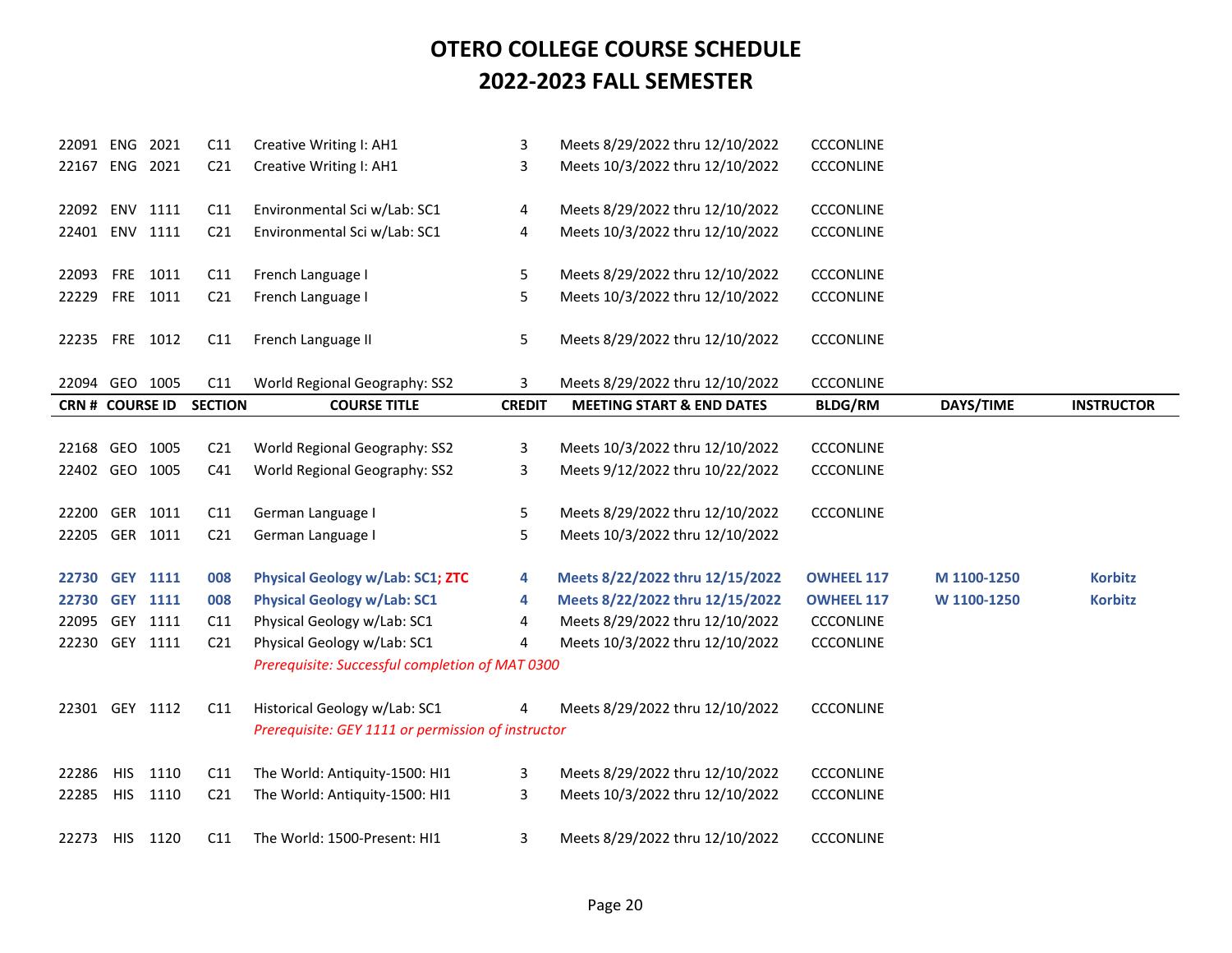| 22275 | <b>HIS</b> | 1120 | C <sub>21</sub> | The World: 1500-Present: HI1          | 3  | Meets 10/3/2022 thru 12/10/2022  | <b>CCCONLINE</b>  |              |                  |
|-------|------------|------|-----------------|---------------------------------------|----|----------------------------------|-------------------|--------------|------------------|
| 22322 | <b>HIS</b> | 1210 | 001             | <b>US History to Reconst: HI1</b>     | 3  | Meets 8/22/2022 thru 12/15/2022  | <b>OMCBRI 113</b> | MW 0930-1045 | <b>Reed</b>      |
| 22323 | <b>HIS</b> | 1210 | 002             | <b>US History to Reconst: HI1</b>     | 3. | Meets 8/22/2022 thru 12/15/2022  | <b>OWHEEL 112</b> | TR 0800-0915 | <b>Reed</b>      |
| 22317 | <b>HIS</b> | 1210 | C11             | US History to Reconst: HI1            | 3  | Meets 8/29/2022 thru 12/10/2022  | <b>CCCONLINE</b>  |              |                  |
| 22318 | <b>HIS</b> | 1210 | C <sub>21</sub> | US History to Reconst: HI1            | 3  | Meets 10/3/2022 thru 12/10/2022  | <b>CCCONLINE</b>  |              |                  |
| 22358 | <b>HIS</b> | 1210 | C41             | US History to Reconst: HI1            | 3  | Meets 9/12/2022 thru 10/22/2022  | <b>CCCONLINE</b>  |              |                  |
| 22509 | <b>HIS</b> | 1210 | C51             | US History to Reconst: HI1            | 3  | Meets 10/31/2022 thru 12/10/2022 | <b>CCCONLINE</b>  |              |                  |
| 22388 | <b>HIS</b> | 1220 | 008             | <b>US History since Civil War:HI1</b> | 3. | Meets 8/22/2022 thru 12/15/2022  | <b>OMCBRI 122</b> | M 1200-1250  | <b>Boettcher</b> |
| 22319 | <b>HIS</b> | 1220 | C11             | US History since Civil War: HI1       | 3  | Meets 8/29/2022 thru 12/10/2022  | <b>CCCONLINE</b>  |              |                  |
| 22510 | <b>HIS</b> | 1220 | C <sub>51</sub> | US History since Civil War: HI1       | 3  | Meets 10/31/2022 thru 12/10/2022 | <b>CCCONLINE</b>  |              |                  |
| 22033 | <b>HIS</b> | 1310 | 008             | <b>Western Civ:Antiquity-1650 HI1</b> | З. | Meets 8/22/2022 thru 12/15/2022  | <b>OMCBRI 122</b> | M 1100-1150  | <b>Boettcher</b> |
| 22096 | <b>HIS</b> | 1310 | C11             | Western Civ:Antiquity-1650 HI1        | 3  | Meets 8/29/2022 thru 12/10/2022  | <b>CCCONLINE</b>  |              |                  |
| 22169 | <b>HIS</b> | 1310 | C <sub>21</sub> | Western Civ: Antiquity-1650 HI1       | 3  | Meets 10/3/2022 thru 12/10/2022  | <b>CCCONLINE</b>  |              |                  |

| <b>CRN # COURSE ID</b> |            |                | <b>SECTION</b>  | <b>COURSE TITLE</b>                   | <b>CREDIT</b> | <b>MEETING START &amp; END DATES</b>                               | <b>BLDG/RM</b>    | DAYS/TIME    | <b>INSTRUCTOR</b> |
|------------------------|------------|----------------|-----------------|---------------------------------------|---------------|--------------------------------------------------------------------|-------------------|--------------|-------------------|
|                        |            |                |                 |                                       |               |                                                                    |                   |              |                   |
| 22034                  | <b>HIS</b> | 1320           | 001             | <b>Western Civ: 1650-Present: HI1</b> | 3             | Meets 8/22/2022 thru 12/15/2022                                    | <b>OWHEEL 113</b> | TR 0930-1045 | <b>Reed</b>       |
| 22097                  | <b>HIS</b> | 1320           | C <sub>11</sub> | Western Civ: 1650-Present: HI1        | 3             | Meets 8/29/2022 thru 12/10/2022                                    | <b>CCCONLINE</b>  |              |                   |
| 22170                  | <b>HIS</b> | 1320           | C <sub>21</sub> | Western Civ: 1650-Present: HI1        | 3             | Meets 10/3/2022 thru 12/10/2022                                    | <b>CCCONLINE</b>  |              |                   |
|                        |            |                |                 |                                       |               |                                                                    |                   |              |                   |
| 22212                  | <b>HIS</b> | 2135           | C11             | Colorado History: HI1                 | 3             | Meets 8/29/2022 thru 12/10/2022                                    | <b>CCCONLINE</b>  |              |                   |
| 22201                  | HIS.       | 2135           | C <sub>21</sub> | Colorado History: HI1                 | 3             | Meets 10/3/2022 thru 12/10/2022                                    | <b>CCCONLINE</b>  |              |                   |
| 22359                  | <b>HIS</b> | 2135           | C41             | Colorado History: HI1                 | 3             | Meets 9/12/2022 thru 10/22/2022                                    | <b>CCCONLINE</b>  |              |                   |
| 22511                  | <b>HIS</b> | 2135           | C51             | Colorado History: HI1                 | 3             | Meets 10/31/2022 thru 12/10/2022                                   | <b>CCCONLINE</b>  |              |                   |
|                        |            |                |                 |                                       |               |                                                                    |                   |              |                   |
| 22725 HPR              |            | 1039           | <b>OOL</b>      | <b>Medical Terminology</b>            | $\mathbf{2}$  | Meets 8/22/2022 thru 12/15/2022                                    |                   |              | <b>Tarrant</b>    |
|                        |            |                |                 |                                       |               |                                                                    |                   |              |                   |
|                        |            | 22419 HUM 1003 | 001             | <b>Intro to Film Art: AH2</b>         | 3             |                                                                    | <b>OWHEEL 113</b> | MW 0930-1045 | <b>E</b> Litle    |
|                        |            |                |                 |                                       |               |                                                                    |                   |              |                   |
|                        |            |                |                 |                                       |               |                                                                    |                   |              | <b>Stork</b>      |
| <b>22291 HUM</b>       |            | 1015           | 001             | World Mythology: AH2; ZTC             | 3             | Meets 8/22/2022 thru 12/15/2022<br>Meets 8/22/2022 thru 12/15/2022 | <b>OWHEEL 112</b> | MW 0930-1045 |                   |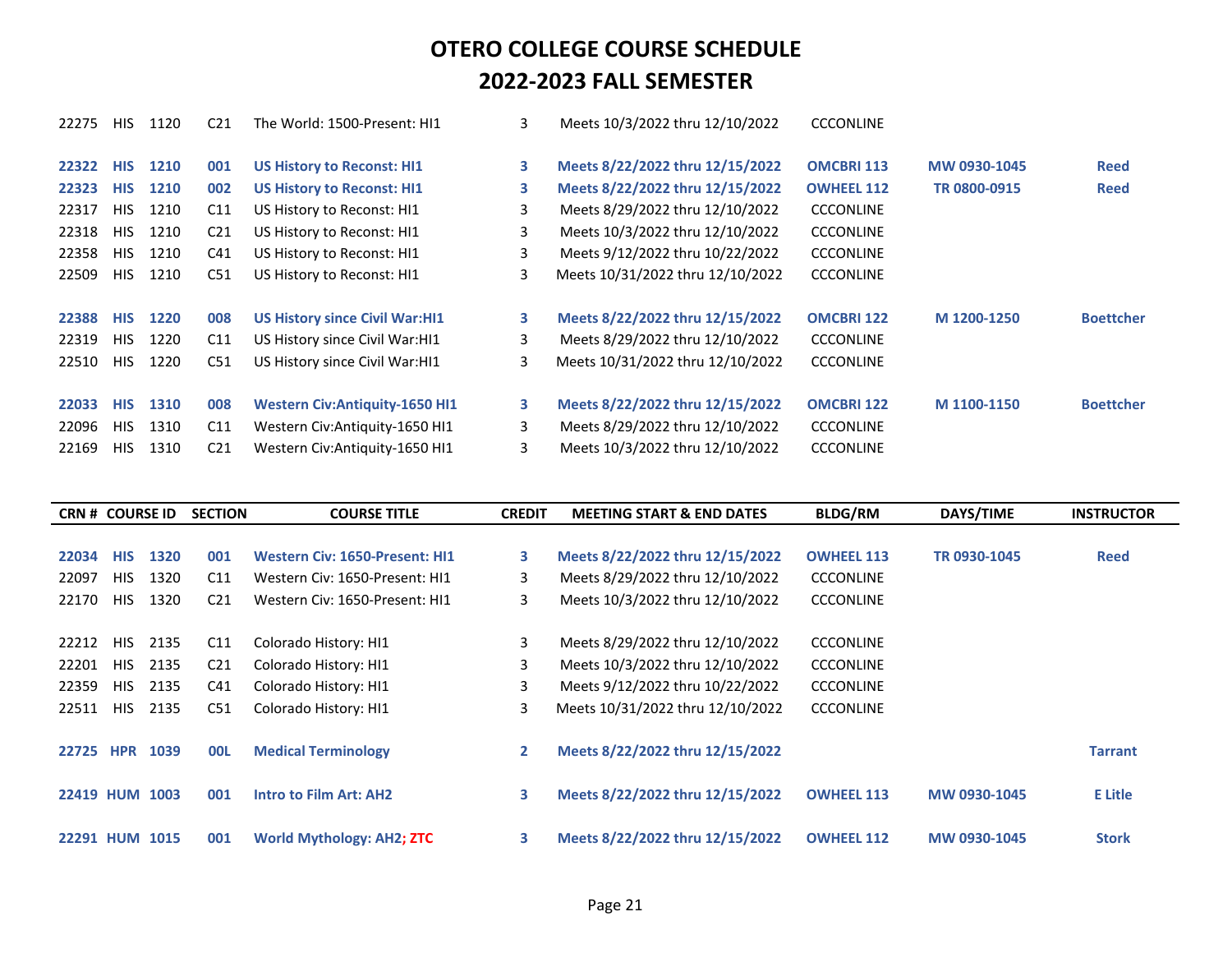| 22446 HUM 1015 |  | 008             | <b>World Mythology: AH2; ZTC</b>   | 3            | Meets 8/22/2022 thru 12/15/2022  | <b>OHUCTR 112</b> | M 1530-1645  | <b>Stork</b>     |
|----------------|--|-----------------|------------------------------------|--------------|----------------------------------|-------------------|--------------|------------------|
| 22269 HUM 1015 |  | C11             | World Mythology: AH2               | 3            | Meets 8/29/2022 thru 12/10/2022  | <b>CCCONLINE</b>  |              |                  |
| 22316 HUM 1015 |  | C <sub>21</sub> | World Mythology: AH2               | 3            | Meets 10/3/2022 thru 12/10/2022  | <b>CCCONLINE</b>  |              |                  |
|                |  |                 |                                    |              |                                  |                   |              |                  |
| 22381 HUM 1015 |  | C <sub>41</sub> | World Mythology: AH2               | 3            | Meets 9/12/2022 thru 10/22/2022  | <b>CCCONLINE</b>  |              |                  |
| 22512 HUM 1015 |  | C51             | World Mythology: AH2               | 3            | Meets 10/31/2022 thru 12/10/2022 | <b>CCCONLINE</b>  |              |                  |
|                |  |                 |                                    |              |                                  |                   |              |                  |
| 22656 HUM 1020 |  | 001             | <b>History of Rock &amp; Roll</b>  | 3            | Meets 8/22/2022 thru 12/15/2022  | <b>OHUCTR 128</b> | TR 1100-1215 | <b>Lind</b>      |
| 22040 HUM 1021 |  | <b>OOL</b>      | <b>Humanities: Early Civ: AH2</b>  | 3            | Meets 8/22/2022 thru 12/15/2022  |                   |              | <b>Stork</b>     |
| 22098 HUM 1021 |  | C11             | Humanities: Early Civ: AH2         | 3            | Meets 8/29/2022 thru 12/10/2022  | <b>CCCONLINE</b>  |              |                  |
| 22171 HUM 1021 |  | C <sub>21</sub> | Humanities: Early Civ: AH2         | 3            | Meets 10/3/2022 thru 12/10/2022  | <b>CCCONLINE</b>  |              |                  |
|                |  |                 |                                    |              |                                  |                   |              |                  |
| 22099 HUM 1022 |  | C11             | Humanities: Mediev-Mod: AH2        | 3            | Meets 8/29/2022 thru 12/10/2022  | <b>CCCONLINE</b>  |              |                  |
| 22478 HUM 1022 |  | C <sub>21</sub> | Humanities: Mediev-Mod: AH2        | 3            | Meets 10/3/2022 thru 12/10/2022  | <b>CCCONLINE</b>  |              |                  |
|                |  |                 |                                    |              |                                  |                   |              |                  |
| 22100 HUM 1023 |  | C11             | Humanities: Modern Wrld: AH2       | 3            | Meets 8/29/2022 thru 12/10/2022  | <b>CCCONLINE</b>  |              |                  |
| 22172 HUM 1023 |  | C <sub>21</sub> | Humanities: Modern Wrld: AH2       | 3            | Meets 10/3/2022 thru 12/10/2022  | <b>CCCONLINE</b>  |              |                  |
| 22475 HWE 1001 |  | 001             | <b>Community First Aid and CPR</b> | $\mathbf{1}$ | Meets 8/22/2022 thru 12/15/2022  | <b>OLIFES 141</b> | <b>WR</b>    | <b>Montejano</b> |
|                |  |                 |                                    |              |                                  |                   |              |                  |

| <b>CRN # COURSE ID</b> |            |      | <b>SECTION</b>  | <b>COURSE TITLE</b>                   | <b>CREDIT</b> | <b>MEETING START &amp; END DATES</b> | <b>BLDG/RM</b>    | DAYS/TIME               | <b>INSTRUCTOR</b> |
|------------------------|------------|------|-----------------|---------------------------------------|---------------|--------------------------------------|-------------------|-------------------------|-------------------|
|                        |            |      |                 |                                       |               |                                      |                   |                         |                   |
| 22048 HWE 1050         |            |      | <b>OOL</b>      | <b>Human Nutrition</b>                | 3             | Meets 8/22/2022 thru 12/15/2022      |                   |                         | <b>Root</b>       |
| 22101 HWE 1050         |            |      | C <sub>11</sub> | <b>Human Nutrition</b>                | 3             | Meets 8/29/2022 thru 12/10/2022      | <b>CCCONLINE</b>  |                         |                   |
| 22360 HWE 1050         |            |      | C41             | <b>Human Nutrition</b>                | 3             | Meets 9/12/2022 thru 10/22/2022      | <b>CCCONLINE</b>  |                         |                   |
| 22513 HWE 1050         |            |      | C51             | <b>Human Nutrition</b>                |               | Meets 10/31/2022 thru 12/10/2022     | <b>CCCONLINE</b>  |                         |                   |
|                        |            |      |                 |                                       |               |                                      |                   |                         |                   |
| 22529                  | <b>LEA</b> | 1001 | 001             | <b>Basic Police Academy I</b>         | 6             | Meets 8/22/2022 thru 12/15/2022      | <b>OMCBRI 139</b> | <b>MTWRFS 0800-1700</b> | <b>Fraker</b>     |
| 22530                  | <b>LEA</b> | 1002 | 001             | <b>Basic Police Academy II</b>        | 12            | Meets 8/22/2022 thru 12/15/2022      | <b>OMCBRI 139</b> | <b>MTWRFS 0800-1700</b> | <b>Fraker</b>     |
| 22537                  | <b>LEA</b> | 1003 | 001             | <b>Basic Law Enforcement Acad III</b> | 2             | Meets 8/22/2022 thru 12/15/2022      | <b>OMCBRI 139</b> | <b>MTWRFS 0800-1700</b> | <b>Fraker</b>     |
| 22538                  | <b>LEA</b> | 1004 | 001             | <b>Basic Law Enforcement Acad. IV</b> |               | Meets 8/22/2022 thru 12/15/2022      | <b>OMCBRI 139</b> | <b>MTWRFS 0800-1700</b> | <b>Fraker</b>     |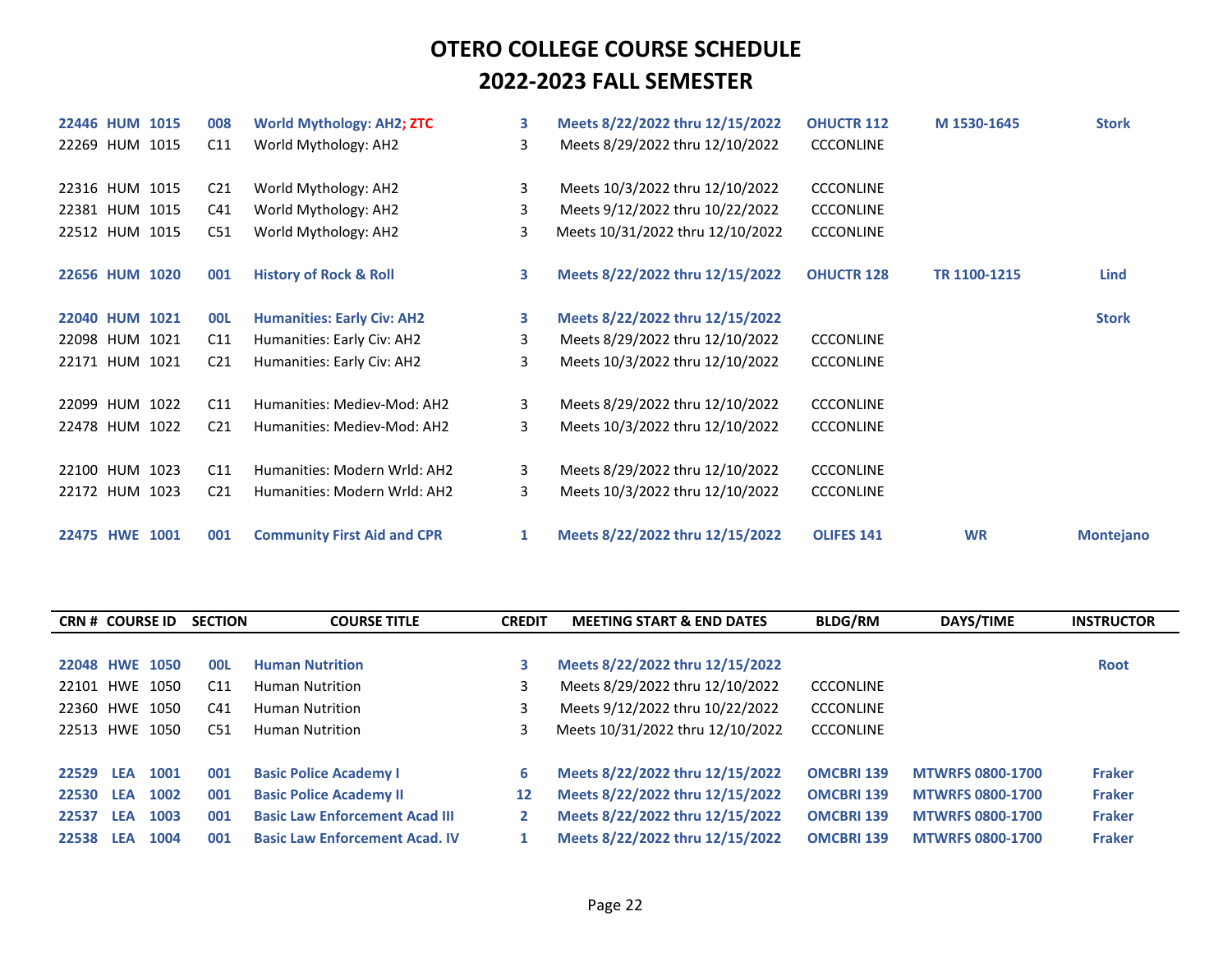| 22531 LEA 1005 |            |                 | 001             | <b>Basic Law</b>                        | 8 | Meets 8/22/2022 thru 12/15/2022  | <b>OMCBRI 139</b> | <b>MTWRFS 0800-1700</b> | <b>Fraker</b> |
|----------------|------------|-----------------|-----------------|-----------------------------------------|---|----------------------------------|-------------------|-------------------------|---------------|
| 22532 LEA      |            | 1006            | 001             | <b>Arrest Control Techniques</b>        | 3 | Meets 8/22/2022 thru 12/15/2022  | <b>OMCBRI 139</b> | <b>MTWRFS 0800-1700</b> | <b>Fraker</b> |
| 22533          | <b>LEA</b> | 1007            | 001             | <b>Law Enforcement Driving</b>          | 3 | Meets 8/22/2022 thru 12/15/2022  | <b>OMCBRI 139</b> | <b>MTWRFS 0800-1700</b> | <b>Fraker</b> |
| 22534          | <b>LEA</b> | 1008            | 001             | <b>Firearms</b>                         | 3 | Meets 8/22/2022 thru 12/15/2022  | <b>OMCBRI 139</b> | <b>MTWRFS 0800-1700</b> | <b>Fraker</b> |
| 22535          | <b>LEA</b> | 1010            | 001             | <b>Career Management</b>                | 1 | Meets 8/22/2022 thru 12/15/2022  | <b>OMCBRI 139</b> | <b>MTWRFS 0800-1700</b> | <b>Fraker</b> |
| 22536          |            | <b>LEA 1011</b> | 001             | <b>Defensive Weapons</b>                | 1 | Meets 8/22/2022 thru 12/15/2022  | <b>OMCBRI 139</b> | <b>MTWRFS 0800-1700</b> | <b>Fraker</b> |
|                |            |                 |                 | LEA courses require instructor approval |   |                                  |                   |                         |               |
| 22376          | LIT.       | 1015            | 001             | Intro to Literature I: AH2; ZTC         | 3 | Meets 8/22/2022 thru 12/15/2022  | <b>OHUCTR 113</b> | TR 1100-1215            | <b>Stork</b>  |
| 22173          | LIT.       | 1015            | C <sub>21</sub> | Intro to Literature I: AH2              | 3 | Meets 10/3/2022 thru 12/10/2022  | <b>CCCONLINE</b>  |                         |               |
| 22380          | LIT        | 1015            | C <sub>41</sub> | Intro to Literature I: AH2              | 3 | Meets 9/12/2022 thru 10/22/2022  | <b>CCCONLINE</b>  |                         |               |
| 22514          | <b>LIT</b> | 1015            | C51             | Intro to Literature I: AH2              | 3 | Meets 10/31/2022 thru 12/10/2022 | <b>CCCONLINE</b>  |                         |               |
| 22102          | LIT        | 2001            | C11             | World Lit to 1600: AH2                  | 3 | Meets 8/29/2022 thru 12/10/2022  | <b>CCCONLINE</b>  |                         |               |
|                |            |                 |                 |                                         |   |                                  |                   |                         |               |
| 22103          | LIT        | 2002            | C11             | World Lit After 1600: AH2               | 3 | Meets 8/29/2022 thru 12/10/2022  | <b>CCCONLINE</b>  |                         |               |
|                |            |                 |                 |                                         |   |                                  |                   |                         |               |
| 22527          | LIT        | 2005            | 001             | Race, Ethnicity, Culture: AH2; ZTC      | 3 | Meets 8/22/2022 thru 12/15/2022  | <b>OMCBRI 117</b> | MW 1100-1215            | <b>Kelley</b> |
| 22204          | LIT.       | 2011            | C11             | Amer Lit to Civil War: AH2              | 3 | Meets 8/29/2022 thru 12/10/2022  | <b>CCCONLINE</b>  |                         |               |
|                |            |                 |                 |                                         |   |                                  |                   |                         |               |
| 22246          | <b>LIT</b> | 2012            | C11             | Amer Lit Aft Civil War: AH2             | 3 | Meets 8/29/2022 thru 12/10/2022  | <b>CCCONLINE</b>  |                         |               |
| 22372          | LIT        | 2021            | C11             | British Lit to 1770: GT-AH2             | 3 | Meets 8/29/2022 thru 12/10/2022  | <b>CCCONLINE</b>  |                         |               |
|                |            |                 |                 |                                         |   |                                  |                   |                         |               |
| 22479          | LIT        | 2022            | C11             | British Lit Since 1770: GT-AH2          | 3 | Meets 8/29/2022 thru 12/10/2022  | <b>CCCONLINE</b>  |                         |               |

| <b>CRN # COURSE ID</b> |       |      | <b>SECTION</b>  | <b>COURSE TITLE</b>              | <b>CREDIT</b> | <b>MEETING START &amp; END DATES</b> | <b>BLDG/RM</b>    | DAYS/TIME   | <b>INSTRUCTOR</b> |
|------------------------|-------|------|-----------------|----------------------------------|---------------|--------------------------------------|-------------------|-------------|-------------------|
|                        |       |      |                 |                                  |               |                                      |                   |             |                   |
| 22658                  | LI T  | 2025 | 008             | <b>Intro to Shakespeare: AH2</b> |               | Meets 8/22/2022 thru 12/15/2022      | <b>OHUCTR 113</b> | M 1530-1645 | C Litle           |
| 22268                  | 1 I T | 2025 | C <sub>21</sub> | Intro to Shakespeare: AH2        |               | Meets 10/3/2022 thru 12/10/2022      | <b>CCCONLINE</b>  |             |                   |
|                        |       |      |                 |                                  |               |                                      |                   |             |                   |
| 22104                  | HΞ    | 2055 | C11             | Children`s Literature: AH2       |               | Meets 8/29/2022 thru 12/10/2022      | <b>CCCONLINE</b>  |             |                   |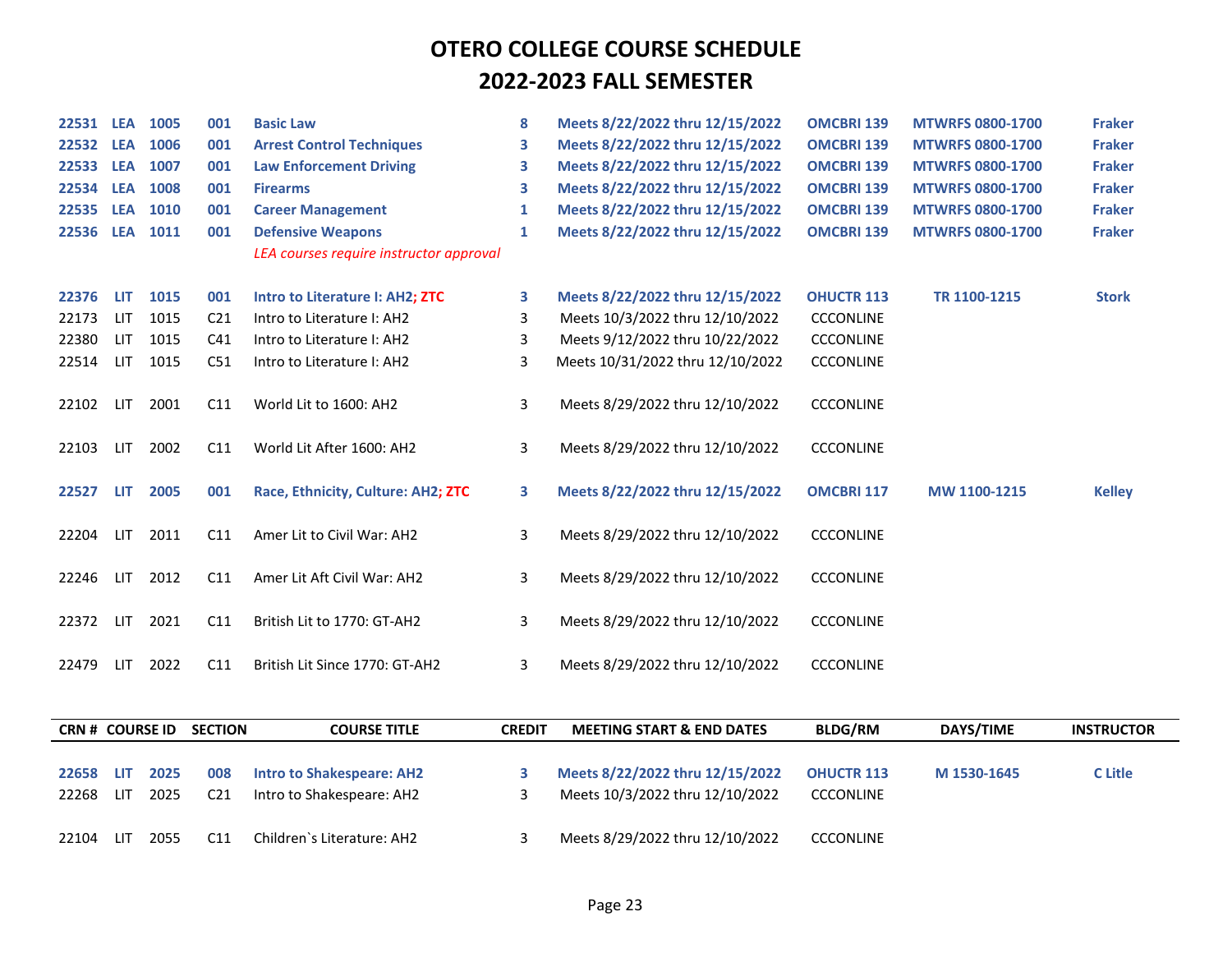| 22174<br>LIT   |     | 2055 | C <sub>21</sub> | Children's Literature: AH2                                     | 3            | Meets 10/3/2022 thru 12/10/2022 | <b>CCCONLINE</b>  |              |                         |
|----------------|-----|------|-----------------|----------------------------------------------------------------|--------------|---------------------------------|-------------------|--------------|-------------------------|
| 22515          | LIT | 2055 | C41             | Children's Literature: AH2                                     | 3            | Meets 9/12/2022 thru 10/22/2022 | <b>CCCONLINE</b>  |              |                         |
| 22385 MAN 1028 |     |      | C <sub>21</sub> | Human Relation-Organizations                                   | 3            | Meets 10/3/2022 thru 12/10/2022 | <b>CCCONLINE</b>  |              |                         |
| 22403 MAN 1028 |     |      | C <sub>41</sub> | Human Relation-Organizations                                   | 3            | Meets 9/12/2022 thru 10/22/2022 | <b>CCCONLINE</b>  |              |                         |
| 22175 MAN 2000 |     |      | C <sub>21</sub> | Human Resource Management I                                    | 3            | Meets 10/3/2022 thru 12/10/2022 | <b>CCCONLINE</b>  |              |                         |
| 22244 MAN 2000 |     |      | C <sub>41</sub> | Human Resource Management I                                    | 3            | Meets 9/12/2022 thru 10/22/2022 | <b>CCCONLINE</b>  |              |                         |
| 22176 MAN 2016 |     |      | C <sub>21</sub> | <b>Small Business Management</b>                               | 3            | Meets 10/3/2022 thru 12/10/2022 | <b>CCCONLINE</b>  |              |                         |
| 22105 MAN 2016 |     |      | C <sub>41</sub> | <b>Small Business Management</b>                               | 3            | Meets 9/12/2022 thru 10/22/2022 | <b>CCCONLINE</b>  |              |                         |
| 22324 MAN 2024 |     |      | 001             | <b>Leadership; ZTC</b>                                         | 3            | Meets 8/22/2022 thru 12/15/2022 | <b>OMCBRI 118</b> | TR 0800-0915 | <b>Wallace-Ormiston</b> |
| 22177 MAN 2026 |     |      | C <sub>21</sub> | Principles of Management                                       | 3            | Meets 10/3/2022 thru 12/10/2022 | <b>CCCONLINE</b>  |              |                         |
| 22106 MAN 2026 |     |      | C41             | Principles of Management                                       | 3            | Meets 9/12/2022 thru 10/22/2022 | <b>CCCONLINE</b>  |              |                         |
| 22267 MAR 1011 |     |      | C <sub>21</sub> | Principles of Sales                                            | 3            | Meets 10/3/2022 thru 12/10/2022 | <b>CCCONLINE</b>  |              |                         |
| 22107 MAR 1011 |     |      | C <sub>41</sub> | Principles of Sales                                            | 3            | Meets 9/12/2022 thru 10/22/2022 | <b>CCCONLINE</b>  |              |                         |
| 22178 MAR 2016 |     |      | C <sub>21</sub> | <b>Principles of Marketing</b>                                 | 3            | Meets 10/3/2022 thru 12/10/2022 | <b>CCCONLINE</b>  |              |                         |
| 22108 MAR 2016 |     |      | C <sub>41</sub> | <b>Principles of Marketing</b>                                 | 3            | Meets 9/12/2022 thru 10/22/2022 | <b>CCCONLINE</b>  |              |                         |
| 22525 MAT 0030 |     |      | C12             | Algebra Lab                                                    | $\mathbf{1}$ | Meets 8/29/2022 thru 12/10/2022 | <b>CCCONLINE</b>  |              |                         |
|                |     |      |                 | Appropriate placement (SAT/ACT, Accuplacer, or Self-placement) |              |                                 |                   |              |                         |
| 22335 MAT 0200 |     |      | C12             | Algebraic Literacy Lab                                         | $\mathbf{1}$ | Meets 8/29/2022 thru 12/10/2022 | <b>CCCONLINE</b>  |              |                         |
| 22331 MAT 0250 |     |      | C11             | Quantitative Literacy                                          | 4            | Meets 8/29/2022 thru 12/10/2022 | <b>CCCONLINE</b>  |              |                         |
| 22332 MAT 0250 |     |      | C <sub>21</sub> | Quantitative Literacy                                          | 4            | Meets 10/3/2022 thru 12/10/2022 | <b>CCCONLINE</b>  |              |                         |
|                |     |      |                 | Appropriate placement (SAT/ACT, Accuplacer, or Self-placement) |              |                                 |                   |              |                         |

| <b>CRN # COURSE ID</b> | <b>SECTION</b> | <b>COURSE TITLE</b> | CREDIT | <b>MEETING START &amp; END DATES</b> | <b>BLDG/RM</b> | DAYS/TIME | <b>INSTRUCTOR</b> |
|------------------------|----------------|---------------------|--------|--------------------------------------|----------------|-----------|-------------------|
|------------------------|----------------|---------------------|--------|--------------------------------------|----------------|-----------|-------------------|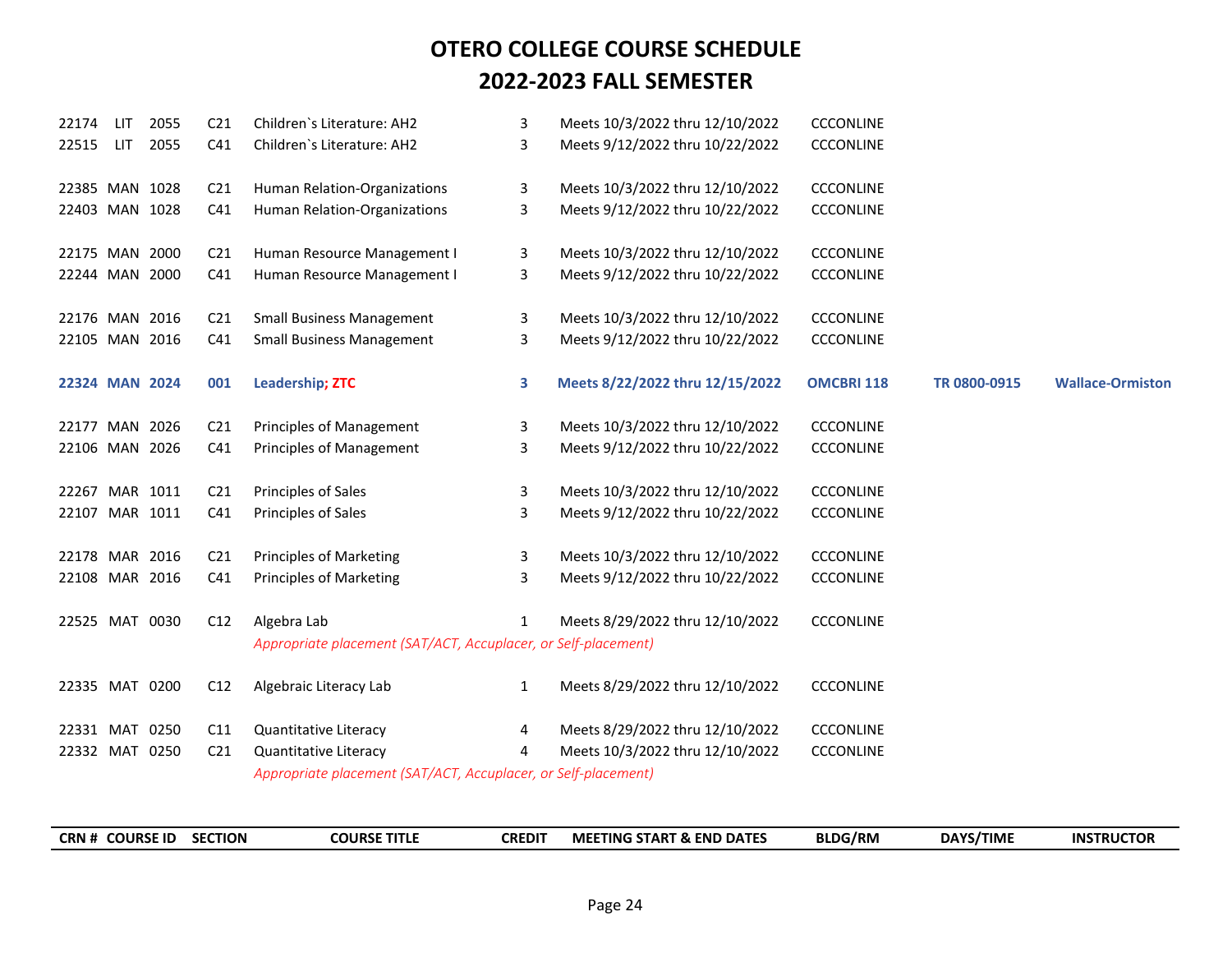| 22308 MAT 0300 |  | 008             | <b>Algebraic Literacy</b>                                                    | 4            | Meets 8/22/2022 thru 12/15/2022  | <b>OMCBRI 120</b> | W 1630-1830  | <b>Apodaca</b>  |
|----------------|--|-----------------|------------------------------------------------------------------------------|--------------|----------------------------------|-------------------|--------------|-----------------|
| 22333 MAT 0300 |  | C11             | Algebraic Literacy                                                           | 4            | Meets 8/29/2022 thru 12/10/2022  | <b>CCCONLINE</b>  |              |                 |
| 22336 MAT 0300 |  | C12             | Algebraic Literacy                                                           | 4            | Meets 8/29/2022 thru 12/10/2022  | <b>CCCONLINE</b>  |              |                 |
| 22334 MAT 0300 |  | C <sub>21</sub> | Algebraic Literacy                                                           | 4            | Meets 10/3/2022 thru 12/10/2022  | <b>CCCONLINE</b>  |              |                 |
|                |  |                 |                                                                              |              |                                  |                   |              |                 |
| 22693 MAT 0711 |  | 001             | <b>College Algebra Onboarding</b>                                            | 1            | Meets 8/22/2022 thru 12/15/2022  | <b>OMCBRI 129</b> | F0930-1020   | <b>Beyerl</b>   |
|                |  |                 | Corequisite: MAT 1340 if appropriate                                         |              |                                  |                   |              |                 |
| 22733 MAT 0711 |  | 002             | <b>College Algebra Onboarding; ZTC</b>                                       | 1            | Meets 8/22/2022 thru 12/15/2022  | <b>OMCBRI 120</b> | T1100-1150   | <b>Johnson</b>  |
| 22694 MAT 0715 |  | 001             | <b>Intro to Stats Onboarding</b>                                             | 1            | Meets 8/22/2022 thru 12/15/2022  | <b>OMCBRI 129</b> | T1100-1150   | <b>Beyerl</b>   |
|                |  |                 | Corequisite: MAT 1260 if appropriate                                         |              |                                  |                   |              |                 |
|                |  |                 |                                                                              |              |                                  |                   |              |                 |
| 22462 MAT 1100 |  | 001             | <b>Skilled Trades/Industrial Math</b>                                        | $\mathbf{2}$ | Meets 8/22/2022 thru 12/15/2022  | <b>OMCBRI 129</b> | TR 1200-1250 | <b>Phillips</b> |
| 22550 MAT 1120 |  | <b>OOL</b>      | <b>Math for Clinical Calculations</b>                                        | 3            | Meets 8/22/2022 thru 12/15/2022  |                   |              | <b>Beyerl</b>   |
| 22224 MAT 1120 |  | C11             | <b>Math for Clinical Calculations</b>                                        | 3            | Meets 8/29/2022 thru 12/10/2022  | <b>CCCONLINE</b>  |              |                 |
| 22342 MAT 1120 |  | C <sub>41</sub> | <b>Math for Clinical Calculations</b>                                        | 3            | Meets 9/12/2022 thru 10/22/2022  | <b>CCCONLINE</b>  |              |                 |
| 22516 MAT 1120 |  | C51             | <b>Math for Clinical Calculations</b>                                        | 3            | Meets 10/31/2022 thru 12/10/2022 | <b>CCCONLINE</b>  |              |                 |
|                |  |                 | Prerequisite: MAT 0250 or appropriate placement score                        |              |                                  |                   |              |                 |
|                |  |                 |                                                                              |              |                                  |                   |              |                 |
| 22028 MAT 1260 |  | 001             | <b>Intro to Statistics: MA1</b>                                              | 3            | Meets 8/22/2022 thru 12/15/2022  | <b>OMCBRI 120</b> | MW 100-1215  | Johnson         |
| 22447 MAT 1260 |  | <b>OOL</b>      | <b>Intro to Statistics: MA1</b>                                              | 3            | Meets 8/22/2022 thru 12/15/2022  |                   |              | <b>Beyerl</b>   |
| 22109 MAT 1140 |  | C11             | Career Math:                                                                 | 3            | Meets 8/29/2022 thru 12/10/2022  | <b>CCCONLINE</b>  |              |                 |
| 22361 MAT 1140 |  | C <sub>41</sub> | Career Math:                                                                 | 3            | Meets 9/12/2022 thru 10/22/2022  | <b>CCCONLINE</b>  |              |                 |
| 22517 MAT 1140 |  | C51             | Career Math:                                                                 | 3            | Meets 10/31/2022 thru 12/10/2022 | <b>CCCONLINE</b>  |              |                 |
|                |  |                 |                                                                              |              |                                  |                   |              |                 |
| 22236 MAT 1160 |  | C11             | <b>Financial Mathematics</b>                                                 | 3            | Meets 8/29/2022 thru 12/10/2022  | <b>CCCONLINE</b>  |              |                 |
| 22110 MAT 1240 |  | C11             | Math for Liberal Arts: MA1                                                   | 4            | Meets 8/29/2022 thru 12/10/2022  | <b>CCCONLINE</b>  |              |                 |
| 22404 MAT 1240 |  | C <sub>21</sub> | Math for Liberal Arts: MA1                                                   | 4            | Meets 10/3/2022 thru 12/10/2022  | <b>CCCONLINE</b>  |              |                 |
|                |  |                 | Prerequisite: MAT 0020 or appropriate placement score; Corequisite: MAT 0710 |              |                                  |                   |              |                 |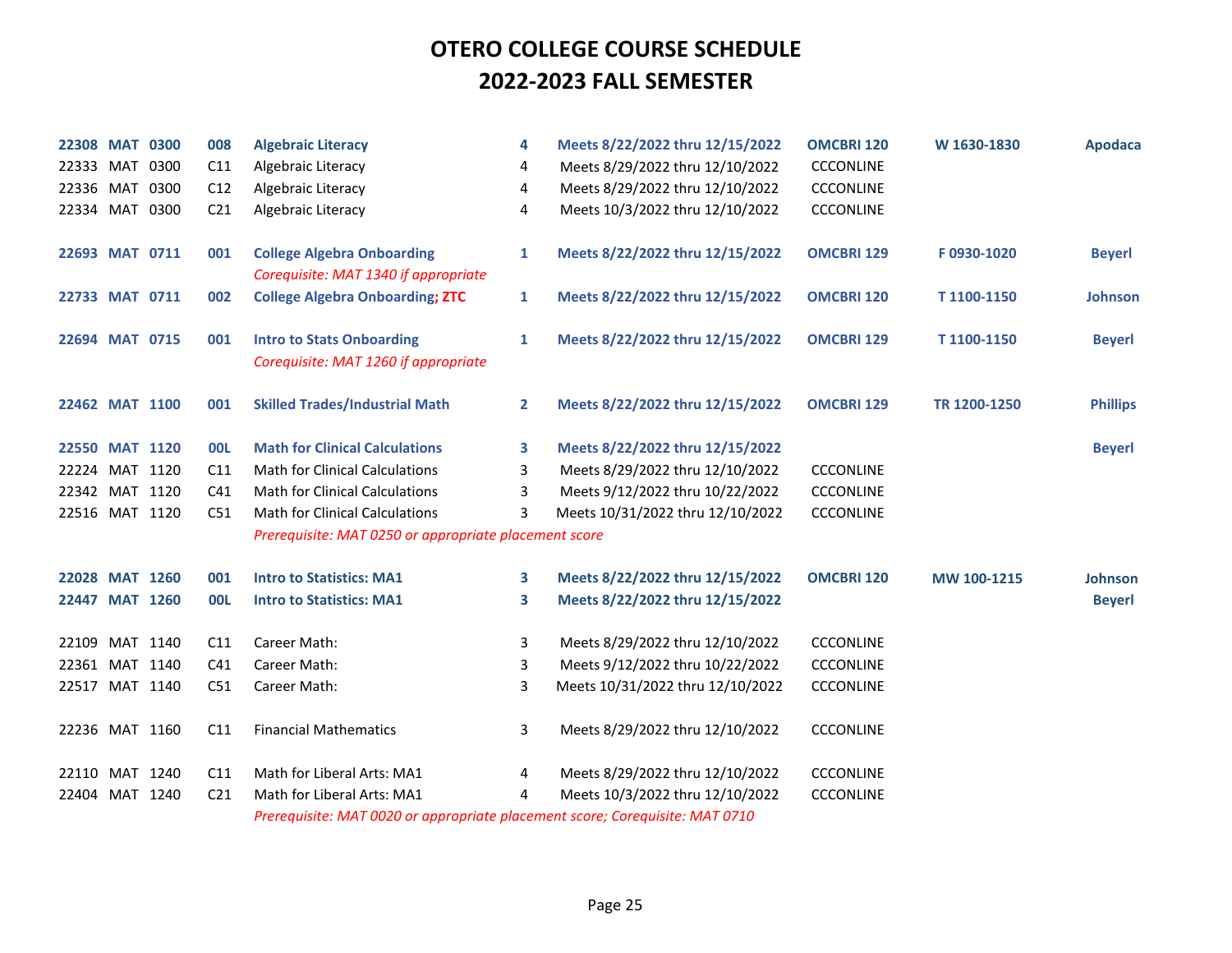| <b>CRN # COURSE ID</b> |                | <b>SECTION</b>  | <b>COURSE TITLE</b>                                                          | <b>CREDIT</b> | <b>MEETING START &amp; END DATES</b> | <b>BLDG/RM</b>    | DAYS/TIME             | <b>INSTRUCTOR</b> |
|------------------------|----------------|-----------------|------------------------------------------------------------------------------|---------------|--------------------------------------|-------------------|-----------------------|-------------------|
|                        |                |                 |                                                                              |               |                                      |                   |                       |                   |
| 22021 MAT 1340         |                | 001             | <b>College Algebra: MA1</b>                                                  | 4             | Meets 8/22/2022 thru 12/15/2022      | <b>OMCBRI 120</b> | <b>MTWR 0800-0850</b> | <b>Johnson</b>    |
| 22022 MAT 1340         |                | 002             | <b>College Algebra: MA1</b>                                                  | 4             | Meets 8/22/2022 thru 12/15/2022      | <b>OMCBRI 120</b> | <b>MTWR 0930-1020</b> | <b>Johnson</b>    |
| 22732 MAT 1340         |                | 003             | <b>College Algebra: MA1</b>                                                  | 4             | Meets 8/22/2022 thru 12/15/2022      | <b>OMCBRI 129</b> | <b>MTWR 0930-1020</b> | <b>Beyerl</b>     |
| 22320 MAT 1340         |                | <b>OOL</b>      | <b>College Algebra: MA1</b>                                                  | 4             | Meets 8/22/2022 thru 12/15/2022      |                   |                       | <b>Beyerl</b>     |
| 22111 MAT 1340         |                | C11             | College Algebra: MA1                                                         | 4             | Meets 8/29/2022 thru 12/10/2022      | <b>CCCONLINE</b>  |                       |                   |
| 22526 MAT 1340         |                | C12             | College Algebra: MA1                                                         | 4             | Meets 8/29/2022 thru 12/10/2022      | <b>CCCONLINE</b>  |                       |                   |
| 22179 MAT 1340         |                | C <sub>21</sub> | College Algebra: MA1                                                         | 4             | Meets 10/3/2022 thru 12/10/2022      | <b>CCCONLINE</b>  |                       |                   |
|                        |                |                 | Prerequisite: MAT 0300 or appropriate placement score; Corequisite: MAT 0711 |               |                                      |                   |                       |                   |
|                        |                |                 |                                                                              |               |                                      |                   |                       |                   |
| 22112 MAT 1420         |                | C11             | College Trigonometry: MA1                                                    | 3             | Meets 8/29/2022 thru 12/10/2022      | <b>CCCONLINE</b>  |                       |                   |
| 22405 MAT 1420         |                | C <sub>21</sub> | College Trigonometry: MA1                                                    | 3             | Meets 10/3/2022 thru 12/10/2022      | <b>CCCONLINE</b>  |                       |                   |
|                        |                |                 | Prerequisite: MAT 1340 or equivalent                                         |               |                                      |                   |                       |                   |
|                        |                |                 |                                                                              |               |                                      |                   |                       |                   |
| 22113 MAT 1320         |                | C <sub>11</sub> | <b>Finite Mathematics: MA1</b>                                               | 4             | Meets 8/29/2022 thru 12/10/2022      | <b>CCCONLINE</b>  |                       |                   |
|                        |                |                 | Prerequisite: MAT 0300 or equivalent                                         |               |                                      |                   |                       |                   |
|                        |                |                 |                                                                              |               |                                      |                   |                       |                   |
| 22114 MAT 1400         |                | C11             | Survey of Calculus: MA1                                                      | 4             | Meets 8/29/2022 thru 12/10/2022      | <b>CCCONLINE</b>  |                       |                   |
|                        |                |                 | Prerequisite: MAT 1340 or equivalent or appropriate placement score          |               |                                      |                   |                       |                   |
|                        |                |                 |                                                                              |               |                                      |                   |                       |                   |
| 22028 MAT 1260         |                | 001             | <b>Intro to Statistics: MA1</b>                                              | 3             | Meets 8/22/2022 thru 12/15/2022      | <b>OMCBRI 120</b> | MW 1100-1215          | <b>Johnson</b>    |
|                        | 22447 MAT 1260 | <b>OOL</b>      | <b>Intro to Statistics: MA1</b>                                              | 3             | Meets 8/22/2022 thru 12/15/2022      |                   |                       | <b>Beyerl</b>     |
| 22115 MAT 1260         |                | C11             | Intro to Statistics: MA1                                                     | 3             | Meets 8/29/2022 thru 12/10/2022      | <b>CCCONLINE</b>  |                       |                   |
| 22180 MAT 1260         |                | C <sub>21</sub> | Intro to Statistics: MA1                                                     | 3             | Meets 10/3/2022 thru 12/10/2022      | <b>CCCONLINE</b>  |                       |                   |
|                        |                |                 | Prerequisite: MAT 0020 or appropriate placement score; Corequisite: MAT 0715 |               |                                      |                   |                       |                   |
|                        |                |                 |                                                                              |               |                                      |                   |                       |                   |
| 22206 MAT 1220         |                | C11             | Integrated Math I: MA1                                                       | 3             | Meets 8/29/2022 thru 12/10/2022      | <b>CCCONLINE</b>  |                       |                   |
|                        | 22406 MAT 1220 | C <sub>21</sub> | Integrated Math I: MA1                                                       | 3             | Meets 10/3/2022 thru 12/10/2022      | <b>CCCONLINE</b>  |                       |                   |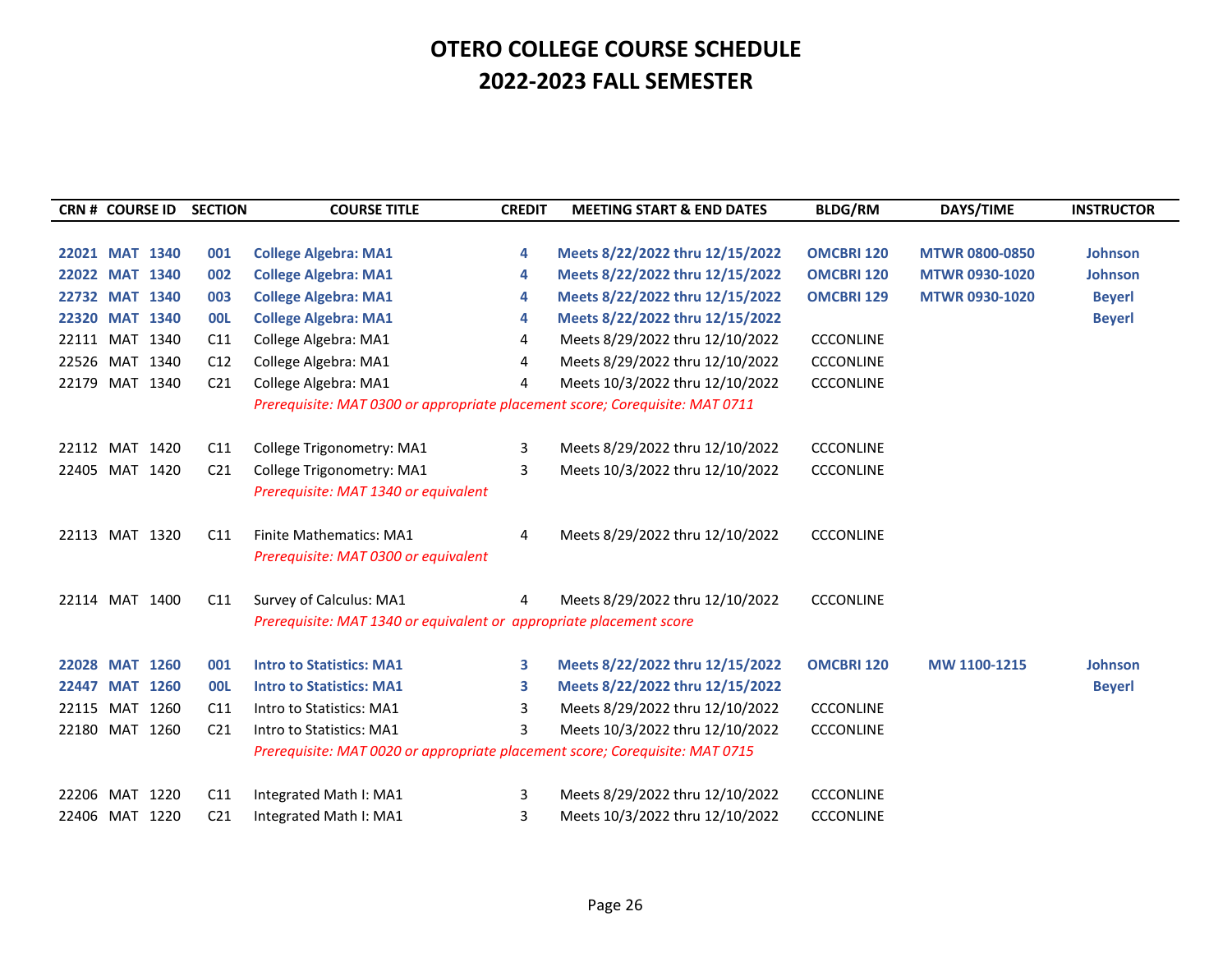| 22207 MAT 1230 |          | C <sub>11</sub> | Integrated Math II: MA1                         |    | Meets 8/29/2022 thru 12/10/2022 | <b>CCCONLINE</b> |
|----------------|----------|-----------------|-------------------------------------------------|----|---------------------------------|------------------|
| 22407          | MAT 1230 | C <sub>21</sub> | Integrated Math II: MA1                         |    | Meets 10/3/2022 thru 12/10/2022 | <b>CCCONLINE</b> |
| 22208 MAT 1440 |          | C <sub>11</sub> | Pre-Calculus: MA1                               | 5  | Meets 8/29/2022 thru 12/10/2022 | <b>CCCONLINE</b> |
| 22408 MAT 1440 |          | C <sub>21</sub> | Pre-Calculus: MA1                               | 5. | Meets 10/3/2022 thru 12/10/2022 | <b>CCCONLINE</b> |
|                |          |                 | Prerequisite: Successful completion of MAT 1340 |    |                                 |                  |

| <b>CRN # COURSE ID</b> |          |      | <b>SECTION</b>  | <b>COURSE TITLE</b>                                                | <b>CREDIT</b> | <b>MEETING START &amp; END DATES</b> | <b>BLDG/RM</b>    | DAYS/TIME             | <b>INSTRUCTOR</b> |
|------------------------|----------|------|-----------------|--------------------------------------------------------------------|---------------|--------------------------------------|-------------------|-----------------------|-------------------|
|                        |          |      |                 |                                                                    |               |                                      |                   |                       |                   |
| <b>22042 MAT</b>       |          | 2410 | 001             | <b>Calculus I: MA1</b>                                             | 5             | Meets 8/22/2022 thru 12/15/2022      | <b>OMCBRI 119</b> | <b>MTWR 1300-1415</b> | <b>Johnson</b>    |
| 22116 MAT              |          | 2410 | C <sub>11</sub> | Calculus I: MA1                                                    | 5             | Meets 8/29/2022 thru 12/10/2022      | <b>CCCONLINE</b>  |                       |                   |
| 22343 MAT              |          | 2410 | C <sub>21</sub> | Calculus I: MA1                                                    | 5             | Meets 10/3/2022 thru 12/10/2022      | <b>CCCONLINE</b>  |                       |                   |
|                        |          |      |                 | Prerequisite: MAT 1340 and MAT 1420 or appropriate placement score |               |                                      |                   |                       |                   |
|                        |          |      |                 |                                                                    |               |                                      |                   |                       |                   |
| 22117                  | MAT 2420 |      | C <sub>11</sub> | Calculus II : MA1                                                  | 5.            | Meets 8/29/2022 thru 12/10/2022      | <b>CCCONLINE</b>  |                       |                   |
| 22409 MAT              |          | 2420 | C <sub>21</sub> | Calculus II: MA1                                                   | 5             | Meets 10/3/2022 thru 12/10/2022      | <b>CCCONLINE</b>  |                       |                   |
|                        |          |      |                 | Prerequisite: MAT 2410 or appropriate placement score              |               |                                      |                   |                       |                   |
|                        |          |      |                 |                                                                    |               |                                      |                   |                       |                   |
| 22237 MAT 2430         |          |      | C11             | Calculus III: MA1                                                  | 4             | Meets 8/29/2022 thru 12/10/2022      | <b>CCCONLINE</b>  |                       |                   |
|                        |          |      |                 | Prerequisite: MAT 2420 or appropriate placement score              |               |                                      |                   |                       |                   |
|                        |          |      |                 |                                                                    |               |                                      |                   |                       |                   |
| 22347 MAT 2540         |          |      | C11             | Linear Algebra                                                     | 3             | Meets 8/29/2022 thru 12/10/2022      | <b>CCCONLINE</b>  |                       |                   |
|                        |          |      |                 | <b>Prerequisite: Successful completion of MAT 2420</b>             |               |                                      |                   |                       |                   |
|                        |          |      |                 |                                                                    |               |                                      |                   |                       |                   |
| 22238 MAT 2560         |          |      | C11             | <b>Differential Equations: MA1</b>                                 | 3             | Meets 8/29/2022 thru 12/10/2022      | <b>CCCONLINE</b>  |                       |                   |
|                        |          |      |                 | Prerequisite: Successful completion of MAT 2420                    |               |                                      |                   |                       |                   |
|                        |          |      |                 |                                                                    |               |                                      |                   |                       |                   |
| 22250 MGD 1002         |          |      | C <sub>21</sub> | Introduction To Multimedia                                         | 3             | Meets 10/3/2022 thru 12/10/2022      | <b>CCCONLINE</b>  |                       |                   |
|                        |          |      |                 |                                                                    |               |                                      |                   |                       |                   |
| 22261 MGD 1011         |          |      | C11             | Adobe Photoshop I                                                  | 3             | Meets 8/29/2022 thru 12/10/2022      | <b>CCCONLINE</b>  |                       |                   |
| 22253 MGD 1011         |          |      | C <sub>21</sub> | Adobe Photoshop I                                                  | 3             | Meets 10/3/2022 thru 12/10/2022      | <b>CCCONLINE</b>  |                       |                   |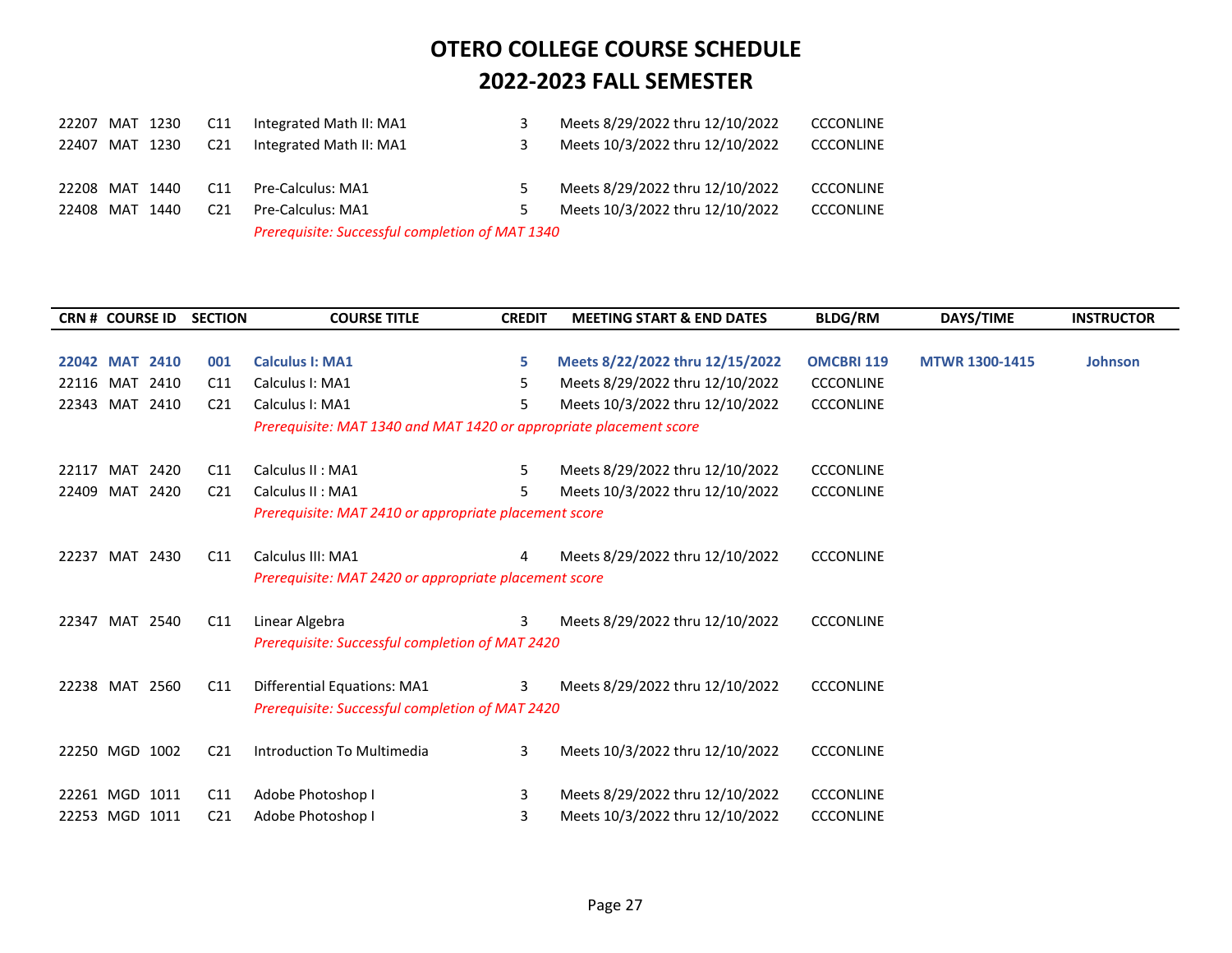|           | 22302 MGD 1012 |      | C <sub>11</sub> | Adobe Illustrator I            | Meets 8/29/2022 thru 12/10/2022 | <b>CCCONLINE</b> |
|-----------|----------------|------|-----------------|--------------------------------|---------------------------------|------------------|
| 22251 MGD |                | 1012 | C <sub>21</sub> | Adobe Illustrator I            | Meets 10/3/2022 thru 12/10/2022 | <b>CCCONLINE</b> |
| 22287     | MGD 1013       |      | C11             | Adobe InDesign                 | Meets 8/29/2022 thru 12/10/2022 | <b>CCCONLINE</b> |
|           | 22276 MGD 1041 |      | C <sub>11</sub> | Web Design I                   | Meets 8/29/2022 thru 12/10/2022 | <b>CCCONLINE</b> |
|           | 22410 MGD 1043 |      | C <sub>11</sub> | Motion Graphic Design I:Softwr | Meets 8/29/2022 thru 12/10/2022 | <b>CCCONLINE</b> |

| <b>CRN # COURSE ID</b> |            |      | <b>SECTION</b> | <b>COURSE TITLE</b>                                                             | <b>CREDIT</b> | <b>MEETING START &amp; END DATES</b> | <b>BLDG/RM</b>                         | DAYS/TIME                  | <b>INSTRUCTOR</b>                    |
|------------------------|------------|------|----------------|---------------------------------------------------------------------------------|---------------|--------------------------------------|----------------------------------------|----------------------------|--------------------------------------|
| 22444 MLT              |            | 1031 | 001            | <b>Hematology I</b>                                                             | $\mathbf{2}$  | Meets 8/22/2022 thru 12/15/2022      | <b>OLIFES 139</b>                      | W                          | <b>Tarrant</b>                       |
| 22309                  | <b>MLT</b> | 1032 | 001            | <b>Hematology II</b>                                                            | 4             | Meets 8/22/2022 thru 12/15/2022      | <b>OLIFES 139</b><br><b>OLIFES 139</b> | W 1300-1350<br>W 1400-1750 | <b>Tarrant</b><br><b>Tarrant</b>     |
| 22328 MLT              |            | 1082 | 001            | <b>Intern-II Hemat/Coag/Urinalys</b>                                            | 3.5           | Meets 8/22/2022 thru 12/15/2022      | <b>OLIFES 139</b>                      | <b>TBD</b>                 | <b>Tarrant</b>                       |
| 22370 MLT              |            | 2042 | 001            | <b>Clinical Chemistry II</b>                                                    | 4             | Meets 8/22/2022 thru 12/15/2022      | <b>OLIFES 139</b><br><b>OLIFES 139</b> | M 1400-1750<br>M 1300-1350 | <b>Bollacker</b><br><b>Bollacker</b> |
| 22329 MLT              |            | 2053 | 001            | <b>Seminar/Comprehensive Exams</b>                                              | $\mathbf{1}$  | Meets 8/22/2022 thru 12/15/2022      | <b>OLIFES 139</b>                      | M 1100-1150                | <b>Tarrant</b>                       |
| 22330 MLT              |            | 2080 | 001            | <b>Intern-III Clinical Chemistry</b><br>MLT courses require instructor approval | 3.5           | Meets 8/22/2022 thru 12/15/2022      | <b>OLIFES 139</b>                      | <b>TBD</b>                 | <b>Tarrant</b>                       |
| 22293 MUS              |            | 1000 | C11            | Music Theory Fundamentals I                                                     | 3             | Meets 8/29/2022 thru 12/10/2022      | <b>CCCONLINE</b>                       |                            |                                      |
| 22659 MUS 1020         |            |      | 001            | <b>Music Appreciation: AH1</b>                                                  | 3             | Meets 8/22/2022 thru 12/15/2022      | <b>OHUCTR 128</b>                      | MW 1100-1215               | <b>Lind</b>                          |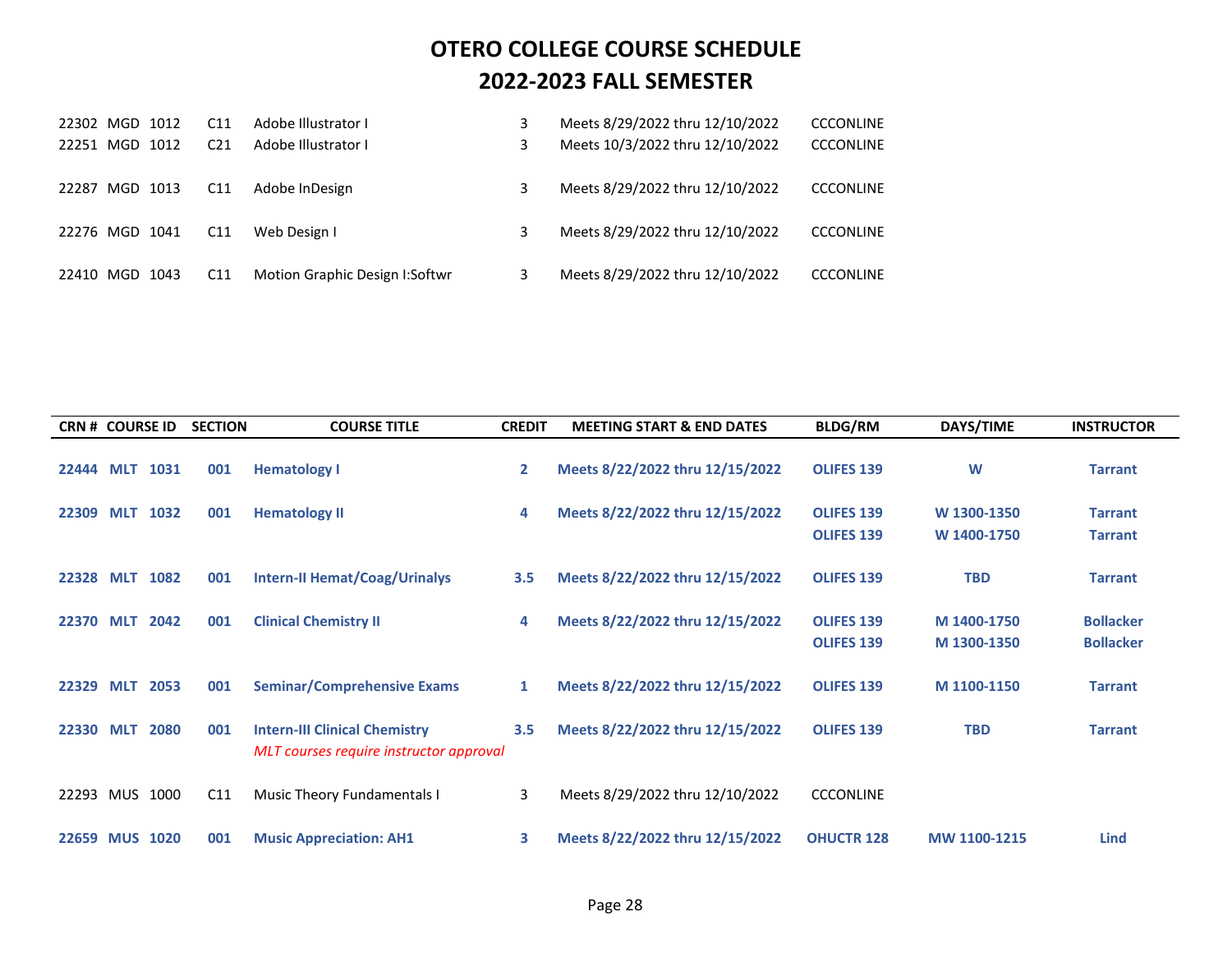| 22420 MUS 1020         |  | <b>00L</b>      | <b>Music Appreciation: AH1</b>                                       | 3             | Meets 8/22/2022 thru 12/15/2022               |                   |                        | <b>Lind</b>       |
|------------------------|--|-----------------|----------------------------------------------------------------------|---------------|-----------------------------------------------|-------------------|------------------------|-------------------|
| 22118 MUS 1020         |  | C11             | <b>Music Appreciation: AH1</b>                                       | 3             | Meets 8/29/2022 thru 12/10/2022               | <b>CCCONLINE</b>  |                        | Lind              |
| 22480 MUS 1021         |  | C11             | Music Hist Mdvl-Classical: AH1                                       | 3             | Meets 8/29/2022 thru 12/10/2022               | <b>CCCONLINE</b>  |                        |                   |
| 22411 MUS 1022         |  | C11             | <b>Music Hist Romantic-Prsnt: AH1</b>                                | 3             | Meets 8/29/2022 thru 12/10/2022               | <b>CCCONLINE</b>  |                        |                   |
| 22709 MUS 1023         |  | 001             | <b>Survey of World Music: AH1</b>                                    | 3             | Meets 8/22/2022 thru 12/15/2022               | <b>OHUCTR 128</b> | MW 0800-0915           | <b>Lind</b>       |
| 22294 MUS 1025         |  | C <sub>21</sub> | History of Jazz: AH1                                                 | 3             | Meets 10/3/2022 thru 12/10/2022               | <b>CCCONLINE</b>  |                        |                   |
| 22661 MUS 1041         |  | 001             | <b>Private Instruction: (specify); ZTC</b>                           | $\mathbf{1}$  | Meets 8/22/2022 thru 12/15/2022               |                   |                        | <b>Lind</b>       |
| 22660 MUS 1041         |  | 002             | <b>Private Instruction: (specify); ZTC</b>                           | 1             | Meets 8/22/2022 thru 12/15/2022               |                   |                        | <b>Lind</b>       |
| 22662 MUS 1041         |  | 003             | <b>Private Instruction: (specify); ZTC</b>                           | $\mathbf{1}$  | Meets 8/22/2022 thru 12/15/2022               |                   |                        | <b>Lind</b>       |
| 22663 MUS 1051         |  | 001             | <b>Jazz Ensemble I</b>                                               | $\mathbf{1}$  | Meets 8/22/2022 thru 12/15/2022 OHUCTR THEATR |                   | T1900-2100             | <b>Lind</b>       |
|                        |  |                 |                                                                      |               |                                               |                   |                        |                   |
| 22703 MUS 1052         |  | 001             | <b>Community Choir</b>                                               | 1             | Meets 8/22/2022 thru 12/15/2022 OHUCTR THEATR |                   | M 1915-2115            | <b>Rees</b>       |
| <b>CRN # COURSE ID</b> |  | <b>SECTION</b>  | <b>COURSE TITLE</b>                                                  | <b>CREDIT</b> | <b>MEETING START &amp; END DATES</b>          | <b>BLDG/RM</b>    | DAYS/TIME              | <b>INSTRUCTOR</b> |
| 22227 NAT 1010         |  | 001             | <b>Intro to Nail Care</b><br>NAT courses require instructor approval | 3             | Meets 8/22/2022 thru 12/15/2022               | <b>OMCDIV 121</b> | <b>MTWRF 0900-1600</b> | <b>Valdez</b>     |
| 22045 NUR 2006         |  | 001             | <b>Adv Concepts of Med/Surg NSG I</b>                                | 6.5           | Meets 8/22/2022 thru 12/15/2022               |                   | T0900-1200             | <b>Garcia</b>     |
| 22351 NUR 2006         |  | 002             | <b>Adv Concepts of Med/Surg NSG I</b>                                | 6.5           | Meets 8/22/2022 thru 12/15/2022               | <b>OMCBRI 137</b> | T1700-2000             | <b>Garcia</b>     |
| 22046 NUR 2011         |  | 001             | <b>Psychiatric-Mental Health NSG</b>                                 | 4             | Meets 8/22/2022 thru 12/15/2022               | <b>OMCBRI 137</b> | W 0900-1130            | <b>Clark</b>      |
| 22738 NUR 2011         |  | 002             | <b>Psychiatric-Mental Health NSG</b>                                 | 4             | Meets 8/22/2022 thru 12/15/2022               |                   | W 1600-1830            | <b>Root</b>       |
| 22047 NUR 2012         |  | 001             | <b>Pharmacology II</b>                                               | $\mathbf{2}$  | Meets 8/22/2022 thru 12/15/2022               | <b>OMCBRI 137</b> | W 1300-1500            | <b>Garcia</b>     |
| 22541 NUR 2012         |  | 002             | <b>Pharmacology II</b>                                               | $\mathbf{2}$  | Meets 8/22/2022 thru 12/15/2022               | <b>OMCBRI 137</b> | W 1300-1500            | <b>McDaniel</b>   |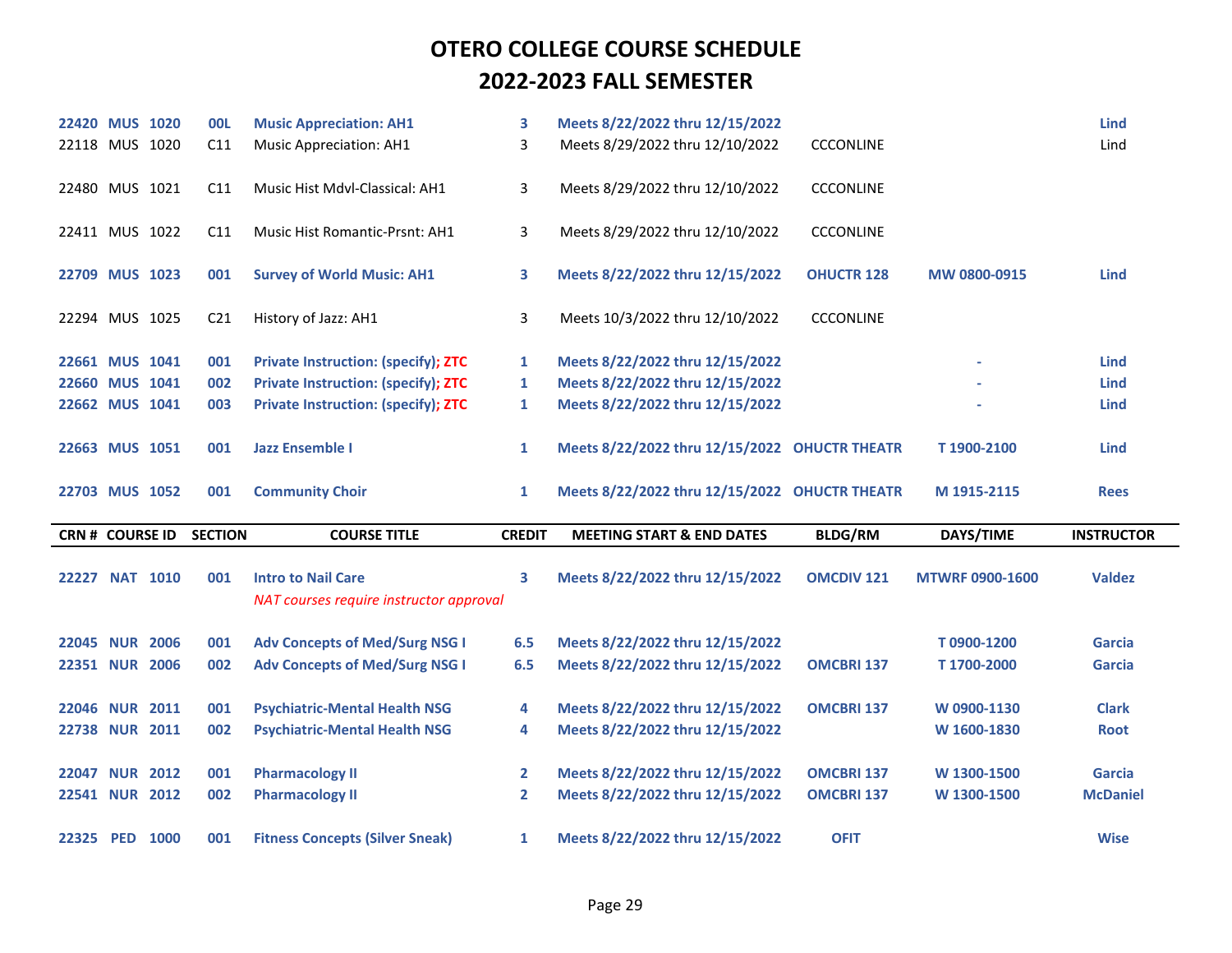| 22255     | <b>PED</b> | 1002 | 001             | <b>Weight Training I</b>           | 1              | Meets 8/22/2022 thru 12/15/2022  | <b>OFIT</b>       |              | <b>Wise</b>     |
|-----------|------------|------|-----------------|------------------------------------|----------------|----------------------------------|-------------------|--------------|-----------------|
| 22312 PED |            | 1003 | 001             | <b>Weight Training II</b>          | $\overline{2}$ | Meets 8/22/2022 thru 12/15/2022  | <b>OFIT</b>       |              | <b>Wise</b>     |
| 22313     | <b>PED</b> | 1010 | 001             | <b>Fitness Center Activity I</b>   | 1              | Meets 8/22/2022 thru 12/15/2022  | <b>OFIT</b>       |              | <b>Wise</b>     |
| 22264     | <b>PED</b> | 1011 | 001             | <b>Fitness Center Activity II</b>  | 1              | Meets 10/17/2022 thru 12/15/2022 | <b>OFIT</b>       |              | <b>Wise</b>     |
| 22265     | <b>PED</b> | 1012 | 001             | <b>Fitness Center Activity III</b> | 1              | Meets 8/22/2022 thru 12/15/2022  | <b>OFIT</b>       |              | <b>Wise</b>     |
| 22314 PED |            | 1013 | 001             | <b>Fitness Center Activity IV</b>  | 1              | Meets 10/17/2022 thru 12/15/2022 | <b>OFIT</b>       |              | <b>Wise</b>     |
| 22315 PED |            | 1020 | 010             | <b>Aerobics I</b>                  | 1              | Meets 8/22/2022 thru 12/15/2022  | <b>OFIT</b>       | MW 1200-1250 | <b>Carrillo</b> |
| 22389     | <b>PED</b> | 1029 | 010             | Zumba                              | 1              | Meets 8/22/2022 thru 12/15/2022  | <b>OFIT</b>       | TR 1800-1850 | <b>Huerta</b>   |
| 22038     | <b>PHI</b> | 1011 | 001             | <b>Intro to Philosophy: AH3</b>    | 3              | Meets 8/22/2022 thru 12/15/2022  | <b>OHUCTR 113</b> | M 1830-2120  | <b>Romano</b>   |
| 22119     | PHI        | 1011 | C11             | Intro to Philosophy: AH3           | 3              | Meets 8/29/2022 thru 12/10/2022  | <b>CCCONLINE</b>  |              |                 |
| 22181     | PHI        | 1011 | C <sub>21</sub> | Intro to Philosophy: AH3           | 3              | Meets 10/3/2022 thru 12/10/2022  | <b>CCCONLINE</b>  |              |                 |
| 22362     | PHI        | 1011 | C <sub>41</sub> | Intro to Philosophy: AH3           | 3              | Meets 9/12/2022 thru 10/22/2022  | <b>CCCONLINE</b>  |              |                 |
| 22518     | PHI        | 1011 | C51             | Intro to Philosophy: AH3           | 3              | Meets 10/31/2022 thru 12/10/2022 | <b>CCCONLINE</b>  |              |                 |
| 22120     | PHI        | 1012 | C11             | Ethics:AH3                         | 3              | Meets 8/29/2022 thru 12/10/2022  | <b>CCCONLINE</b>  |              |                 |
| 22182     | PHI        | 1012 | C <sub>21</sub> | Ethics:AH3                         | 3              | Meets 10/3/2022 thru 12/10/2022  | <b>CCCONLINE</b>  |              |                 |
| 22121     | PHI        | 1013 | C11             | Logic: AH3                         | 3              | Meets 8/29/2022 thru 12/10/2022  | <b>CCCONLINE</b>  |              |                 |
| 22263     | PHI        | 1013 | C <sub>21</sub> | Logic: AH3                         | 3              | Meets 10/3/2022 thru 12/10/2022  | <b>CCCONLINE</b>  |              |                 |

| <b>CRN # COURSE ID</b> |     |      | <b>SECTION</b>  | <b>COURSE TITLE</b>               | <b>CREDIT</b> | <b>MEETING START &amp; END DATES</b> | <b>BLDG/RM</b>   | DAYS/TIME | <b>INSTRUCTOR</b> |
|------------------------|-----|------|-----------------|-----------------------------------|---------------|--------------------------------------|------------------|-----------|-------------------|
|                        |     |      |                 |                                   |               |                                      |                  |           |                   |
| 22373                  | PHI | 1014 | C <sub>11</sub> | <b>Comparative Religions: AH3</b> |               | Meets 8/29/2022 thru 12/10/2022      | <b>CCCONLINE</b> |           |                   |
| 22374                  | PHI | 1014 | C <sub>21</sub> | <b>Comparative Religions: AH3</b> |               | Meets 10/3/2022 thru 12/10/2022      | <b>CCCONLINE</b> |           |                   |
|                        |     |      |                 |                                   |               |                                      |                  |           |                   |
| 22202                  | PHI | 1015 | C11             | World Religions-West: AH3         |               | Meets 8/29/2022 thru 12/10/2022      | <b>CCCONLINE</b> |           |                   |
| 22412                  | PHI | 1015 | C <sub>21</sub> | World Religions-West: AH3         |               | Meets 10/3/2022 thru 12/10/2022      | <b>CCCONLINE</b> |           |                   |
|                        |     |      |                 |                                   |               |                                      |                  |           |                   |
| 22203                  | PHI | 1016 | C11             | World Religions-East: AH3         |               | Meets 8/29/2022 thru 12/10/2022      | <b>CCCONLINE</b> |           |                   |
| 22413                  | PHI | 1016 | C <sub>21</sub> | World Religions-East: AH3         |               | Meets 10/3/2022 thru 12/10/2022      | <b>CCCONLINE</b> |           |                   |
|                        |     |      |                 |                                   |               |                                      |                  |           |                   |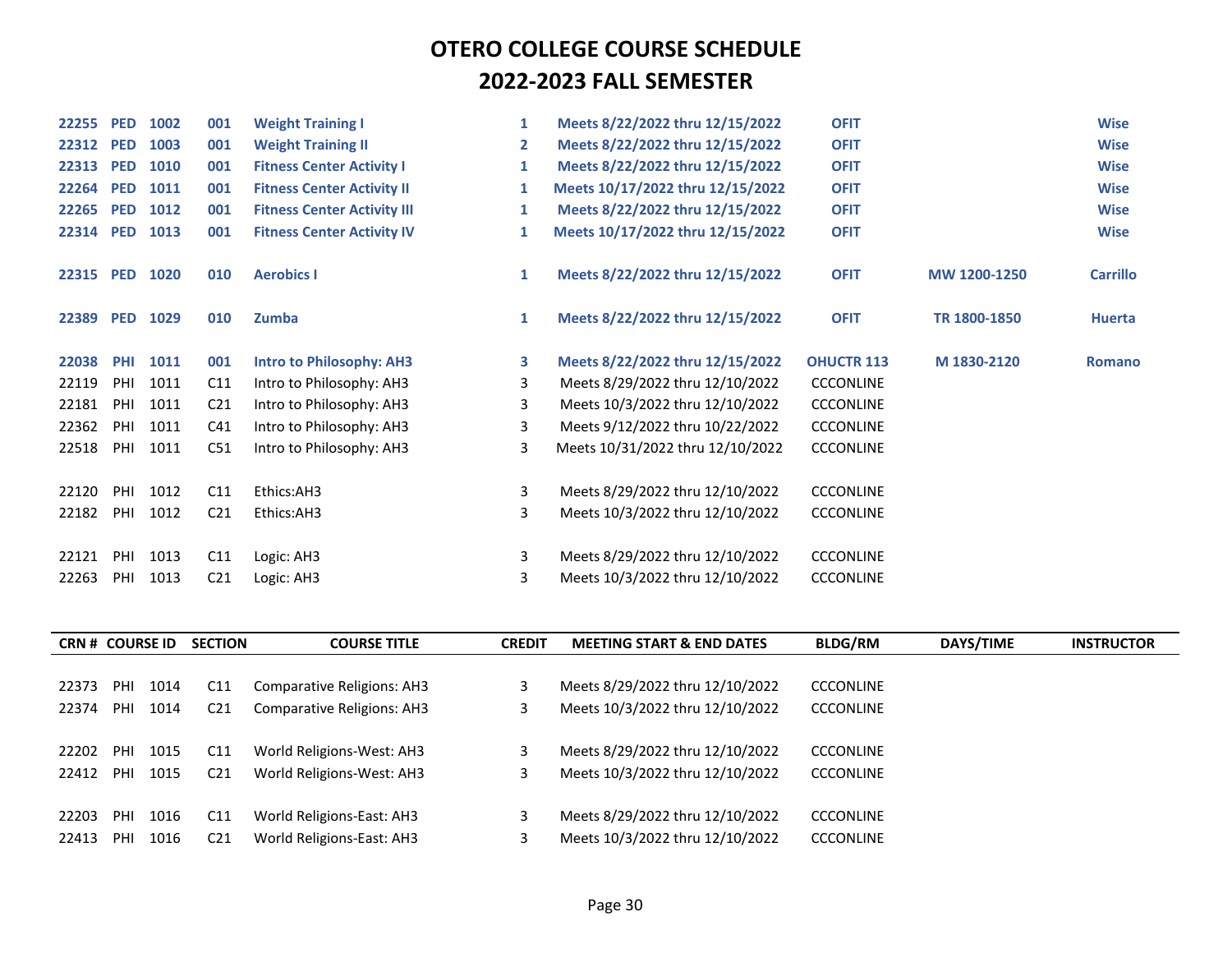| 22262                  | PHI | 2005     | C11             | <b>Business Ethics: AH3</b>         | 3             | Meets 8/29/2022 thru 12/10/2022      | <b>CCCONLINE</b>  |             |                   |
|------------------------|-----|----------|-----------------|-------------------------------------|---------------|--------------------------------------|-------------------|-------------|-------------------|
| 22414                  | PHI | 2005     | C <sub>21</sub> | <b>Business Ethics: AH3</b>         | 3             | Meets 10/3/2022 thru 12/10/2022      | <b>CCCONLINE</b>  |             |                   |
|                        |     |          |                 |                                     |               |                                      |                   |             |                   |
| 22239                  | PHI | 2014     | C11             | Philosophy of Religion: AH3         | 3             | Meets 8/29/2022 thru 12/10/2022      | <b>CCCONLINE</b>  |             |                   |
| 22415                  | PHI | 2014     | C <sub>21</sub> | Philosophy of Religion: AH3         | 3             | Meets 10/3/2022 thru 12/10/2022      | <b>CCCONLINE</b>  |             |                   |
|                        |     |          |                 |                                     |               |                                      |                   |             |                   |
| 22382                  | PHI | 2018     | C11             | Environmental Ethics: GT-AH3        | 3             | Meets 8/29/2022 thru 12/10/2022      | <b>CCCONLINE</b>  |             |                   |
| 22383                  | PHI | 2018     | C <sub>41</sub> | Environmental Ethics: GT-AH3        | 3             | Meets 9/12/2022 thru 10/22/2022      | <b>CCCONLINE</b>  |             |                   |
| 22122 PHY 1105         |     |          | C11             | Conceptual Physics w/Lab: SC1       |               | Meets 8/29/2022 thru 12/10/2022      | <b>CCCONLINE</b>  |             |                   |
|                        |     |          |                 |                                     | 4             |                                      |                   |             |                   |
| 22226 PHY 1105         |     |          | C <sub>21</sub> | Conceptual Physics w/Lab: SC1       | 4             | Meets 10/3/2022 thru 12/10/2022      | <b>CCCONLINE</b>  |             |                   |
| 22123                  | PHY | 1111     | C11             | Physics Alg-Based I/Lab: SC1        | 5             | Meets 8/29/2022 thru 12/10/2022      | <b>CCCONLINE</b>  |             |                   |
| 22240 PHY 1111         |     |          | C <sub>21</sub> | Physics Alg-Based I/Lab: SC1        | 5             | Meets 10/3/2022 thru 12/10/2022      | <b>CCCONLINE</b>  |             |                   |
|                        |     |          |                 |                                     |               |                                      |                   |             |                   |
| 22124 PHY 1112         |     |          | C11             | Physics Alg-Based II/Lab: SC1       | 5             | Meets 8/29/2022 thru 12/10/2022      | <b>CCCONLINE</b>  |             |                   |
|                        |     |          |                 |                                     |               |                                      |                   |             |                   |
| 22125 PHY 2111         |     |          | C11             | Physics Calc-Based I/Lab: SC1       | 5             | Meets 8/29/2022 thru 12/10/2022      | <b>CCCONLINE</b>  |             |                   |
|                        |     |          |                 |                                     |               |                                      |                   |             |                   |
| 22126 PHY 2112         |     |          | C11             | Physics Calc-Based II/Lab: SC1      | 5             | Meets 8/29/2022 thru 12/10/2022      | <b>CCCONLINE</b>  |             |                   |
| 22035 POS 1011         |     |          | 008             | <b>American Government: SS1</b>     | 3             | Meets 8/22/2022 thru 12/15/2022      | <b>OWHEEL 113</b> | R 1530-1645 | <b>Reed</b>       |
| 22128                  |     | POS 1011 | C11             | American Government: SS1            | 3             | Meets 8/29/2022 thru 12/10/2022      | <b>CCCONLINE</b>  |             |                   |
| 22184                  |     | POS 1011 | C <sub>21</sub> | American Government: SS1            | 3             | Meets 10/3/2022 thru 12/10/2022      | <b>CCCONLINE</b>  |             |                   |
| 22417 POS 1011         |     |          | C <sub>41</sub> | American Government: SS1            | 3             | Meets 9/12/2022 thru 10/22/2022      | <b>CCCONLINE</b>  |             |                   |
|                        |     |          |                 |                                     |               |                                      |                   |             |                   |
| 22129                  |     | POS 1025 | C11             | Amer State and Local Govt: SS1      | 3             | Meets 8/29/2022 thru 12/10/2022      | <b>CCCONLINE</b>  |             |                   |
| 22481                  |     | POS 1025 | C <sub>21</sub> | Amer State and Local Govt: SS1      | 3             | Meets 10/3/2022 thru 12/10/2022      |                   |             |                   |
| <b>CRN # COURSE ID</b> |     |          | <b>SECTION</b>  | <b>COURSE TITLE</b>                 | <b>CREDIT</b> | <b>MEETING START &amp; END DATES</b> | <b>BLDG/RM</b>    | DAYS/TIME   | <b>INSTRUCTOR</b> |
|                        |     |          |                 |                                     |               |                                      |                   |             |                   |
| 22191 POS              |     | 2005     | C11             | International Relations: SS1        | 3             | Meets 8/29/2022 thru 12/10/2022      | <b>CCCONLINE</b>  |             |                   |
| 22248                  |     | POS 2005 | C <sub>21</sub> | <b>International Relations: SS1</b> | 3             | Meets 10/3/2022 thru 12/10/2022      |                   |             |                   |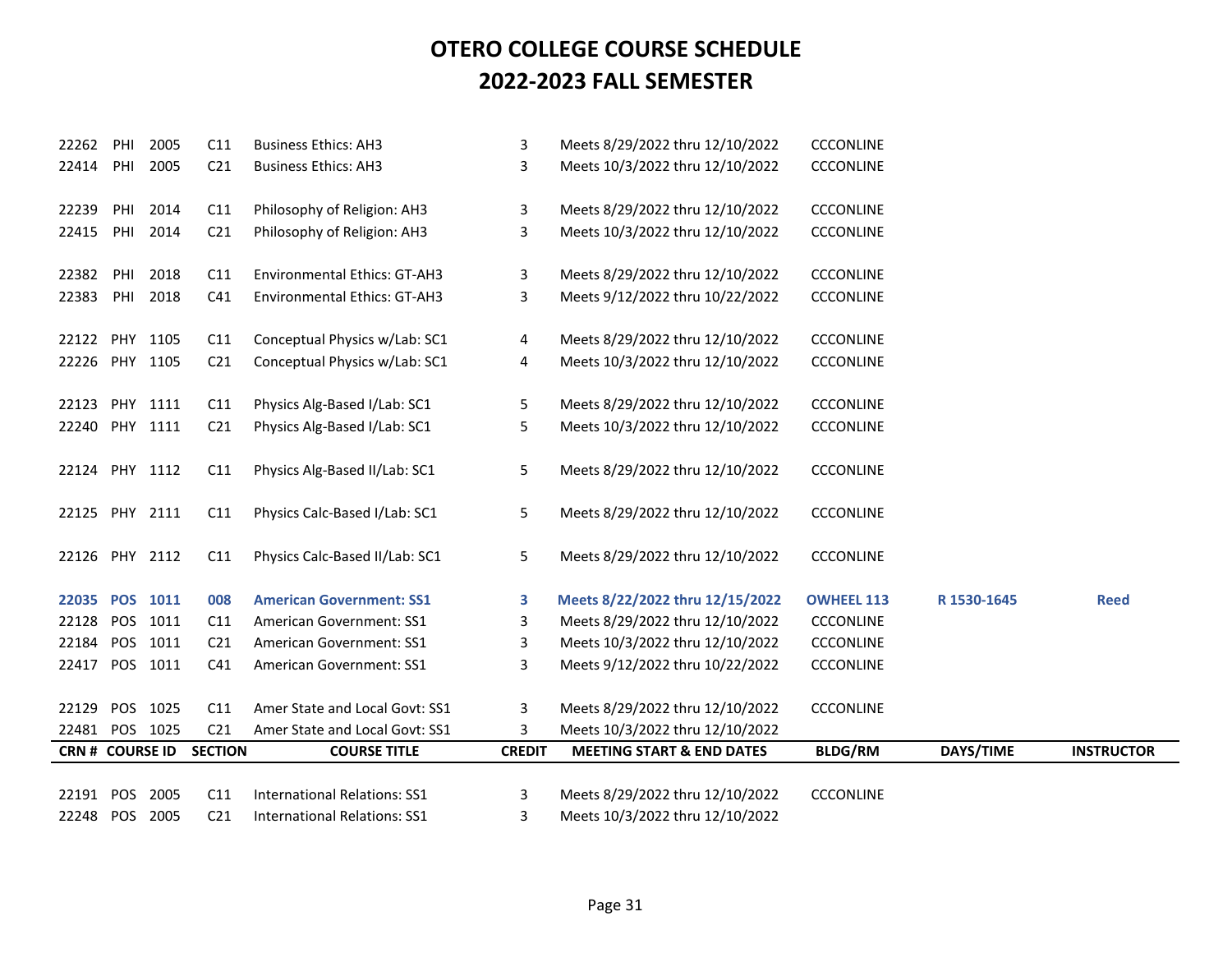| 22461 | <b>POS</b> | 2020 | 001             | <b>Intro to Political Science: SS1</b>      | 3 | Meets 8/22/2022 thru 12/15/2022  | <b>OWHEEL 113</b> | MW 1230-1345 | <b>Reed</b>    |
|-------|------------|------|-----------------|---------------------------------------------|---|----------------------------------|-------------------|--------------|----------------|
| 22127 | <b>POS</b> | 2020 | C11             | Intro to Political Science:SS1              | 3 | Meets 8/29/2022 thru 12/10/2022  | <b>CCCONLINE</b>  |              |                |
| 22183 | POS        | 2020 | C <sub>21</sub> | Intro to Political Science:SS1              | 3 | Meets 10/3/2022 thru 12/10/2022  | <b>CCCONLINE</b>  |              |                |
| 22416 | <b>POS</b> | 2020 | C41             | Intro to Political Science:SS1              | 3 | Meets 9/12/2022 thru 10/22/2022  | <b>CCCONLINE</b>  |              |                |
|       |            |      |                 |                                             |   |                                  |                   |              |                |
| 22030 | <b>PSY</b> | 1001 | 001             | <b>General Psychology I: SS3; ZTC</b>       | 3 | Meets 8/22/2022 thru 12/15/2022  | <b>OHUCTR 113</b> | MW 0800-0915 | <b>Ward</b>    |
| 22735 | <b>PSY</b> | 1001 | 002             | <b>General Psychology I: SS3; ZTC</b>       | 3 | Meets 8/22/2022 thru 12/15/2022  | <b>OHUCTR 113</b> | MW 1230-1345 | <b>Ward</b>    |
| 22290 | <b>PSY</b> | 1001 | 003             | <b>General Psychology I: SS3</b>            | 3 | Meets 8/22/2022 thru 12/15/2022  | <b>OHUCTR 112</b> | M 1800-2040  | <b>Collins</b> |
| 22734 | <b>PSY</b> | 1001 | <b>OOL</b>      | <b>General Psychology I: SS3</b>            | 3 | Meets 8/22/2022 thru 12/15/2022  |                   |              | <b>Mueller</b> |
| 22130 | <b>PSY</b> | 1001 | C11             | General Psychology I: SS3                   | 3 | Meets 8/29/2022 thru 12/10/2022  | <b>CCCONLINE</b>  |              |                |
| 22363 | <b>PSY</b> | 1001 | C <sub>41</sub> | General Psychology I: SS3                   | 3 | Meets 9/12/2022 thru 10/22/2022  | <b>CCCONLINE</b>  |              |                |
| 22519 | <b>PSY</b> | 1001 | C51             | General Psychology I: SS3                   | 3 | Meets 10/31/2022 thru 12/10/2022 | <b>CCCONLINE</b>  |              |                |
|       |            |      |                 |                                             |   |                                  |                   |              |                |
| 22457 | <b>PSY</b> | 1002 | 001             | <b>General Psychology II: SS3</b>           | 3 | Meets 8/22/2022 thru 12/15/2022  | <b>OMCBRI 113</b> | TR 0930-1045 | <b>Ward</b>    |
| 22528 | <b>PSY</b> | 1002 | <b>OOL</b>      | <b>General Psychology II: SS3</b>           | 3 | Meets 10/17/2022 thru 12/15/2022 |                   |              | <b>Mueller</b> |
| 22131 | <b>PSY</b> | 1002 | C11             | General Psychology II: SS3                  | 3 | Meets 8/29/2022 thru 12/10/2022  | <b>CCCONLINE</b>  |              |                |
| 22520 | <b>PSY</b> | 1002 | C51             | General Psychology II : SS3                 | 3 | Meets 10/31/2022 thru 12/10/2022 | <b>CCCONLINE</b>  |              |                |
|       |            |      |                 |                                             |   |                                  |                   |              |                |
| 22233 | <b>PSY</b> | 2221 | C11             | Social Psychology: SS3                      | 3 | Meets 8/29/2022 thru 12/10/2022  | <b>CCCONLINE</b>  |              |                |
| 22231 | <b>PSY</b> | 2221 | C <sub>41</sub> | Social Psychology: SS3                      | 3 | Meets 9/12/2022 thru 10/22/2022  | <b>CCCONLINE</b>  |              |                |
| 22521 | PSY        | 2221 | C51             | Social Psychology: SS3                      | 3 | Meets 10/31/2022 thru 12/10/2022 | <b>CCCONLINE</b>  |              |                |
|       |            |      |                 |                                             |   |                                  |                   |              |                |
| 22375 | <b>PSY</b> | 2440 | 001             | <b>Human Growth &amp; Development: SS3;</b> | 3 | Meets 8/22/2022 thru 12/15/2022  | <b>OMCBRI 115</b> | MW 0930-1045 | <b>Ward</b>    |
| 22132 | <b>PSY</b> | 2440 | C11             | Human Growth & Developmnt: SS3              | 3 | Meets 8/29/2022 thru 12/10/2022  | <b>CCCONLINE</b>  |              |                |
| 22185 | <b>PSY</b> | 2440 | C <sub>21</sub> | Human Growth & Developmnt: SS3              | 3 | Meets 10/3/2022 thru 12/10/2022  | <b>CCCONLINE</b>  |              |                |
| 22364 | <b>PSY</b> | 2440 | C41             | Human Growth & Developmnt: SS3              | 3 | Meets 9/12/2022 thru 10/22/2022  | <b>CCCONLINE</b>  |              |                |
| 22522 | <b>PSY</b> | 2440 | C51             | Human Growth & Developmnt: SS3              | 3 | Meets 10/31/2022 thru 12/10/2022 | <b>CCCONLINE</b>  |              |                |
|       |            |      |                 |                                             |   |                                  |                   |              |                |
| 22133 | <b>PSY</b> | 2441 | C11             | Child Development: SS3                      | 3 | Meets 8/29/2022 thru 12/10/2022  | <b>CCCONLINE</b>  |              |                |
| 22281 | <b>PSY</b> | 2441 | C <sub>21</sub> | Child Development: SS3                      | 3 | Meets 10/3/2022 thru 12/10/2022  | <b>CCCONLINE</b>  |              |                |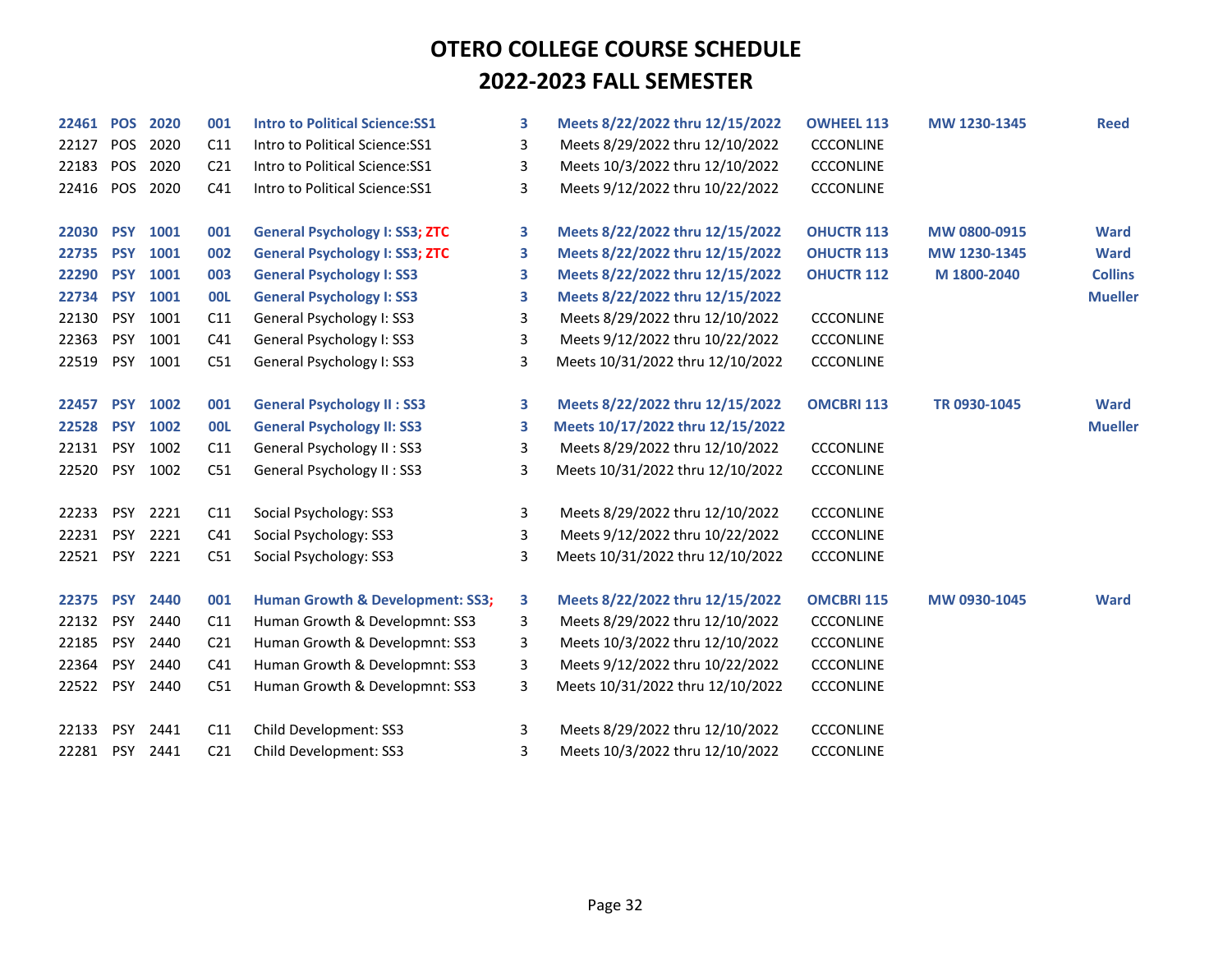| <b>CRN # COURSE ID</b> |            |      | <b>SECTION</b>  | <b>COURSE TITLE</b>                             | <b>CREDIT</b> | <b>MEETING START &amp; END DATES</b> | <b>BLDG/RM</b>    | DAYS/TIME    | <b>INSTRUCTOR</b> |
|------------------------|------------|------|-----------------|-------------------------------------------------|---------------|--------------------------------------|-------------------|--------------|-------------------|
|                        |            |      |                 |                                                 |               |                                      |                   |              |                   |
| 22736                  | <b>PSY</b> | 2552 | 001             | <b>Abnormal Psychology: SS3; ZTC</b>            | 3             | Meets 8/22/2022 thru 12/15/2022      | <b>OHUCTR 113</b> | TR 1230-1345 | <b>Ward</b>       |
| 22134                  | <b>PSY</b> | 2552 | C11             | Abnormal Psychology: SS3                        | 3             | Meets 8/29/2022 thru 12/10/2022      | <b>CCCONLINE</b>  |              |                   |
| 22186                  | <b>PSY</b> | 2552 | C <sub>21</sub> | Abnormal Psychology: SS3                        | 3             | Meets 10/3/2022 thru 12/10/2022      | <b>CCCONLINE</b>  |              |                   |
|                        |            |      |                 | Prerequisite: Successful completion of PSY 1001 |               |                                      |                   |              |                   |
| 22310 RAM 2005         |            |      | 001             | <b>Range Management</b>                         | 3             | Meets 8/22/2022 thru 12/15/2022      | <b>OMCDIV 105</b> | W 1800-1930  | <b>Sumpter</b>    |
| 22327                  | <b>REC</b> | 1020 | 008             | <b>Intro to Sport Management</b>                | 3             | Meets 8/22/2022 thru 12/15/2022      | <b>OMCBRI 115</b> | W 1800-2040  |                   |
| 22247 RUS              |            | 1011 | C11             | Russian Language I                              | 5             | Meets 8/29/2022 thru 12/10/2022      | <b>CCCONLINE</b>  |              |                   |
| 22288                  | SCI        | 1055 | C11             | Integrated Sci I w/Lab: SC1                     | 4             | Meets 8/29/2022 thru 12/10/2022      | <b>CCCONLINE</b>  |              |                   |
| 22418                  | SCI        | 1055 | C <sub>21</sub> | Integrated Sci I w/Lab: SC1                     | 4             | Meets 10/3/2022 thru 12/10/2022      | <b>CCCONLINE</b>  |              |                   |
|                        |            |      |                 |                                                 |               |                                      |                   |              |                   |
| 22292                  | <b>SCI</b> | 1056 | C11             | Integrated Sci II w/Lab: SC1                    | 4             | Meets 8/29/2022 thru 12/10/2022      | <b>CCCONLINE</b>  |              |                   |
| 22451 SCI              |            | 1056 | C <sub>21</sub> | Integrated Sci II w/Lab: SC1                    | 4             | Meets 10/3/2022 thru 12/10/2022      | <b>CCCONLINE</b>  |              |                   |
|                        |            |      |                 |                                                 |               |                                      |                   |              |                   |
| 22311 SCI              |            | 1105 | <b>00L</b>      | <b>Science in Society: SC2</b>                  | 3             | Meets 8/22/2022 thru 12/15/2022      |                   |              | <b>Farmer</b>     |
| 22452                  | <b>SCI</b> | 1105 | C11             | Science in Society: SC2                         | 3             | Meets 8/29/2022 thru 12/10/2022      | <b>CCCONLINE</b>  |              |                   |
| 22453                  | SCI        | 1105 | C <sub>21</sub> | Science in Society: SC2                         | 3             | Meets 10/3/2022 thru 12/10/2022      | <b>CCCONLINE</b>  |              |                   |
|                        |            |      |                 |                                                 |               |                                      |                   |              |                   |
| 22135 SOC 1001         |            |      | C11             | Intro to Sociology I: SS3                       | 3             | Meets 8/29/2022 thru 12/10/2022      | <b>CCCONLINE</b>  |              |                   |
| 22187 SOC              |            | 1001 | C <sub>21</sub> | Intro to Sociology I: SS3                       | 3             | Meets 10/3/2022 thru 12/10/2022      | CCCONLINE         |              |                   |
| 22365 SOC 1001         |            |      | C41             | Intro to Sociology I: SS3                       | 3             | Meets 9/12/2022 thru 10/22/2022      | <b>CCCONLINE</b>  |              |                   |
| 22523 SOC 1001         |            |      | C51             | Intro to Sociology I: SS3                       | 3             | Meets 10/31/2022 thru 12/10/2022     | CCCONLINE         |              |                   |
| 22136 SOC 1002         |            |      | C11             | Intro to Sociology II: SS3                      | 3             | Meets 8/29/2022 thru 12/10/2022      | <b>CCCONLINE</b>  |              |                   |
| 22524 SOC 1002         |            |      | C51             | Intro to Sociology II: SS3                      | 3             | Meets 10/31/2022 thru 12/10/2022     | <b>CCCONLINE</b>  |              |                   |
|                        |            |      |                 |                                                 |               |                                      |                   |              |                   |
| 22234 SOC 2031         |            |      | C11             | Sociology-Deviant Behavior:SS3                  | 3             | Meets 8/29/2022 thru 12/10/2022      | <b>CCCONLINE</b>  |              |                   |
| 22232 SOC 2031         |            |      | C <sub>21</sub> | Sociology-Deviant Behavior:SS3                  | 3             | Meets 10/3/2022 thru 12/10/2022      | <b>CCCONLINE</b>  |              |                   |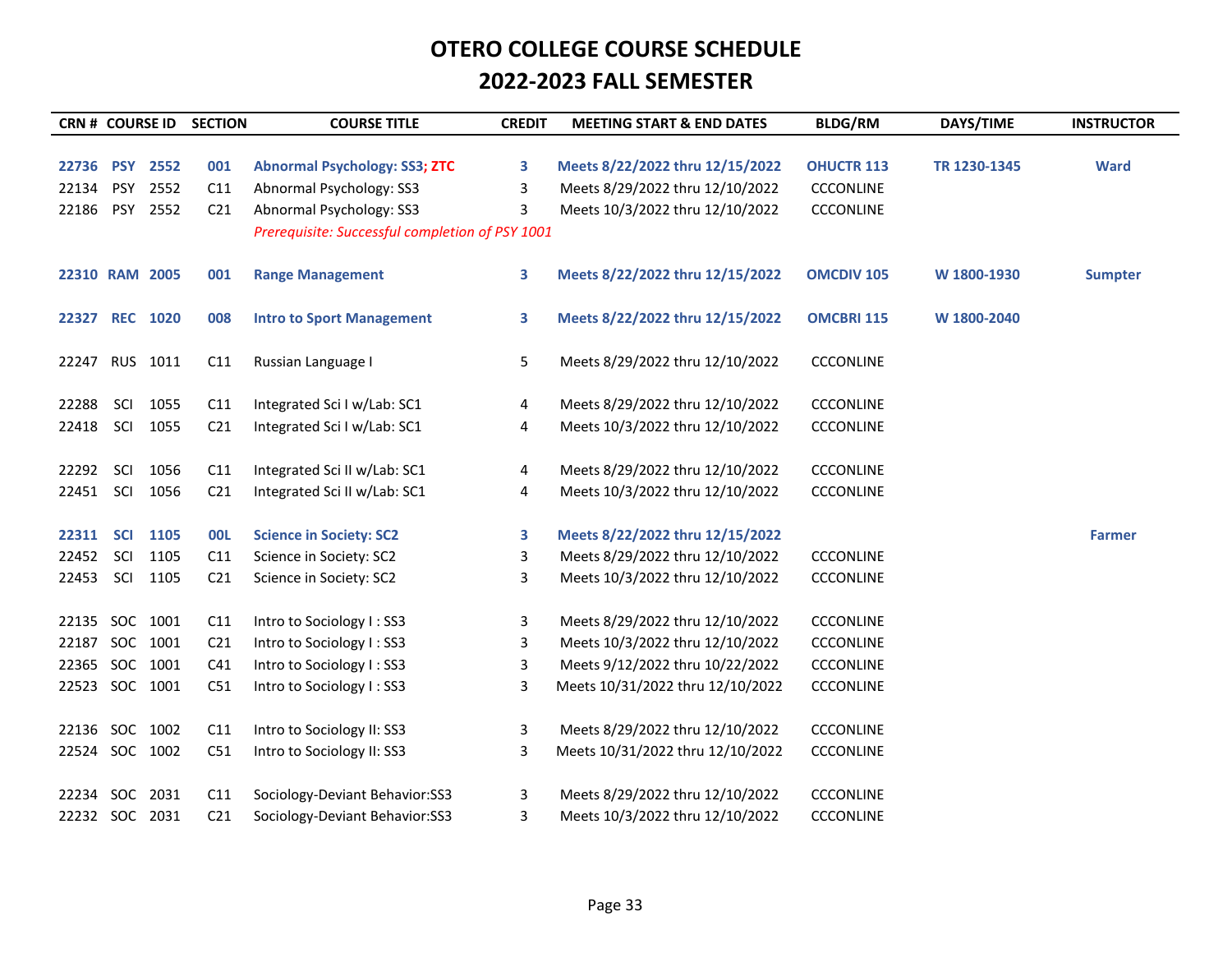| 22137 SPA 1011         |      | C11             | Spanish Language I                   | 5             | Meets 8/29/2022 thru 12/10/2022      | <b>CCCONLINE</b>  |                       |                   |
|------------------------|------|-----------------|--------------------------------------|---------------|--------------------------------------|-------------------|-----------------------|-------------------|
| 22188 SPA 1011         |      | C <sub>21</sub> | Spanish Language I                   | 5             | Meets 10/3/2022 thru 12/10/2022      | <b>CCCONLINE</b>  |                       |                   |
|                        |      |                 |                                      |               |                                      |                   |                       |                   |
| 22138 SPA 1012         |      | C11             | Spanish Language II                  | 5             | Meets 8/29/2022 thru 12/10/2022      | <b>CCCONLINE</b>  |                       |                   |
| 22189 SPA 1012         |      | C <sub>21</sub> | Spanish Language II                  | 5             | Meets 10/3/2022 thru 12/10/2022      | <b>CCCONLINE</b>  |                       |                   |
| <b>CRN # COURSE ID</b> |      | <b>SECTION</b>  | <b>COURSE TITLE</b>                  | <b>CREDIT</b> | <b>MEETING START &amp; END DATES</b> | <b>BLDG/RM</b>    | DAYS/TIME             | <b>INSTRUCTOR</b> |
|                        |      |                 |                                      |               |                                      |                   |                       |                   |
| 22139 SPA              | 2011 | C11             | Spanish Language III: AH4            | 3             | Meets 8/29/2022 thru 12/10/2022      | <b>CCCONLINE</b>  |                       |                   |
| 22190 SPA 2011         |      | C <sub>21</sub> | Spanish Language III: AH4            | 3             | Meets 10/3/2022 thru 12/10/2022      | <b>CCCONLINE</b>  |                       |                   |
|                        |      |                 |                                      |               |                                      |                   |                       |                   |
| 22140 SPA 2012         |      | C11             | Spanish Language IV: AH4             | 3             | Meets 8/29/2022 thru 12/10/2022      | <b>CCCONLINE</b>  |                       |                   |
|                        |      |                 |                                      |               |                                      |                   |                       |                   |
| 22482 THE 1005         |      | C11             | Theatre Appreciation: AH1            | 3             | Meets 8/29/2022 thru 12/10/2022      | <b>CCCONLINE</b>  |                       |                   |
| 22604 THE 1005         |      | C <sub>21</sub> | Theatre Appreciation: AH1            | 3             | Meets 10/3/2022 thru 12/10/2022      | <b>CCCONLINE</b>  |                       |                   |
|                        |      |                 |                                      |               |                                      |                   |                       |                   |
| 22466 WEL 1000         |      | <b>OOL</b>      | <b>Safety for Welders</b>            | 1             | Meets 8/22/2022 thru 12/15/2022      |                   |                       | <b>Phillips</b>   |
|                        |      |                 |                                      |               |                                      |                   |                       |                   |
| 22467 WEL 1001         |      | 001             | <b>Allied Cutting Processes</b>      | 4             | Meets 8/22/2022 thru 12/15/2022      | <b>OMCDIV 112</b> | <b>MTWR 0830-1200</b> | <b>Phillips</b>   |
| 22664 WEL 1001         |      | 002             | <b>Allied Cutting Processes</b>      | 4             | Meets 8/22/2022 thru 12/15/2022      | <b>OMCDIV 112</b> | <b>MTWR 1230-1600</b> | <b>Brown</b>      |
|                        |      |                 |                                      |               |                                      |                   |                       |                   |
| 22468 WEL 1003         |      | 001             | <b>Basic Shielded Metal Arc I</b>    | 4             | Meets 8/22/2022 thru 12/15/2022      | <b>OMCDIV 112</b> | <b>MTWR 0830-1200</b> | <b>Phillips</b>   |
| 22665 WEL 1003         |      | 002             | <b>Basic Shielded Metal Arc I</b>    | 4             | Meets 8/22/2022 thru 12/15/2022      | <b>OMCDIV 112</b> | <b>MTWR 1230-1600</b> | <b>Brown</b>      |
|                        |      |                 |                                      |               |                                      |                   |                       |                   |
| 22674 WEL 1007         |      | 001             | <b>Railroad Welding I</b>            | 3             | Meets 8/22/2022 thru 12/15/2022      | <b>OMCDIV 112</b> | <b>MTWR 0830-1200</b> | <b>Phillips</b>   |
| 22675 WEL 1007         |      | 002             | <b>Railroad Welding I</b>            | 3             | Meets 8/22/2022 thru 12/15/2022      | <b>OMCDIV 112</b> | <b>MTWR 1230-1600</b> | <b>Brown</b>      |
|                        |      |                 |                                      |               |                                      |                   |                       |                   |
| 22676 WEL 1008         |      | 001             | <b>Railroad Welding II</b>           | 3             | Meets 8/22/2022 thru 12/15/2022      | <b>OMCDIV 112</b> | <b>MTWR 0830-1200</b> | <b>Phillips</b>   |
| 22677 WEL 1008         |      | 002             | <b>Railroad Welding II</b>           | 3             | Meets 8/22/2022 thru 12/15/2022      | <b>OMCDIV 112</b> | <b>MTWR 1230-1600</b> | <b>Brown</b>      |
|                        |      |                 |                                      |               |                                      |                   |                       |                   |
| 22678 WEL 1009         |      | 001             | <b>Railroad Welding III</b>          | 3             | Meets 8/22/2022 thru 12/15/2022      | <b>OMCDIV 112</b> | <b>MTWR 0830-1200</b> | <b>Phillips</b>   |
| 22679 WEL 1009         |      | 002             | <b>Railroad Welding III</b>          | 3             | Meets 8/22/2022 thru 12/15/2022      | <b>OMCDIV 112</b> | <b>MTWR 1230-1600</b> | <b>Brown</b>      |
|                        |      |                 |                                      |               |                                      |                   |                       |                   |
| 22471 WEL 1010         |      | 001             | <b>Advanced Shielded Metal Arc I</b> | 4             | Meets 8/22/2022 thru 12/15/2022      | <b>OMCDIV 112</b> | <b>MTWR 0830-1200</b> | <b>Phillips</b>   |
| 22666 WEL 1010         |      | 002             | <b>Advanced Shielded Metal Arc I</b> | 4             | Meets 8/22/2022 thru 12/15/2022      | <b>OMCDIV 112</b> | <b>MTWR 1230-1600</b> | <b>Brown</b>      |